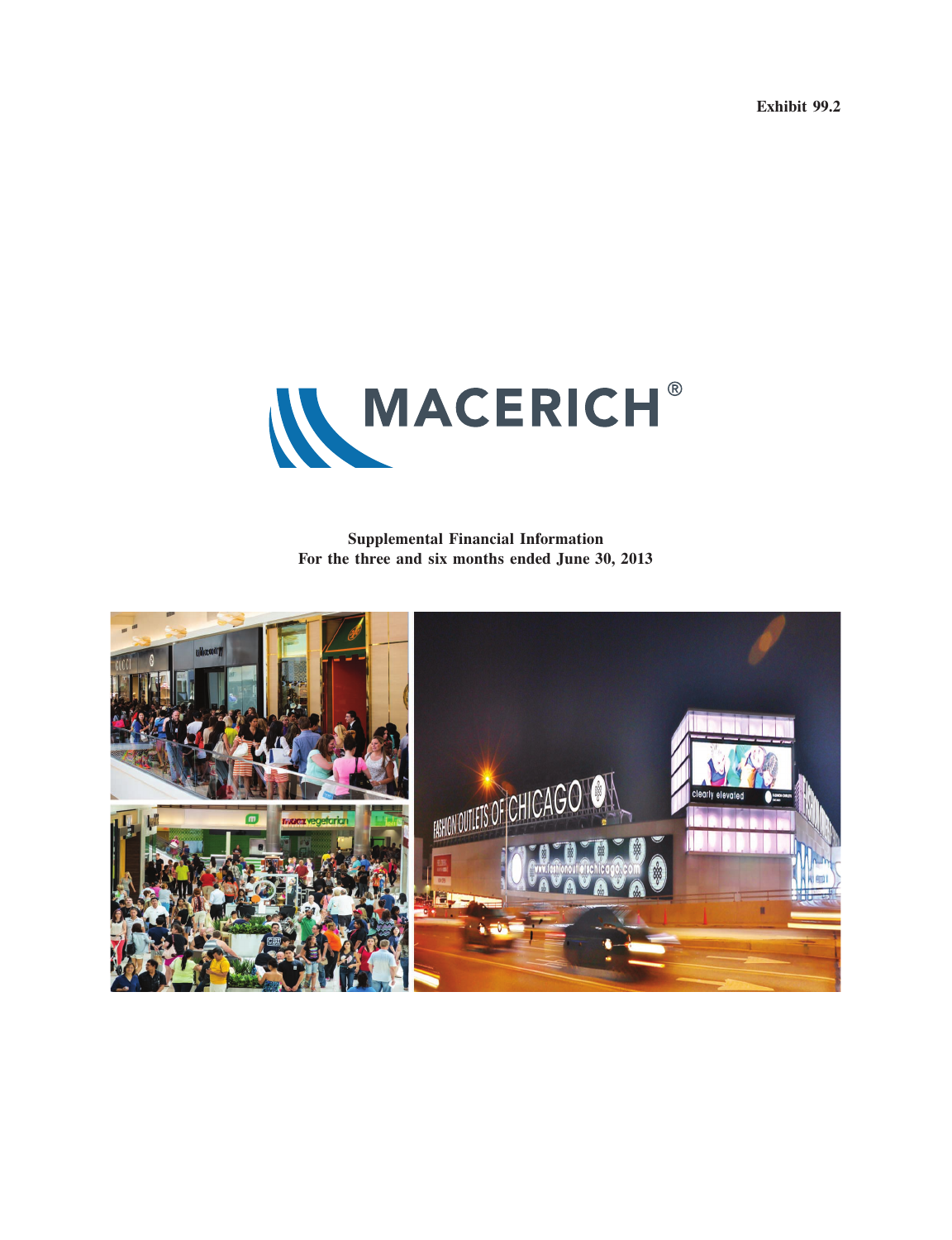#### **Supplemental Financial and Operating Information**

### **Table of Contents**

All information included in this supplemental financial package is unaudited, unless otherwise indicated.

|                                                     | Page No.        |
|-----------------------------------------------------|-----------------|
|                                                     | $1-3$           |
|                                                     | 1               |
| Capital Information and Market Capitalization       | $\overline{2}$  |
| Changes in Total Common and Equivalent Shares/Units | 3               |
|                                                     | $4 - 10$        |
|                                                     | $5-6$           |
| Notes to Unaudited Pro Rata Statement of Operations | $7\phantom{.0}$ |
|                                                     | 8               |
|                                                     | 9               |
|                                                     | 10              |
|                                                     | $11 - 25$       |
|                                                     | 11              |
|                                                     | $12 - 16$       |
|                                                     | 17              |
|                                                     | 18              |
|                                                     | 19              |
|                                                     | 20              |
|                                                     | $21 - 25$       |
|                                                     | $26 - 27$       |
|                                                     | 28-30           |
|                                                     | 28              |
|                                                     | 29-30           |
|                                                     | 31              |
|                                                     | 32              |

This Supplemental Financial Information should be read in connection with the Company's second quarter 2013 earnings announcement (included as Exhibit 99.1 of the Company's Current Report on 8-K, event date August 5, 2013) as certain disclosures, definitions and reconciliations in such announcement have not been included in this Supplemental Financial Information.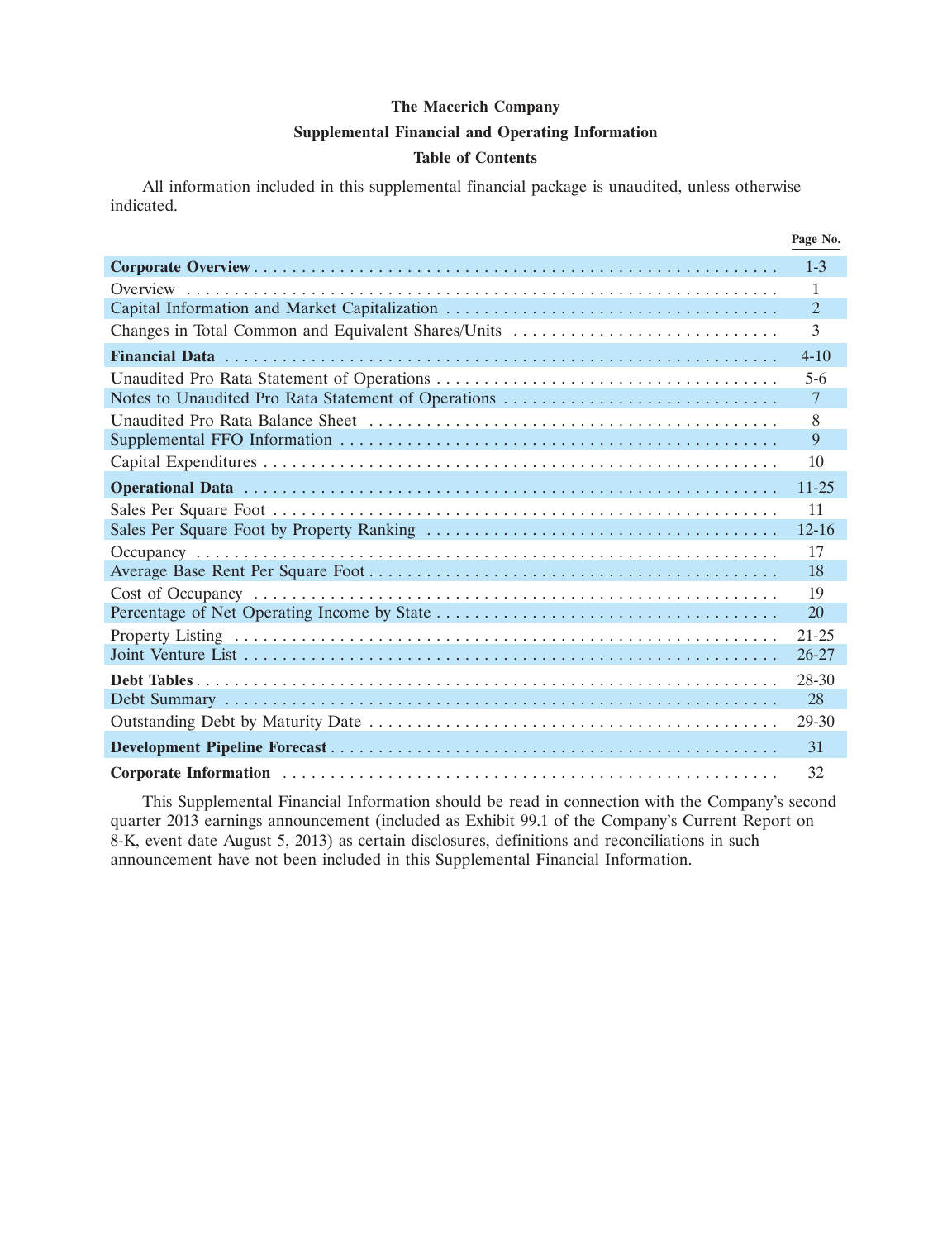## **The Macerich Company Supplemental Financial and Operating Information Overview**

The Macerich Company (the ''Company'') is involved in the acquisition, ownership, development, redevelopment, management and leasing of regional and community shopping centers located throughout the United States. The Company is the sole general partner of, and owns a majority of the ownership interests in, The Macerich Partnership, L.P., a Delaware limited partnership (the ''Operating Partnership'').

As of June 30, 2013, the Operating Partnership owned or had an ownership interest in 58 regional shopping centers and ten community/power shopping centers aggregating approximately 61 million square feet of gross leasable area (''GLA''). These 68 centers are referred to hereinafter as the ''Centers'', unless the context requires otherwise.

The Company sold four Regional Shopping Centers in the second quarter: Green Tree Mall on May 31, 2013, Northridge Mall and Rimrock Mall on June 4, 2013 and Kitsap Mall on June 12, 2013 (collectively, the ''2013 Disposition Centers'').

The Company is negotiating with the loan servicer for Fiesta Mall, which will likely result in a transition of the asset to the loan servicer or a receiver. Consequently, Fiesta Mall has been excluded from certain Non-GAAP operating measures in 2013, including Sales Per Square Foot, Occupancy, Average Base Rent Per Square Foot and Cost of Occupancy as well as our Property Listing.

The Company is a self-administered and self-managed real estate investment trust (''REIT'') and conducts all of its operations through the Operating Partnership and the Company's management companies (collectively, the ''Management Companies'').

All references to the Company in this Exhibit include the Company, those entities owned or controlled by the Company and predecessors of the Company, unless the context indicates otherwise.

This document contains information constituting forward-looking statements and includes expectations regarding the Company's future operational results as well as development, redevelopment and expansion activities. Stockholders are cautioned that any such forward-looking statements are not guarantees of future performance and involve risks, uncertainties and other factors that may cause actual results, performance or achievements of the Company to vary materially from those anticipated, expected or projected. Such factors include, among others, general industry, economic and business conditions, which will, among other things, affect demand for retail space or retail goods, availability and creditworthiness of current and prospective tenants, anchor or tenant bankruptcies, closures, mergers or consolidations, lease rates, terms and payments, interest rate fluctuations, availability, terms and cost of financing, operating expenses, and competition; adverse changes in the real estate markets, including the liquidity of real estate investments; and risks of real estate development, redevelopment, and expansion, including availability, terms and cost of financing, construction delays, environmental and safety requirements, budget overruns, sunk costs and lease-up; the inability to obtain, or delays in obtaining, all necessary zoning, land-use, building, and occupancy and other required governmental permits and authorizations; and governmental actions and initiatives (including legislative and regulatory changes) as well as terrorist activities or other acts of violence which could adversely affect all of the above factors. Furthermore, occupancy rates and rents at a newly completed property may not be sufficient to make the property profitable. The reader is directed to the Company's various filings with the Securities and Exchange Commission, including the Annual Report on Form 10-K for the year ended December 31, 2012, for a discussion of such risks and uncertainties, which discussion is incorporated herein by reference. The Company does not intend, and undertakes no obligation, to update any forward-looking information to reflect events or circumstances after the date of this document or to reflect the occurrence of unanticipated events unless required by law to do so.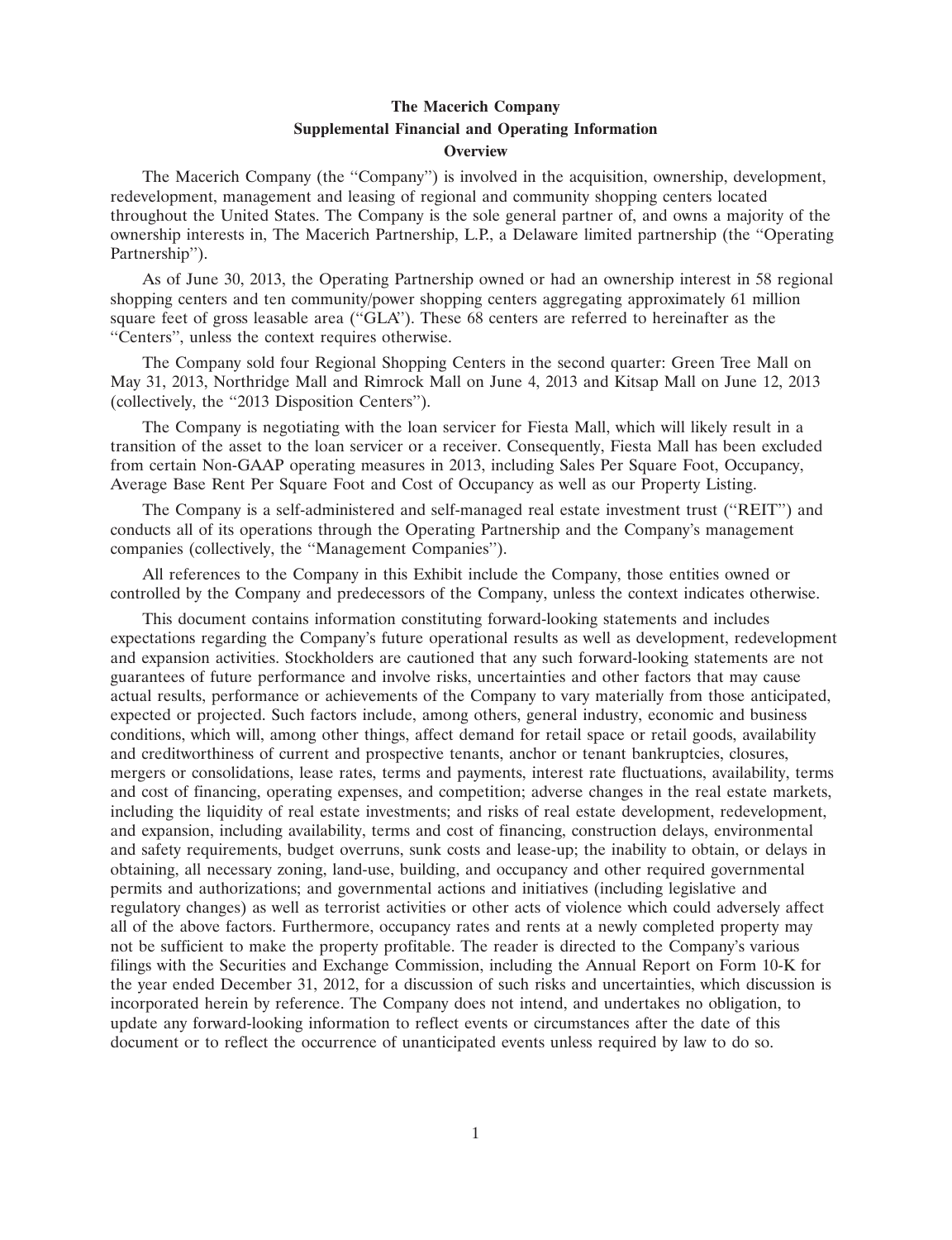## **Supplemental Financial and Operating Information (unaudited)**

## **Capital Information and Market Capitalization**

|                                                                            | <b>Period Ended</b>                         |              |               |              |               |               |  |
|----------------------------------------------------------------------------|---------------------------------------------|--------------|---------------|--------------|---------------|---------------|--|
|                                                                            | 6/30/2013                                   |              |               | 12/31/2012   |               | 12/31/2011    |  |
|                                                                            | dollars in thousands, except per share data |              |               |              |               |               |  |
| Closing common stock price per share $\dots \dots \dots$                   | \$                                          | 60.97        | S.            | 58.30        | <sup>\$</sup> | 50.60         |  |
| 52 week high $\dots \dots \dots \dots \dots \dots \dots \dots \dots \dots$ | S                                           | 72.19        | S             | 62.83        | S             | 56.50         |  |
|                                                                            | \$                                          | 54.32        | S             | 49.67        | <sup>\$</sup> | 38.64         |  |
| Shares outstanding at end of period                                        |                                             |              |               |              |               |               |  |
| Class A non-participating convertible preferred units                      |                                             | 184,304      |               | 184,304      |               | 208,640       |  |
| Common shares and partnership units                                        |                                             | 150,330,513  |               | 147,601,848  |               | 143, 178, 521 |  |
| Total common and equivalent shares/units outstanding.                      |                                             | 150,514,817  |               | 147,786,152  |               | 143,387,161   |  |
| Portfolio capitalization data                                              |                                             |              |               |              |               |               |  |
| Total portfolio debt, including joint ventures at pro rata.                | $\mathbb{S}$                                | 6,482,768    | <sup>\$</sup> | 6,620,507    | <sup>\$</sup> | 5,903,805     |  |
| Equity market capitalization                                               |                                             | 9,176,888    |               | 8,615,933    |               | 7,255,390     |  |
| Total market capitalization                                                |                                             | \$15,659,656 |               | \$15,236,440 |               | \$13,159,195  |  |
|                                                                            |                                             | $41.4\%$     |               | $43.5\%$     |               | 44.9%         |  |

(a) Debt as a percentage of market capitalization.

# **Portfolio Capitalization at June 30, 2013**

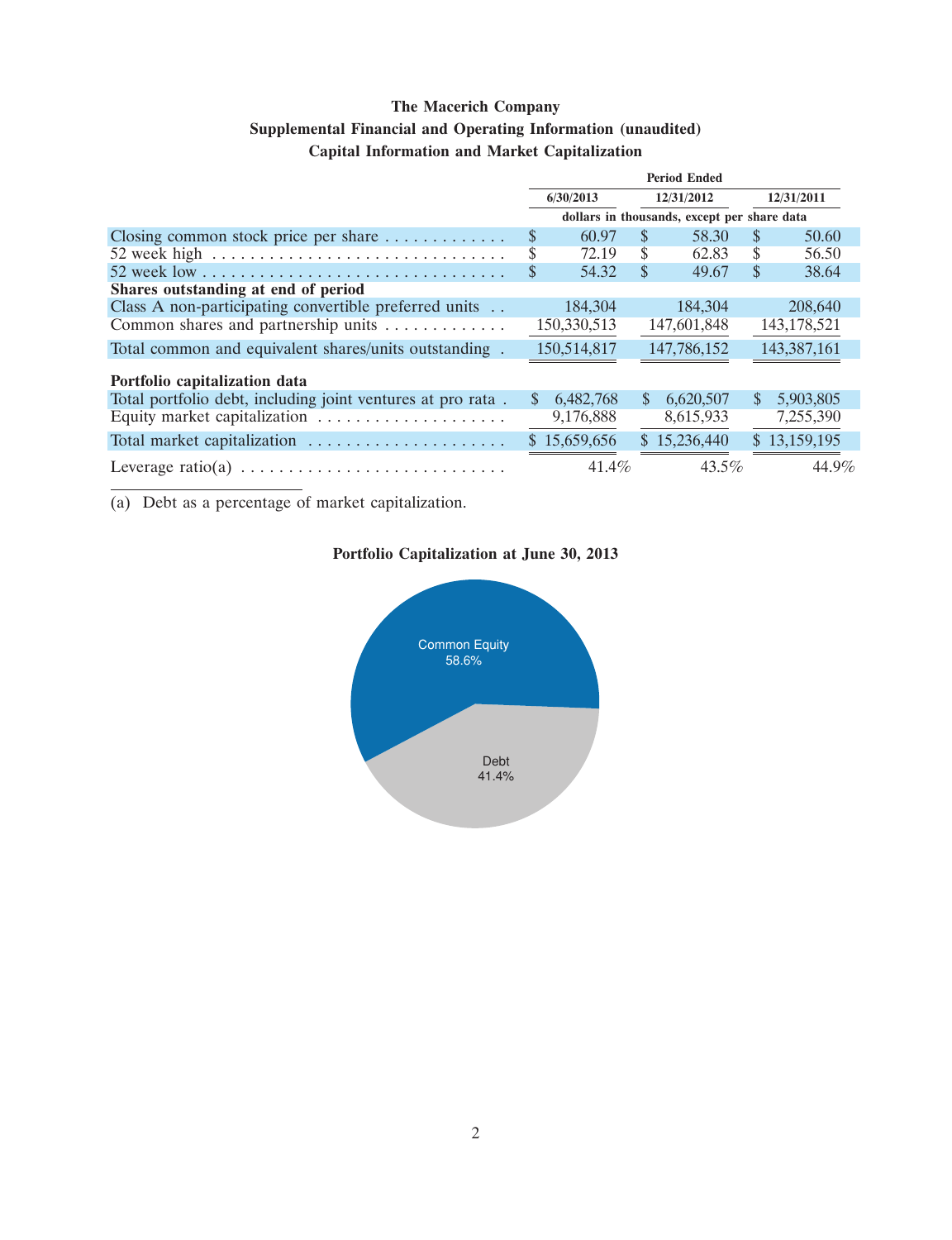# **The Macerich Company Supplemental Financial and Operating Information (unaudited) Changes in Total Common and Equivalent Shares/Units**

|                                                                                                                                                                                                                                                              | Partnership<br><b>Units</b> | Company<br>Common<br><b>Shares</b> | <b>Class A</b><br><b>Non-Participating</b><br>Convertible<br><b>Preferred Units</b> | <b>Total</b><br>Common<br>and<br>Equivalent<br>Shares/<br><b>Units</b> |
|--------------------------------------------------------------------------------------------------------------------------------------------------------------------------------------------------------------------------------------------------------------|-----------------------------|------------------------------------|-------------------------------------------------------------------------------------|------------------------------------------------------------------------|
| Balance as of December 31, 2012 $\dots \dots \dots \dots$                                                                                                                                                                                                    | 10,094,838                  | 137,507,010                        | 184,304                                                                             | 147,786,152                                                            |
| Conversion of partnership units to cash $\dots \dots$<br>Conversion of partnership units to common shares                                                                                                                                                    | (16,662)<br>(61, 372)       | 61,372                             |                                                                                     | (16, 662)                                                              |
| Issuance of stock/partnership units from restricted<br>stock issuance or other share- or unit-based plans                                                                                                                                                    | 200,000                     | 60,021                             |                                                                                     | 260,021                                                                |
|                                                                                                                                                                                                                                                              | 10,216,804                  | 137,628,403                        | 184,304                                                                             | 148,029,511                                                            |
| Conversion of partnership units to common shares<br>Issuance of stock/partnership units from restricted                                                                                                                                                      | (595, 493)                  | 595,493                            |                                                                                     |                                                                        |
| stock issuance or other share- or unit-based plans<br>Common stock issued through $ATM(a)$                                                                                                                                                                   |                             | 28,350<br>2,456,956                |                                                                                     | 28,350<br>2,456,956                                                    |
| Balance as of June 30, 2013<br>. The second contract is a second contract of the second contract of the second contract of the second contract of the second contract of the second contract of the second contract of the second contract of the second con | 9,621,311                   | 140,709,202                        | 184,304                                                                             | 150,514,817                                                            |

(a) During the second quarter of 2013, the Company issued 2,456,956 shares of common stock under its at-the-market (''ATM'') program, in exchange for net proceeds of approximately \$171.3 million.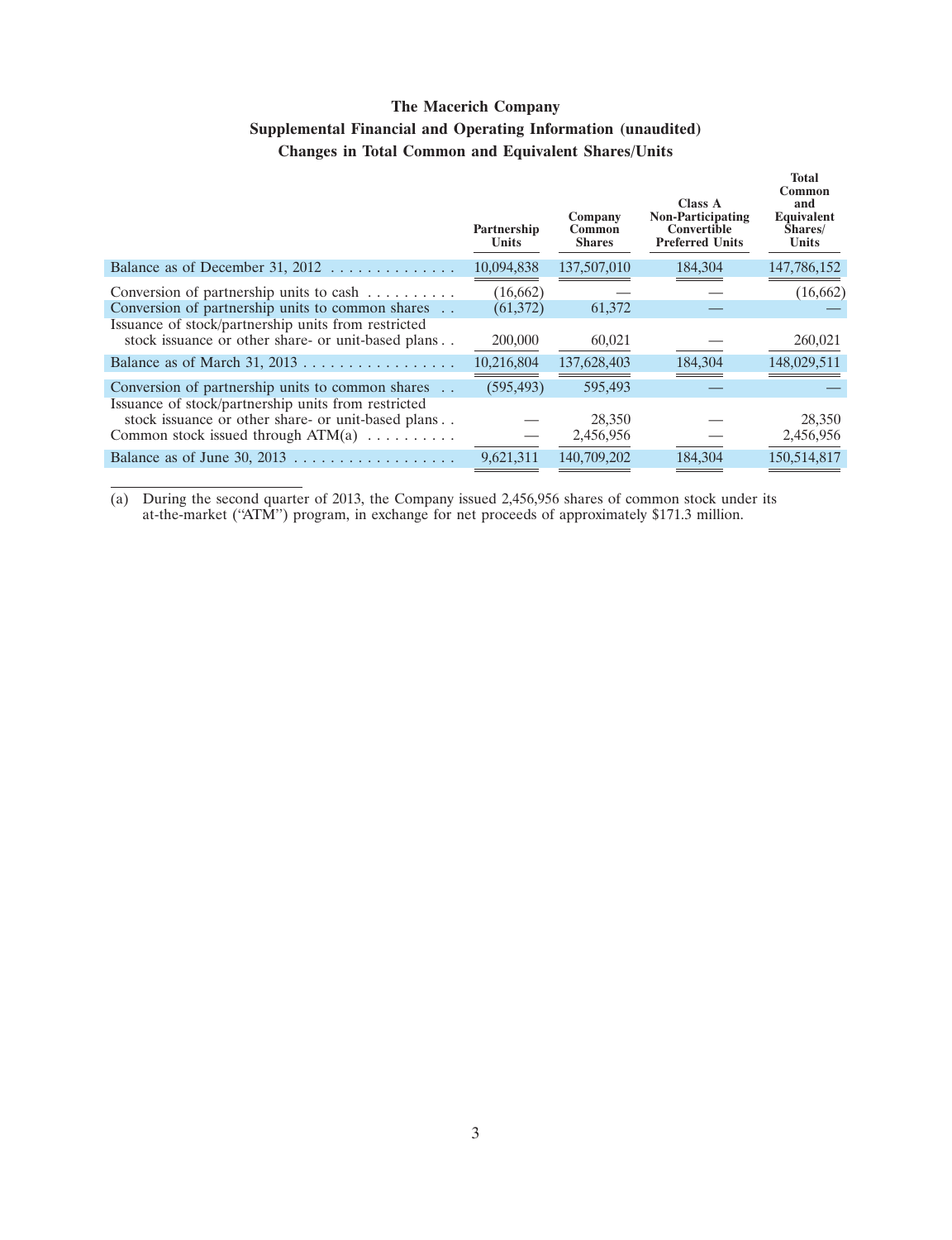On the following pages, the Company presents its unaudited pro rata statement of operations and unaudited pro rata balance sheet reflecting the Company's proportionate ownership of each asset in its portfolio. The Company also reconciles net income attributable to the Company to funds from operations (''FFO'') and FFO-diluted for the three and six months ended June 30, 2013.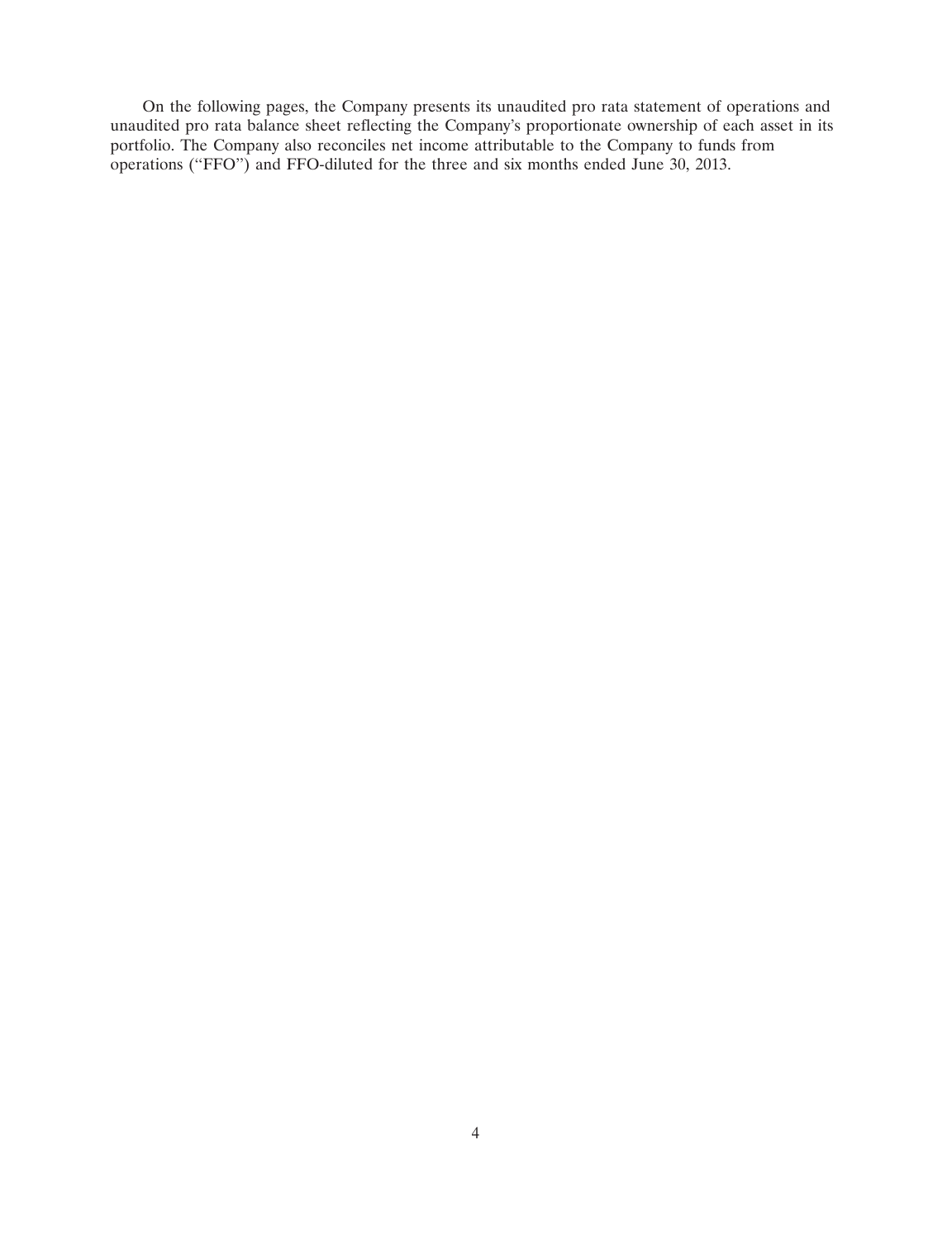## **THE MACERICH COMPANY**

## **UNAUDITED PRO RATA STATEMENT OF OPERATIONS**

# **(Dollars in thousands)**

|                                                                                                                                        |                     |                                            | For the Three Months Ended June 30, 2013         |                                               |                                           |
|----------------------------------------------------------------------------------------------------------------------------------------|---------------------|--------------------------------------------|--------------------------------------------------|-----------------------------------------------|-------------------------------------------|
|                                                                                                                                        | <b>Consolidated</b> | Non-<br><b>Controlling</b><br>Interests(1) | Company's<br><b>Consolidated</b><br><b>Share</b> | Company's<br>Share of<br>Joint<br>Ventures(2) | Company's<br><b>Total</b><br><b>Share</b> |
| Revenues:                                                                                                                              |                     |                                            |                                                  |                                               |                                           |
| Minimum rents                                                                                                                          | \$146,992           | \$ (8,636)                                 | \$138,356                                        | \$53,815                                      | \$192,171                                 |
|                                                                                                                                        | 2,822               | (130)                                      | 2,692                                            | 1,824                                         | 4,516                                     |
|                                                                                                                                        | 85,364              | (4,861)                                    | 80,503                                           | 26,807                                        | 107,310                                   |
| Management Companies' revenues                                                                                                         | 10,301              |                                            | 10,301                                           |                                               | 10,301                                    |
|                                                                                                                                        | 11,498              | (644)                                      | 10,854                                           | 5,809                                         | 16,663                                    |
|                                                                                                                                        | 256,977             | (14,271)                                   | 242,706                                          | 88,255                                        | 330,961                                   |
| Expenses:                                                                                                                              |                     |                                            |                                                  |                                               |                                           |
| Shopping center and operating expenses $\dots \dots$                                                                                   | 82,506              | (4,760)                                    | 77,746                                           | 29,297                                        | 107,043                                   |
| Management Companies' operating expenses                                                                                               | 22,816              |                                            | 22,816                                           |                                               | 22,816                                    |
| REIT general and administrative expenses                                                                                               | 6,693               | $\equiv$                                   | 6,693                                            | $=$                                           | 6,693                                     |
| Depreciation and amortization                                                                                                          | 92,333<br>54,439    | (4,603)<br>(2,844)                         | 87,730<br>51,595                                 | 22,815<br>16,977                              | 110,545<br>68,572                         |
| Gain on extinguishment of debt, net $\dots \dots \dots$                                                                                | (1, 943)            |                                            | (1,943)                                          |                                               | (1, 943)                                  |
|                                                                                                                                        |                     |                                            |                                                  |                                               |                                           |
| Total expenses $\dots \dots \dots \dots \dots \dots \dots \dots \dots$<br>Equity in income of unconsolidated joint ventures $\dots$ .  | 256,844<br>92,201   | (12,207)                                   | 244,637<br>92,201                                | 69,089<br>(92,201)                            | 313,726                                   |
| Co-venture expense $\ldots \ldots \ldots \ldots \ldots \ldots \ldots \ldots$                                                           | (2, 138)            | 2.138                                      |                                                  |                                               |                                           |
|                                                                                                                                        | 1,477               |                                            | 1,477                                            |                                               | 1,477                                     |
| (Loss) gain on remeasurement, sale or write down of<br>assets, net $\dots \dots \dots \dots \dots \dots \dots \dots \dots \dots \dots$ | (798)               | 9                                          | (789)                                            | 73,035                                        | 72,246                                    |
| Income from continuing operations                                                                                                      | 90,875              | 83                                         | 90,958                                           |                                               | 90,958                                    |
|                                                                                                                                        |                     |                                            |                                                  |                                               |                                           |
| Discontinued operations:<br>Gain on sale or write down of assets, net                                                                  | 141,906             | $\overline{\phantom{0}}$                   | 141,906                                          |                                               | 141,906                                   |
| Income from discontinued operations $\dots \dots \dots$                                                                                | 2,035               |                                            | 2,035                                            |                                               | 2,035                                     |
|                                                                                                                                        |                     |                                            |                                                  |                                               |                                           |
| Total income from discontinued operations                                                                                              | 143,941             |                                            | 143,941                                          |                                               | 143,941                                   |
| Net income $\ldots \ldots \ldots \ldots \ldots \ldots \ldots \ldots \ldots$                                                            | 234,816<br>15,819   | 83<br>83                                   | 234,899<br>15,902                                |                                               | 234,899<br>15,902                         |
| Less net income attributable to noncontrolling interests.                                                                              |                     |                                            |                                                  |                                               |                                           |
| Net income attributable to the Company $\dots \dots \dots$                                                                             | \$218,997           | \$                                         | \$218,997                                        | \$                                            | \$218,997                                 |
| Reconciliation of net income attributable to the<br>Company to $FFO(3)$ :                                                              |                     |                                            |                                                  |                                               |                                           |
| Net income attributable to the Company                                                                                                 |                     |                                            | \$218,997                                        | $\mathbb{S}$                                  | \$218,997                                 |
| Equity in income of unconsolidated joint ventures                                                                                      |                     |                                            | (92,201)                                         | 92,201                                        |                                           |
| Adjustments to reconcile net income to FFO—basic and<br>diluted:                                                                       |                     |                                            |                                                  |                                               |                                           |
| Noncontrolling interests in the Operating Partnership.                                                                                 |                     |                                            | 15,902                                           |                                               | 15,902                                    |
| Gain on remeasurement, sale or write down of assets,                                                                                   |                     |                                            | (141, 117)                                       | (73,035)                                      | (214, 152)                                |
| (Loss) gain on sale of undepreciated assets, net                                                                                       |                     |                                            | (10)                                             | 486                                           | 476                                       |
| Depreciation and amortization of all property<br>Depreciation on personal property $\dots \dots \dots$                                 |                     |                                            | 89.381<br>(2,777)                                | 22,815<br>(237)                               | 112,196<br>(3,014)                        |
| Total FFO-Basic and diluted                                                                                                            |                     |                                            | \$<br>88,175                                     | \$42,230                                      | \$130,405                                 |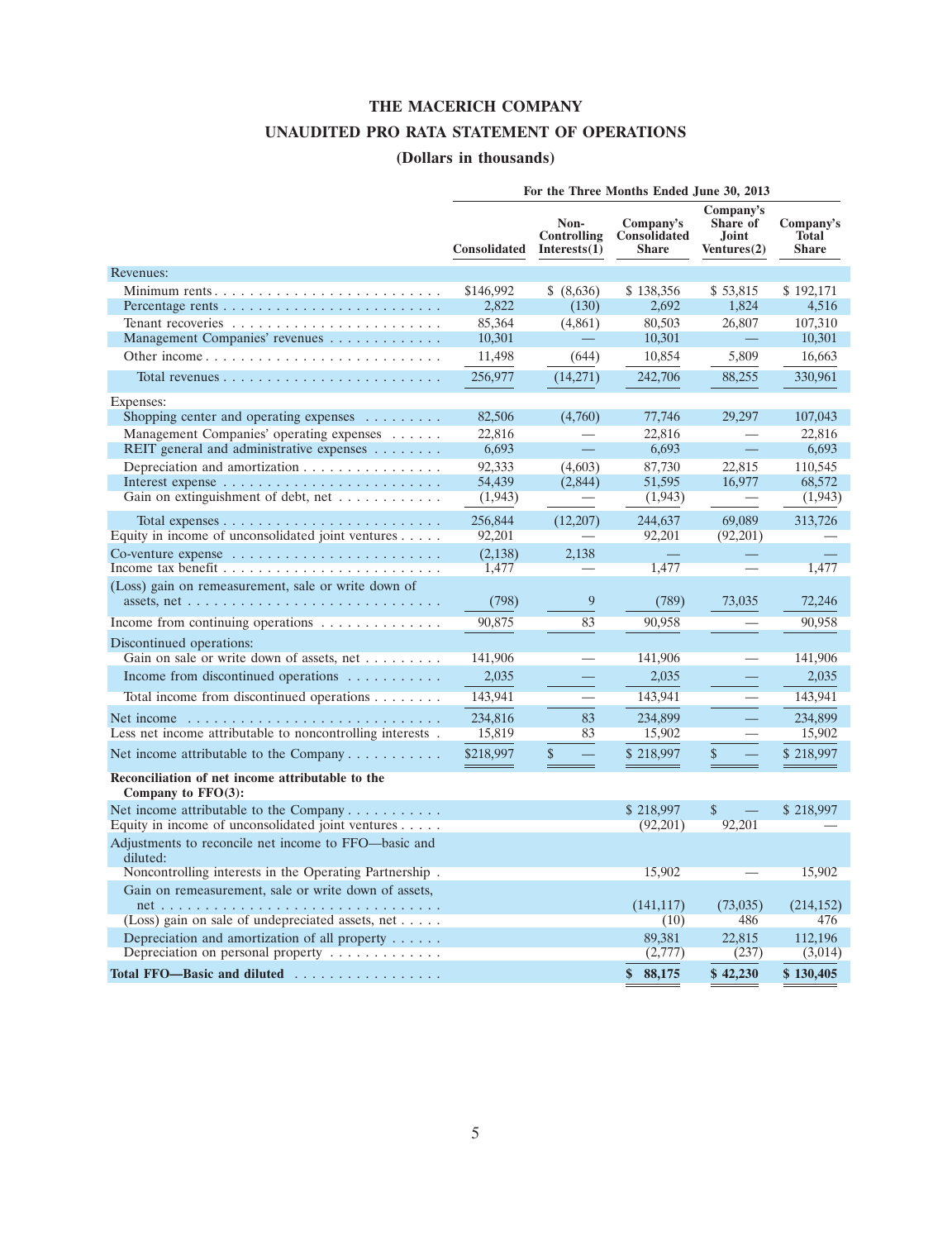## **THE MACERICH COMPANY**

## **UNAUDITED PRO RATA STATEMENT OF OPERATIONS**

# **(Dollars in thousands)**

|                                                                                                                                             | For the Six Months Ended June 30, 2013 |                                            |                                           |                                               |                                           |  |  |  |
|---------------------------------------------------------------------------------------------------------------------------------------------|----------------------------------------|--------------------------------------------|-------------------------------------------|-----------------------------------------------|-------------------------------------------|--|--|--|
|                                                                                                                                             | Consolidated                           | Non-<br><b>Controlling</b><br>Interests(1) | Company's<br>Consolidated<br><b>Share</b> | Company's<br>Share of<br>Joint<br>Ventures(2) | Company's<br><b>Total</b><br><b>Share</b> |  |  |  |
| Revenues:                                                                                                                                   |                                        |                                            |                                           |                                               |                                           |  |  |  |
|                                                                                                                                             | \$290,707                              | \$(16,379)                                 | \$274,328                                 | \$108,869                                     | \$383,197                                 |  |  |  |
|                                                                                                                                             | 7,191                                  | (308)                                      | 6,883                                     | 3,235                                         | 10,118                                    |  |  |  |
|                                                                                                                                             | 167,827                                | (9, 471)                                   | 158,356                                   | 53,227                                        | 211,583                                   |  |  |  |
| Management Companies' revenues                                                                                                              | 20,451                                 |                                            | 20,451                                    |                                               | 20,451                                    |  |  |  |
|                                                                                                                                             | 25,001                                 | (1,129)                                    | 23,872                                    | 11,730                                        | 35,602                                    |  |  |  |
|                                                                                                                                             | 511,177                                | (27, 287)                                  | 483,890                                   | 177,061                                       | 660,951                                   |  |  |  |
| Expenses:                                                                                                                                   |                                        |                                            |                                           |                                               |                                           |  |  |  |
| Shopping center and operating expenses $\dots \dots$                                                                                        | 165,106                                | (8,518)                                    | 156,588                                   | 59,765                                        | 216,353                                   |  |  |  |
| Management Companies' operating expenses                                                                                                    | 45,965                                 |                                            | 45,965                                    |                                               | 45,965                                    |  |  |  |
| REIT general and administrative expenses                                                                                                    | 12,717                                 |                                            | 12,717                                    | 二                                             | 12,717                                    |  |  |  |
| Depreciation and amortization                                                                                                               | 183,136<br>108,139                     | (9, 137)<br>(5,604)                        | 173,999<br>102,535                        | 44.147<br>35,849                              | 218,146<br>138,384                        |  |  |  |
| Gain on extinguishment of debt, net                                                                                                         | (1, 943)                               |                                            | (1,943)                                   |                                               | (1,943)                                   |  |  |  |
|                                                                                                                                             |                                        |                                            |                                           |                                               |                                           |  |  |  |
| Total expenses $\dots \dots \dots \dots \dots \dots \dots \dots \dots \dots$<br>Equity in income of unconsolidated joint ventures $\dots$ . | 513,120<br>110,316                     | (23, 259)                                  | 489,861<br>110,316                        | 139,761<br>(110,316)                          | 629,622                                   |  |  |  |
|                                                                                                                                             | (4,179)                                | 4.179                                      |                                           |                                               |                                           |  |  |  |
|                                                                                                                                             | 1,721                                  | $\overline{\phantom{m}}$                   | 1,721                                     |                                               | 1,721                                     |  |  |  |
| Gain on remeasurement, sale or write down of assets,                                                                                        |                                        |                                            |                                           |                                               |                                           |  |  |  |
|                                                                                                                                             | 4,030                                  | (3,163)                                    | 867                                       | 73,016                                        | 73,883                                    |  |  |  |
| Income from continuing operations                                                                                                           | 109,945                                | (3,012)                                    | 106,933                                   |                                               | 106,933                                   |  |  |  |
| Discontinued operations:                                                                                                                    |                                        |                                            |                                           |                                               |                                           |  |  |  |
| Gain on sale or write down of assets, net                                                                                                   | 141,912                                |                                            | 141,912                                   | $\overline{\phantom{0}}$                      | 141,912                                   |  |  |  |
| Income from discontinued operations $\dots \dots \dots$                                                                                     | 5,488                                  |                                            | 5,488                                     |                                               | 5,488                                     |  |  |  |
| Total income from discontinued operations                                                                                                   | 147,400                                |                                            | 147,400                                   |                                               | 147,400                                   |  |  |  |
| Net income $\dots \dots \dots \dots \dots \dots \dots \dots \dots \dots \dots$                                                              | 257,345                                | (3,012)                                    | 254,333                                   |                                               | 254,333                                   |  |  |  |
| Less net income attributable to noncontrolling interests.                                                                                   | 20,256                                 | (3,012)                                    | 17,244                                    |                                               | 17,244                                    |  |  |  |
| Net income attributable to the Company                                                                                                      | \$237,089                              | \$                                         | \$237,089                                 | \$                                            | \$237,089                                 |  |  |  |
| Reconciliation of net income attributable to the                                                                                            |                                        |                                            |                                           |                                               |                                           |  |  |  |
| Company to $FFO(3)$ :                                                                                                                       |                                        |                                            |                                           |                                               |                                           |  |  |  |
| Net income attributable to the Company                                                                                                      |                                        |                                            | \$237,089                                 | $\mathbf{\hat{S}}$                            | \$237,089                                 |  |  |  |
| Equity in income of unconsolidated joint ventures                                                                                           |                                        |                                            | (110,316)                                 | 110,316                                       |                                           |  |  |  |
| Adjustments to reconcile net income to FFO—basic and<br>diluted:                                                                            |                                        |                                            |                                           |                                               |                                           |  |  |  |
| Noncontrolling interests in the Operating Partnership.                                                                                      |                                        |                                            | 17,244                                    |                                               | 17,244                                    |  |  |  |
| Gain on remeasurement, sale or write down of assets,                                                                                        |                                        |                                            | (142, 779)                                | (73,016)                                      | (215,795)                                 |  |  |  |
| Gain on sale of undepreciated assets, net                                                                                                   |                                        |                                            | 2,238                                     | 484                                           | 2,722                                     |  |  |  |
| Depreciation and amortization of all property $\dots$ .                                                                                     |                                        |                                            | 178,006                                   | 44.147                                        | 222,153                                   |  |  |  |
| Depreciation on personal property $\dots \dots \dots$                                                                                       |                                        |                                            | (5,544)                                   | (490)                                         | (6,034)                                   |  |  |  |
| Total FFO-Basic and diluted                                                                                                                 |                                        |                                            | \$175,938                                 | $\mathbf{s}$<br>81,441                        | \$257,379                                 |  |  |  |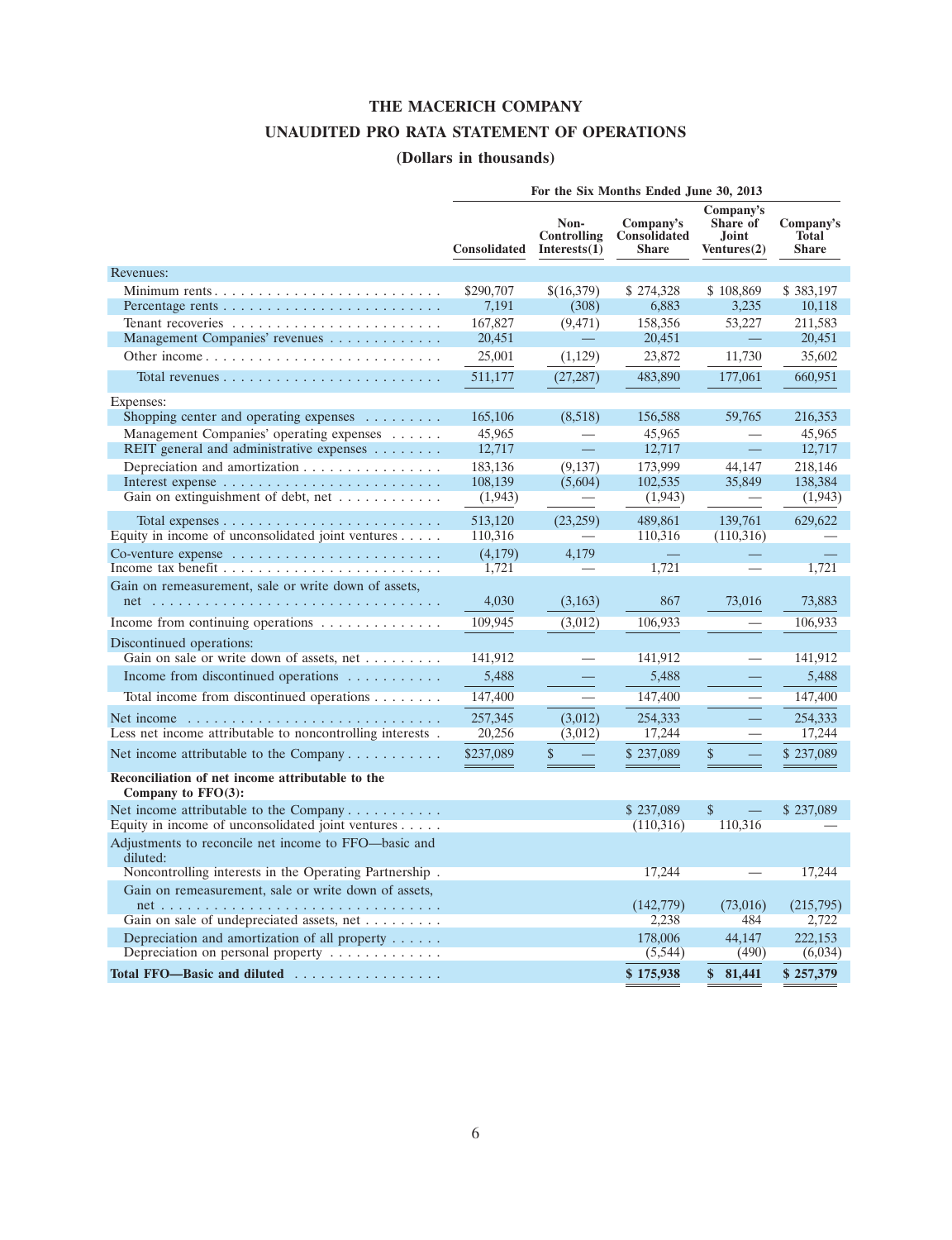#### **Notes to Unaudited Pro Rata Statement of Operations**

- (1) This represents the non-owned portion of consolidated joint ventures.
- (2) This represents the Company's pro rata share of unconsolidated joint ventures.
- (3) The Company uses FFO in addition to net income to report its operating and financial results and considers FFO and FFO-diluted as supplemental measures for the real estate industry and a supplement to Generally Accepted Accounting Principles (''GAAP'') measures. The National Association of Real Estate Investment Trusts (''NAREIT'') defines FFO as net income (loss) (computed in accordance with GAAP), excluding gains (or losses) from extraordinary items and sales of depreciated operating properties, plus real estate related depreciation and amortization, impairment write-downs of real estate and write-downs of investments in an affiliate where the write-downs have been driven by a decrease in the value of real estate held by the affiliate and after adjustments for unconsolidated joint ventures. Adjustments for unconsolidated joint ventures are calculated to reflect FFO on the same basis.

FFO and FFO on a diluted basis are useful to investors in comparing operating and financial results between periods. This is especially true since FFO excludes real estate depreciation and amortization, as the Company believes real estate values fluctuate based on market conditions rather than depreciating in value ratably on a straight-line basis over time. FFO on a diluted basis is a measure investors find most useful in measuring the dilutive impact of outstanding convertible securities. FFO does not represent cash flow from operations as defined by GAAP, should not be considered as an alternative to net income (loss) as defined by GAAP, and is not indicative of cash available to fund all cash flow needs. The Company also cautions that FFO as presented, may not be comparable to similarly titled measures reported by other real estate investment trusts.

Management compensates for the limitations of FFO by providing investors with financial statements prepared according to GAAP, along with a detailed discussion of FFO and a reconciliation of FFO and FFO-diluted to net income attributable to the Company. Management believes that to further understand the Company's performance, FFO should be compared with the Company's reported net income and considered in addition to cash flows in accordance with GAAP, as presented in the Company's consolidated financial statements.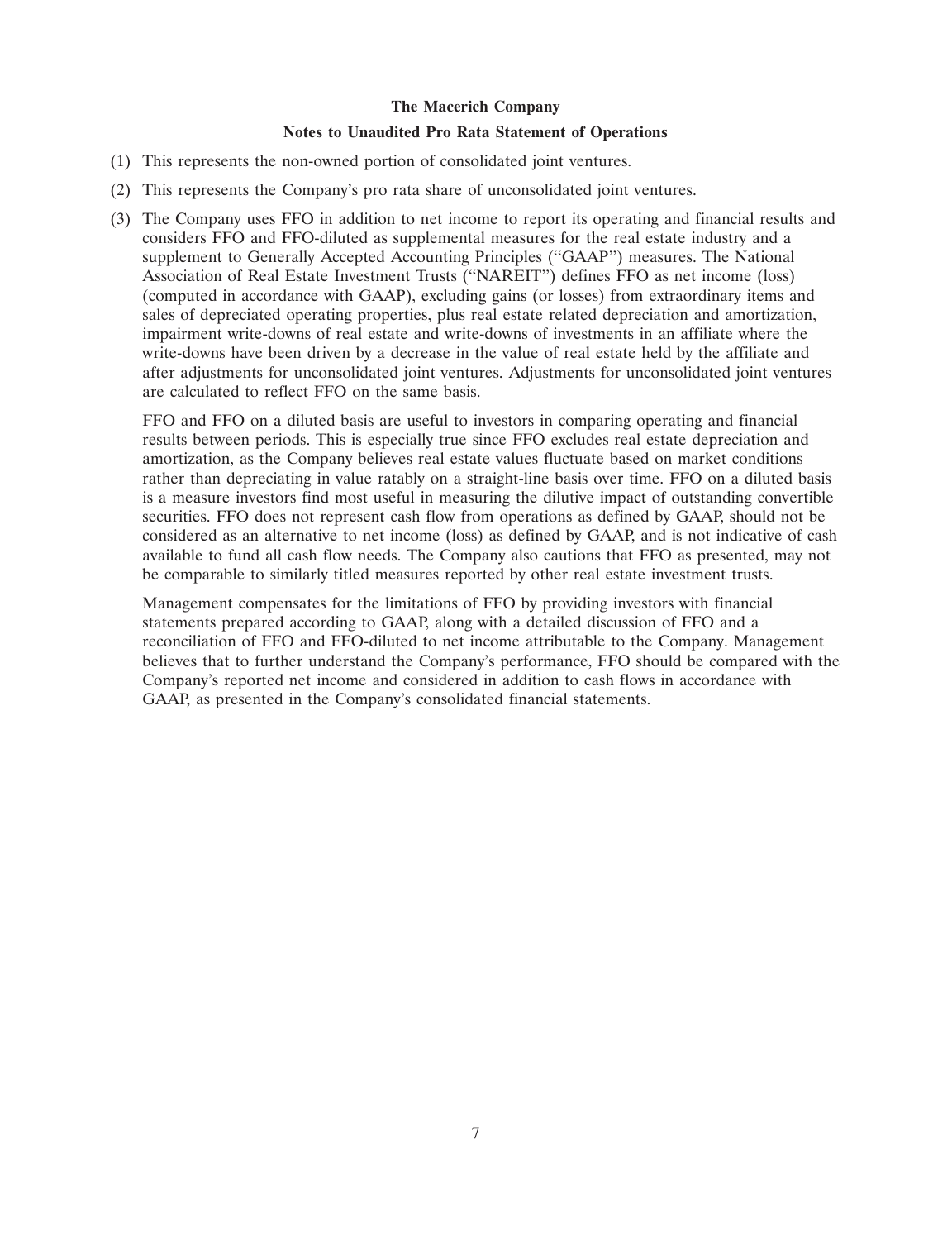## **THE MACERICH COMPANY**

### **UNAUDITED PRO RATA BALANCE SHEET**

### **(All Dollars in thousands)**

|                                                              |              |                                     | As of June 30, 2013                       |                                               |                                           |
|--------------------------------------------------------------|--------------|-------------------------------------|-------------------------------------------|-----------------------------------------------|-------------------------------------------|
|                                                              | Consolidated | Non-<br>Controlling<br>Interests(1) | Company's<br>Consolidated<br><b>Share</b> | Company's<br>Share of<br>Joint<br>Ventures(2) | Company's<br><b>Total</b><br><b>Share</b> |
| <b>ASSETS:</b>                                               |              |                                     |                                           |                                               |                                           |
| Property, $net(3) \ldots \ldots \ldots \ldots \ldots \ldots$ | \$7,778,785  |                                     | $$(476,311)$ \$7,302,474                  | \$2,255,100                                   | \$9,557,574                               |
| Cash and cash equivalents                                    | 46,943       | (8,590)                             | 38,353                                    | 60,098                                        | 98,451                                    |
|                                                              | 72,260       | (1,598)                             | 70,662                                    | 11,170                                        | 81,832                                    |
| Marketable securities                                        | 23,062       |                                     | 23,062                                    |                                               | 23,062                                    |
| Tenant and other receivables, net                            | 96,388       | (28, 592)                           | 67,796                                    | 33,603                                        | 101,399                                   |
| Deferred charges and other assets, net                       | 549,229      | (9,788)                             | 539,441                                   | 66,955                                        | 606,396                                   |
| Loans to unconsolidated joint ventures                       | 2,749        |                                     | 2,749                                     |                                               | 2,749                                     |
| Due from affiliates                                          | 30,747       | 276                                 | 31,023                                    | (2,322)                                       | 28,701                                    |
| Investments in unconsolidated joint                          |              |                                     |                                           |                                               |                                           |
|                                                              | 949,726      |                                     | 949,726                                   | (949, 726)                                    |                                           |
| Total assets                                                 | \$9,549,889  |                                     | \$(524,603) \$9,025,286                   | \$1,474,878                                   | \$10,500,164                              |
| <b>LIABILITIES AND EQUITY:</b>                               |              |                                     |                                           |                                               |                                           |
| Mortgage notes payable:                                      | \$4,624,213  |                                     | \$(290,691) \$4,333,522                   | \$1,589,022                                   | \$5,922,544                               |
| Bank and other notes payable                                 | 566,854      | (6,630)                             | 560,224                                   |                                               | 560,224                                   |
| Accounts payable and accrued expenses                        | 71,641       | (2,704)                             | 68,937                                    | 28,407                                        | 97,344                                    |
| Other accrued liabilities                                    | 320,201      | (23,067)                            | 297,134                                   | 59,983                                        | 357,117                                   |
| Distributions in excess of investment in                     |              |                                     |                                           |                                               |                                           |
| unconsolidated joint ventures                                | 202,534      |                                     | 202,534                                   | (202, 534)                                    |                                           |
| Co-venture obligation $\dots\dots\dots\dots\dots$            | 86,677       | (86,677)                            |                                           |                                               |                                           |
| Total liabilities                                            | 5,872,120    | (409,769)                           | 5,462,351                                 | 1,474,878                                     | 6,937,229                                 |
| Commitments and contingencies                                |              |                                     |                                           |                                               |                                           |
| Equity:                                                      |              |                                     |                                           |                                               |                                           |
| Stockholders' equity:                                        |              |                                     |                                           |                                               |                                           |
| Common stock                                                 | 1,407        |                                     | 1,407                                     |                                               | 1,407                                     |
| Additional paid-in capital                                   | 3,896,495    |                                     | 3,896,495                                 | $\qquad \qquad$                               | 3,896,495                                 |
| Accumulated deficit                                          | (562, 995)   |                                     | (562, 995)                                |                                               | (562, 995)                                |
| Total stockholders' equity                                   | 3,334,907    | $\overline{\phantom{0}}$            | 3,334,907                                 |                                               | 3,334,907                                 |
| Noncontrolling interests                                     | 342,862      | (114, 834)                          | 228,028                                   |                                               | 228,028                                   |
| Total equity $\dots \dots \dots \dots \dots \dots$           | 3,677,769    | (114, 834)                          | 3,562,935                                 |                                               | 3,562,935                                 |
| Total liabilities and equity                                 | \$9,549,889  |                                     | \$(524,603) \$9,025,286                   | \$1,474,878                                   | \$10,500,164                              |

(1) This represents the non-owned portion of the consolidated joint ventures.

(2) This represents the Company's pro rata share of unconsolidated joint ventures.

(3) Includes construction in progress of \$366,536 from the Company's consolidated share and \$146,366 from its pro rata share of unconsolidated joint ventures.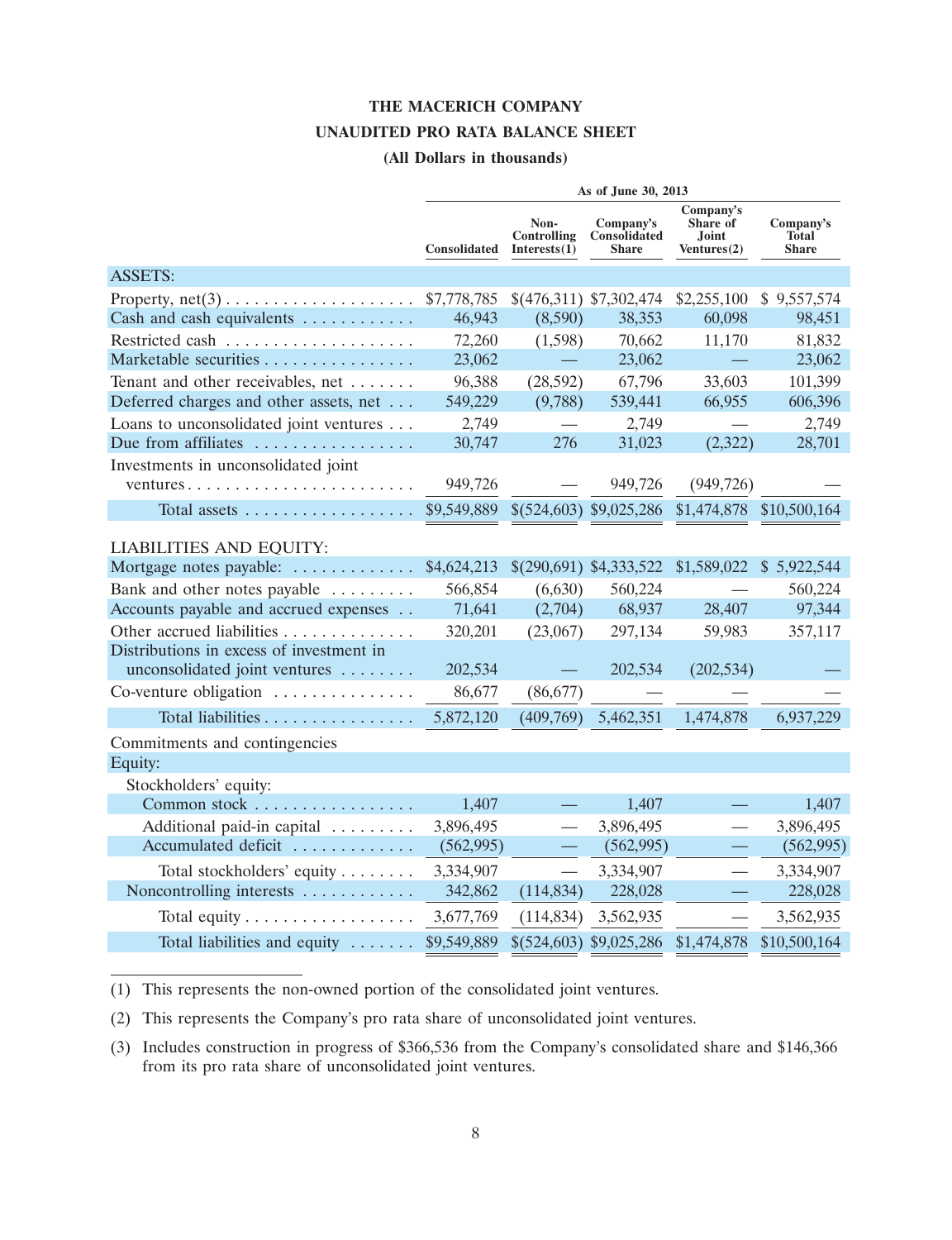# **Supplemental Financial and Operating Information (unaudited)**

# **Supplemental FFO Information(a)**

|                                                                               | As of June 30,                              |                     |        |                     |  |
|-------------------------------------------------------------------------------|---------------------------------------------|---------------------|--------|---------------------|--|
|                                                                               |                                             |                     | 2013   | 2012                |  |
|                                                                               |                                             |                     |        | dollars in millions |  |
|                                                                               |                                             |                     | \$68.7 | \$70.2\$            |  |
|                                                                               | For the Six Months Ended<br><b>June 30,</b> |                     |        |                     |  |
|                                                                               | 2013                                        | 2012                | 2013   | 2012                |  |
|                                                                               |                                             | dollars in millions |        |                     |  |
| Lease termination fees $\dots\dots$                                           | \$0.7                                       | \$1.2               | \$2.1  | \$4.1               |  |
| Straight line rental income                                                   | \$2.2                                       | \$2.1               | \$3.4  | \$3.2               |  |
| Gain on sales of undepreciated<br>$assets \ldots \ldots \ldots \ldots \ldots$ | \$0.5                                       | $S-$                | \$2.7  | \$                  |  |
| Amortization of acquired above-<br>and below-market leases                    | \$1.9                                       | \$2.1               | \$4.3  | \$5.6               |  |
| Amortization of debt<br>(discounts)/preminus                                  | \$2.1                                       | \$0.4\$             | \$4.6  | \$(0.7)             |  |
| Interest capitalized                                                          | \$4.8                                       | \$3.6               | \$9.6  | \$7.5               |  |

(a) All joint venture amounts included at pro rata.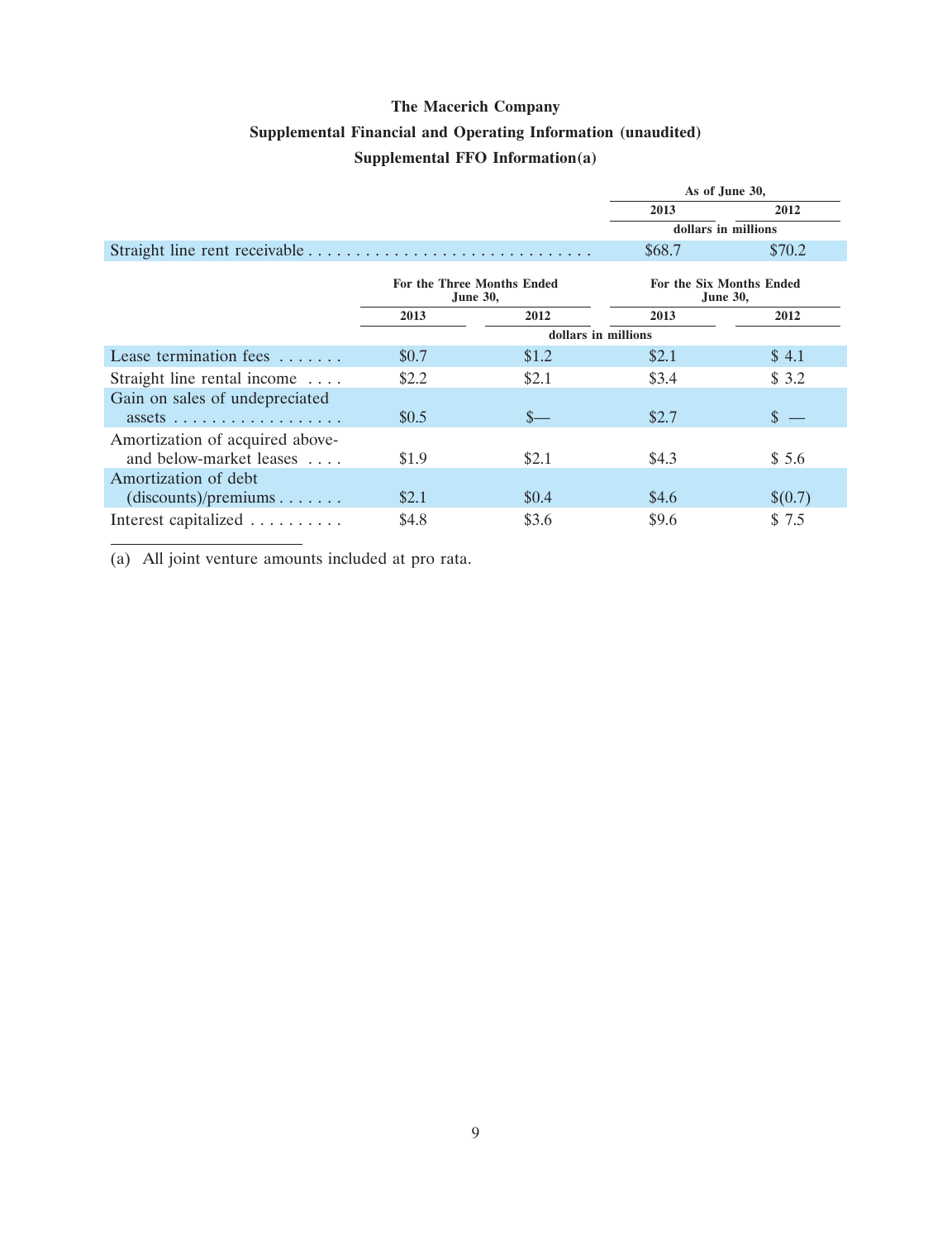## **Supplemental Financial and Operating Information (unaudited)**

# **Capital Expenditures**

|                                                     | For the Six<br><b>Months Ended</b><br>6/30/13 | For the Six<br><b>Months Ended</b><br>6/30/12 | <b>Year Ended</b><br>12/31/12 | <b>Year Ended</b><br>12/31/11 |
|-----------------------------------------------------|-----------------------------------------------|-----------------------------------------------|-------------------------------|-------------------------------|
|                                                     |                                               | dollars in millions                           |                               |                               |
| <b>Consolidated Centers</b>                         |                                               |                                               |                               |                               |
| Acquisitions of property and equipment              | \$534.5                                       | \$76.9                                        | \$1,313.1                     | \$314.6                       |
| Development, redevelopment, expansions and          |                                               |                                               |                               |                               |
| renovations of Centers                              | 75.0                                          | 53.0                                          | 158.5                         | 88.8                          |
|                                                     | 10.4                                          | 8.5                                           | 18.1                          | 19.4                          |
| Deferred leasing charges                            | 14.2                                          | 13.6                                          | 23.5                          | 29.3                          |
|                                                     | \$634.1                                       | \$152.0                                       | \$1,513.2                     | \$452.1                       |
| Unconsolidated Joint Venture Centers(a)             |                                               |                                               |                               |                               |
| Acquisitions of property and equipment $\dots\dots$ | 2.0<br>S.                                     | \$<br>1.7                                     | \$<br>5.1                     | \$143.4                       |
| Development, redevelopment, expansions and          |                                               |                                               |                               |                               |
| renovations of Centers                              | 45.5                                          | 46.5                                          | 79.6                          | 37.7                          |
|                                                     | 4.2                                           | 2.5                                           | 6.4                           | 8.4                           |
| Deferred leasing charges                            | 1.8                                           | 2.6                                           | 4.2                           | 4.9                           |
|                                                     | \$53.5                                        | \$53.3                                        | \$<br>95.3                    | \$194.4                       |

(a) All joint venture amounts at pro rata.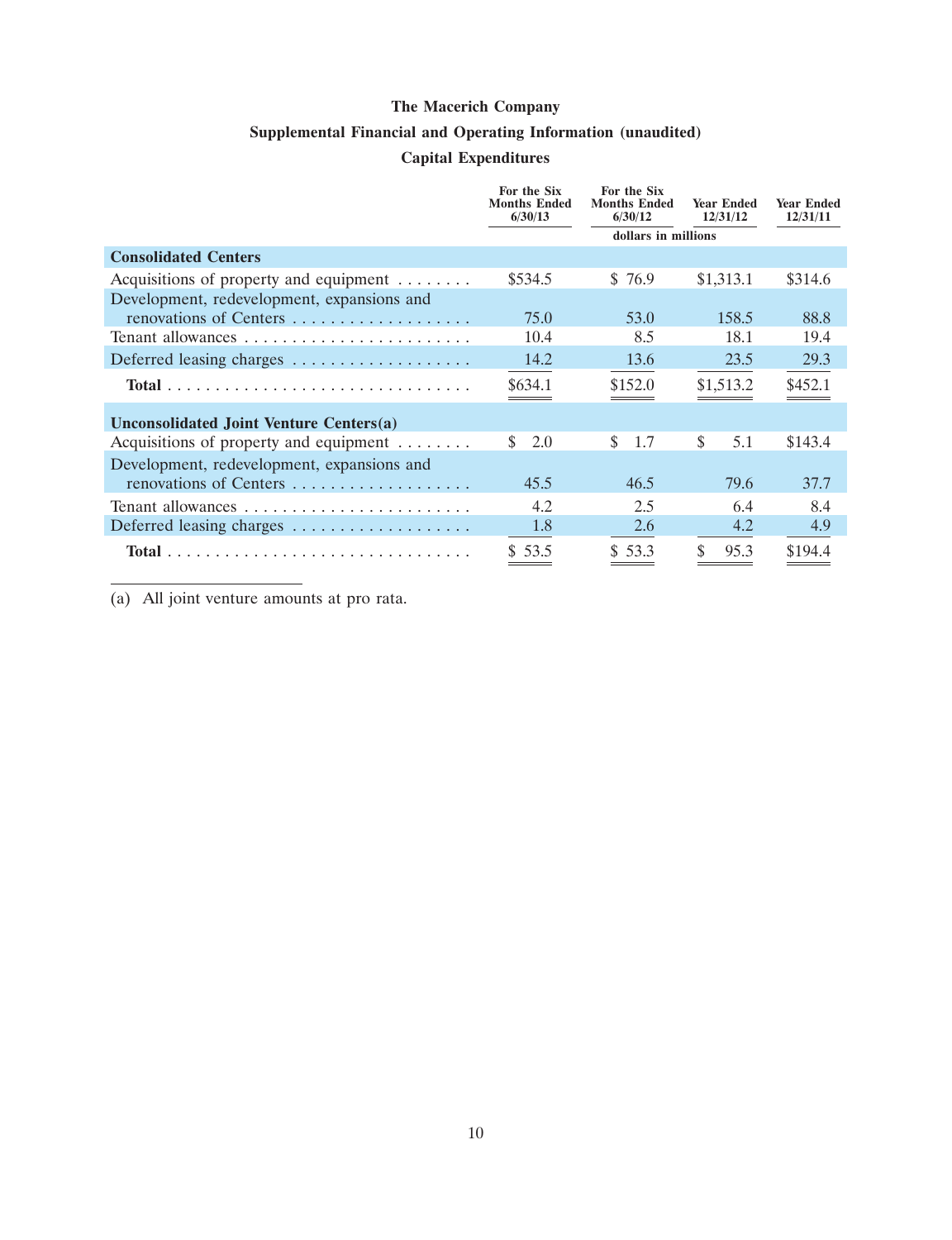## **Supplemental Financial and Operating Information (unaudited) Sales Per Square Foot(a)**

|              | <b>Consolidated</b><br><b>Centers</b> | <b>Unconsolidated</b><br>Joint Venture<br><b>Centers</b> | <b>Total</b><br><b>Centers</b> |
|--------------|---------------------------------------|----------------------------------------------------------|--------------------------------|
|              | \$485                                 | \$663                                                    | \$545                          |
| $06/30/2012$ | \$436                                 | \$623                                                    | \$513                          |
| $12/31/2012$ | \$463                                 | \$629                                                    | \$517                          |
|              | \$417                                 | \$597                                                    | \$489                          |
|              | \$392                                 | \$468                                                    | \$433                          |
|              | \$368                                 | \$440                                                    | \$407                          |

(a) Sales are based on reports by retailers leasing mall and freestanding stores for the trailing 12 months for tenants which have occupied such stores for a minimum of 12 months. Sales per square foot are based on tenants 10,000 square feet and under for regional shopping centers. Sales per square foot exclude Centers under development and redevelopment.

### **Sales Per Square Foot**

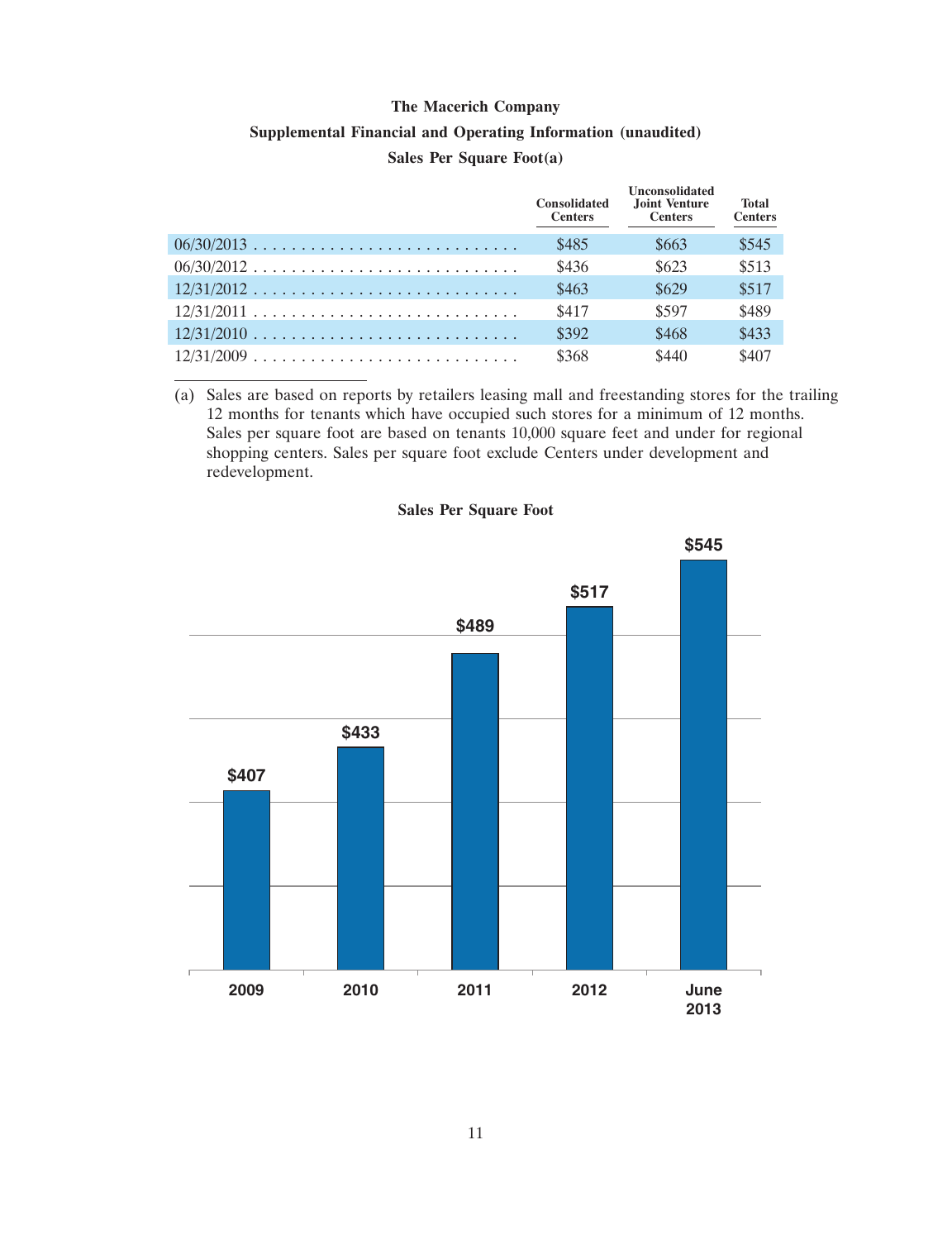# **The Macerich Company Sales Per Square Foot by Property Ranking (Unaudited)**

|                |                                |                     |     | <b>Sales Per Square Foot</b> |                                  |       |                                  |          | <b>Cost of Occupancy</b><br>for the<br><b>Trailing 12</b> | % of Portfolio                | Outstanding<br>Debt<br>@ Pro Rata<br>$$$ in |
|----------------|--------------------------------|---------------------|-----|------------------------------|----------------------------------|-------|----------------------------------|----------|-----------------------------------------------------------|-------------------------------|---------------------------------------------|
|                |                                |                     |     |                              | 06/30/2013 12/31/2012 06/30/2012 |       | Occupancy                        |          | <b>Months</b><br>Ended 06/30/2013                         | 2013 Forecast<br>Pro Rata NOI | thousands)<br>06/30/2013                    |
| Count          | <b>Properties</b>              | (a)                 |     | (a)                          | (a)                              |       | 06/30/2013 12/31/2012 06/30/2012 |          | (b)                                                       | (c)                           | (d)                                         |
|                | Group 1: Top 10                |                     |     |                              |                                  |       |                                  |          |                                                           |                               |                                             |
| -1             | Queens Center                  | \$1,043             |     | \$1,004                      | \$965                            | 97.3% | 97.3%                            | 97.2%    |                                                           |                               | \$<br>306,000                               |
| 2              | <b>Washington Square</b>       | \$956               |     | \$909                        | \$821                            | 90.4% | 93.3%                            | 90.6%    |                                                           |                               | $\mathcal{S}$<br>119,819                    |
| 3              | <b>Biltmore Fashion Park</b>   | 921<br>\$           |     | \$<br>903                    | \$917                            | 88.3% | 87.6%                            | 80.7%    |                                                           |                               | 29,120                                      |
| $\overline{4}$ | Corte Madera, Village at       | 886<br>$\mathbb{S}$ |     | $\mathbb{S}$<br>882          | \$936                            | 97.4% | 98.3%                            | 98.3%    |                                                           |                               | 38,536                                      |
| 5              | <b>Tysons Corner Center</b>    | 828<br>S            |     | \$<br>820                    | \$798                            | 98.0% | 97.5%                            | 97.0%    |                                                           |                               | 149,767                                     |
| 6              | North Bridge, The Shops at     | 918<br>$\mathbb{S}$ |     | \$<br>805                    | \$830                            | 90.9% | 90.1%                            | 85.0%    |                                                           |                               | 98,257                                      |
|                | Santa Monica Place             | 746<br>S            |     | \$<br>723                    | \$720                            | 90.4% | 94.3%                            | 90.9%    |                                                           |                               | 237,929                                     |
| 8              | Los Cerritos Center            | 682<br>$\mathbb{S}$ |     | \$<br>682                    | \$683                            | 94.8% | 97.2%                            | 97.5%    |                                                           |                               | 98,904                                      |
| 9              | Kings Plaza Shopping Center(e) | 680                 |     | \$<br>680                    | n/a                              | 95.8% | 95.5%                            | n/a      |                                                           |                               | 495,292                                     |
| 10             | Tucson La Encantada            | $\mathbb{S}$<br>690 |     | \$<br>673                    | \$663                            | 91.9% | 90.3%                            | 91.2%    |                                                           |                               | 73,535                                      |
|                | Total Top 10:                  | 835<br>\$           |     | \$<br>813                    | \$807                            | 94.4% | 95.0%                            | 93.3%    | 13.5%                                                     | 24.7%                         | \$1,647,159                                 |
|                | <b>Group 2: Top 11-20</b>      |                     |     |                              |                                  |       |                                  |          |                                                           |                               |                                             |
| 11             | Broadway Plaza                 | S<br>678            |     | \$<br>657                    | \$651                            | 93.6% | 97.6%                            | 99.0%    |                                                           |                               | \$<br>70,082                                |
| 12             | <b>Kierland Commons</b>        | \$<br>637           |     | $\mathcal{S}$<br>641         | \$662                            | 97.1% | 95.1%                            | 93.8%    |                                                           |                               | 67,500                                      |
| 13             | Arrowhead Towne Center         | 653                 |     | \$<br>635                    | \$638                            | 94.7% | 98.1%                            | 96.9%    |                                                           |                               | 239,624                                     |
| 14             | Fresno Fashion Fair            | $\mathbb{S}$<br>626 |     | \$<br>630                    | \$617                            | 96.5% | 97.0%                            | 95.7%    |                                                           |                               | 160,012                                     |
| 15             | Freehold Raceway Mall          | \$<br>619           |     | \$<br>623                    | \$628                            | 98.8% | 95.1%                            | 93.3%    |                                                           |                               | 116,683                                     |
| 16             | Danbury Fair Mall              | $\mathbb{S}$<br>644 |     | \$<br>623                    | \$630                            | 95.5% | 96.9%                            | 97.5%    |                                                           |                               | 236,980                                     |
| 17             | Scottsdale Fashion Square      | 634<br>\$           |     | \$<br>603                    | \$596                            | 92.3% | 95.1%                            | $95.5\%$ |                                                           |                               | 261,620                                     |
| 18             | <b>Twenty Ninth Street</b>     | 585<br>$\mathbb{S}$ |     | \$<br>588                    | \$595                            | 95.3% | 95.8%                            | 96.1%    |                                                           |                               | 107,000                                     |
| 19             | Vintage Faire Mall             | 592<br>\$           |     | \$<br>578                    | \$585                            | 99.9% | 99.1%                            | 98.7%    |                                                           |                               | 99,774                                      |
| 20             | Fashion Outlets of Chicago(f)  |                     | n/a | n/a                          | n/a                              | n/a   | n/a                              | n/a      |                                                           |                               | $\mathcal{S}$<br>33,074                     |
|                | <b>Total Top 11-20:</b>        | 628<br>\$           |     | \$616                        | \$619                            | 96.0% | 96.3%                            | 95.8%    | 12.7%                                                     | 23.7%                         | \$1,392,349                                 |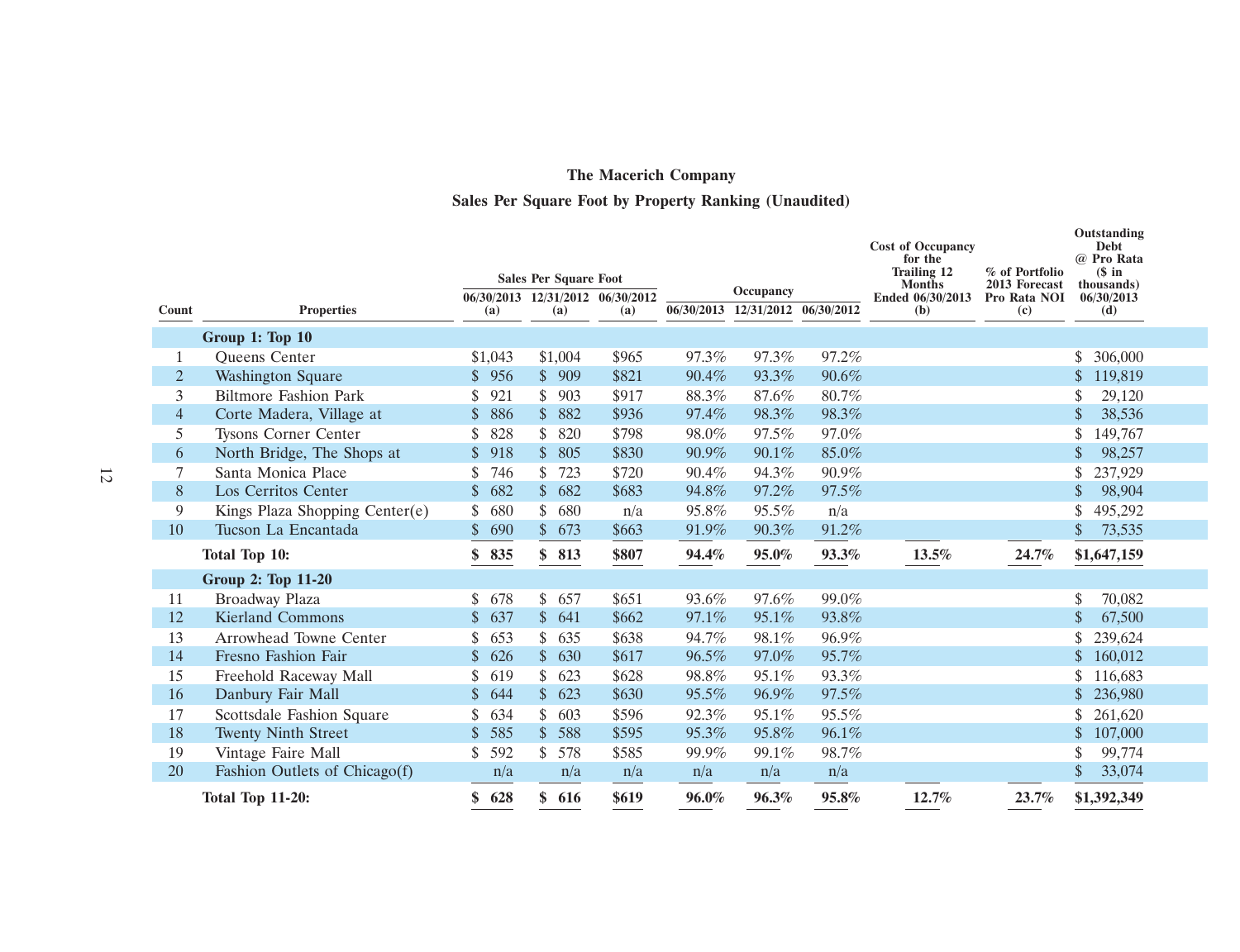# **Sales Per Square Foot by Property Ranking (Unaudited)**

|       |                                  |                     |                                                                  |       |        |                                  |           | <b>Cost of Occupancy</b><br>for the<br><b>Trailing 12</b> | % of Portfolio                    | Outstanding<br>Debt<br>@ Pro Rata<br>$$$ in |                               |                           |
|-------|----------------------------------|---------------------|------------------------------------------------------------------|-------|--------|----------------------------------|-----------|-----------------------------------------------------------|-----------------------------------|---------------------------------------------|-------------------------------|---------------------------|
|       |                                  |                     | <b>Sales Per Square Foot</b><br>06/30/2013 12/31/2012 06/30/2012 |       |        |                                  | Occupancy |                                                           | <b>Months</b><br>Ended 06/30/2013 |                                             | 2013 Forecast<br>Pro Rata NOI | (thousands)<br>06/30/2013 |
| Count | <b>Properties</b>                | (a)                 | (a)                                                              | (a)   |        | 06/30/2013 12/31/2012 06/30/2012 |           | (b)                                                       | (c)                               | (d)                                         |                               |                           |
|       | Group 3: Top 21-30               |                     |                                                                  |       |        |                                  |           |                                                           |                                   |                                             |                               |                           |
| 21    | Fashion Outlets of Niagara Falls |                     |                                                                  |       |        |                                  |           |                                                           |                                   |                                             |                               |                           |
|       | <b>USA</b>                       | \$573               | \$<br>571                                                        | \$541 | 94.7%  | 94.5%                            | 96.3%     |                                                           |                                   | \$<br>125,309                               |                               |                           |
| 22    | <b>Chandler Fashion Center</b>   | \$576               | \$564                                                            | \$557 | 95.8%  | 96.7%                            | 94.7%     |                                                           |                                   | \$<br>100,200                               |                               |                           |
| 23    | <b>FlatIron Crossing</b>         | 534<br>\$           | \$<br>548                                                        | \$505 | 96.2%  | 89.4%                            | 86.4%     |                                                           |                                   | \$                                          |                               |                           |
| 24    | Green Acres Mall(g)              | 546<br>\$           | \$535                                                            | n/a   | 94.3%  | n/a                              | n/a       |                                                           |                                   | \$<br>322,920                               |                               |                           |
| 25    | <b>West Acres</b>                | 546<br>\$           | \$<br>535                                                        | \$526 | 100.0% | 97.1%                            | 98.8%     |                                                           |                                   | \$.<br>11,508                               |                               |                           |
| 26    | Oaks, The                        | 507<br>$\mathbb{S}$ | \$<br>505                                                        | \$500 | 96.6%  | 94.4%                            | 93.7%     |                                                           |                                   | \$<br>216,199                               |                               |                           |
| 27    | Stonewood Center                 | 504<br>\$           | 500<br>\$                                                        | \$478 | 97.2%  | 99.4%                            | 99.2%     |                                                           |                                   | 54,853                                      |                               |                           |
| 28    | Deptford Mall                    | $\mathbb{S}$<br>502 | 497<br>$\mathbb{S}$                                              | \$492 | 97.0%  | 99.3%                            | 99.6%     |                                                           |                                   | $\mathcal{S}$<br>218,138                    |                               |                           |
| 29    | Valley River Center              | \$<br>494           | \$<br>496                                                        | \$494 | 95.7%  | 95.6%                            | 93.8%     |                                                           |                                   | 120,000                                     |                               |                           |
| 30    | SanTan Village Regional Center   | \$492               | \$477                                                            | \$469 | 96.5%  | 96.4%                            | 95.8%     |                                                           |                                   | $\mathbb{S}$<br>117,148                     |                               |                           |
|       | <b>Total Top 21-30:</b>          | \$<br>530           | \$<br>525                                                        | \$510 | 96.1%  | 95.2%                            | 94.4%     | 12.9%                                                     | 21.0%                             | \$1,286,275                                 |                               |                           |
|       | Group 4: Top 31-40               |                     |                                                                  |       |        |                                  |           |                                                           |                                   |                                             |                               |                           |
| 31    | South Plains Mall                | \$<br>469           | \$<br>469                                                        | \$451 | 87.9%  | 90.2%                            | 90.3%     |                                                           |                                   | \$<br>100,587                               |                               |                           |
| 32    | Victor Valley, Mall of           | $\mathbb{S}$<br>484 | \$<br>460                                                        | \$452 | 96.9%  | 93.7%                            | 93.8%     |                                                           |                                   | $\mathbf{\hat{S}}$<br>90,000                |                               |                           |
| 33    | Pacific View                     | 412<br>\$           | \$<br>419                                                        | \$417 | 97.9%  | 96.9%                            | 95.8%     |                                                           |                                   | \$<br>137,114                               |                               |                           |
| 34    | Lakewood Center                  | 424<br>$\mathbb{S}$ | \$<br>412                                                        | \$410 | 96.2%  | 93.7%                            | 93.1%     |                                                           |                                   | $\mathbb{S}$<br>127,500                     |                               |                           |
| 35    | Eastland Mall                    | \$<br>411           | \$<br>401                                                        | \$412 | 95.6%  | 99.5%                            | 97.7%     |                                                           |                                   | \$<br>168,000                               |                               |                           |
| 36    | <b>Inland Center</b>             | $\mathbb{S}$<br>409 | $\mathsf{\$}$<br>399                                             | \$389 | 97.8%  | 94.3%                            | 92.7%     |                                                           |                                   | \$<br>25,000                                |                               |                           |
| 37    | La Cumbre Plaza                  | 401<br>\$           | \$<br>391                                                        | \$379 | 83.7%  | 79.7%                            | $80.0\%$  |                                                           |                                   | \$                                          |                               |                           |
| 38    | Northgate Mall                   | 395<br>$\mathbb{S}$ | $\mathbb{S}$<br>387                                              | \$400 | 97.9%  | 95.9%                            | 95.2%     |                                                           |                                   | \$<br>64,000                                |                               |                           |
| 39    | South Towne Center               | 365<br>\$           | \$<br>374                                                        | \$372 | 87.6%  | 88.7%                            | 88.1%     |                                                           |                                   | \$                                          |                               |                           |
| 40    | <b>Westside Pavilion</b>         | 363<br>$\mathbb{S}$ | \$<br>362                                                        | \$377 | 94.7%  | 95.8%                            | 97.6%     |                                                           |                                   | \$<br>153,395                               |                               |                           |
|       | <b>Total Top 31-40:</b>          | 413                 | \$<br>408                                                        | \$406 | 93.9%  | 93.5%                            | 93.0%     | 14.5%                                                     | 14.9%                             | \$865,596                                   |                               |                           |
|       | <b>Total Top 40:</b>             | 603<br>\$           | \$<br>593                                                        | \$583 | 95.2%  | 95.1%                            | 94.2%     | 13.3%                                                     | 84.3%                             | \$5,191,379                                 |                               |                           |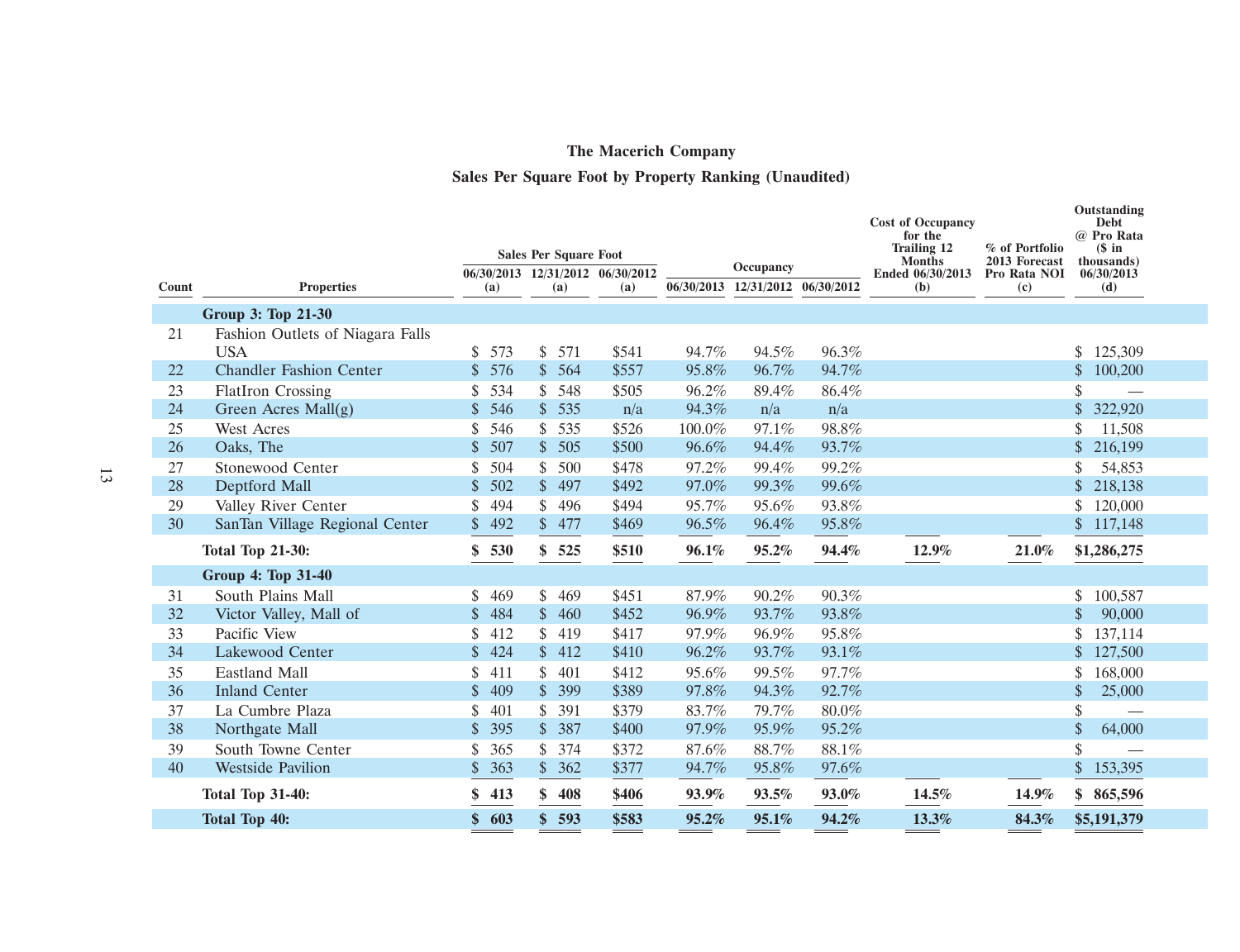# **Sales Per Square Foot by Property Ranking (Unaudited)**

|          |                                |                                    | <b>Sales Per Square Foot</b>            |                |                |                                               |                | <b>Cost of Occupancy</b><br>for the<br><b>Trailing 12</b><br><b>Months</b> | % of Portfolio<br>2013 Forecast | Outstanding<br><b>Debt</b><br>@ Pro Rata<br>$$$ in<br>thousands) |
|----------|--------------------------------|------------------------------------|-----------------------------------------|----------------|----------------|-----------------------------------------------|----------------|----------------------------------------------------------------------------|---------------------------------|------------------------------------------------------------------|
| Count    | <b>Properties</b>              | (a)                                | 06/30/2013 12/31/2012 06/30/2012<br>(a) | (a)            |                | Occupancy<br>06/30/2013 12/31/2012 06/30/2012 |                | Ended 06/30/2013<br>(b)                                                    | Pro Rata NOI<br>(c)             | 06/30/2013<br>(d)                                                |
|          |                                |                                    |                                         |                |                |                                               |                |                                                                            |                                 |                                                                  |
|          | Group 5: 41-58                 |                                    |                                         |                |                |                                               |                |                                                                            |                                 |                                                                  |
| 41       | Chesterfield Towne Center      | 363<br>\$<br>348<br>$\mathbb{S}^-$ | \$<br>361<br>$\mathbb{S}$               | \$358          | 88.5%          | 91.9%                                         | 92.9%<br>90.3% |                                                                            |                                 | 110,000                                                          |
| 42       | Superstition Springs Center(h) | \$                                 | 334<br>\$<br>332                        | \$326          | 96.6%          | 92.3%<br>84.6%                                |                |                                                                            |                                 | 45,000<br>\$                                                     |
| 43<br>44 | Ridgmar Mall<br>Capitola Mall  | 333<br>329                         | 327<br>$\mathbb{S}$                     | \$326<br>\$323 | 84.3%<br>85.4% | 84.8%                                         | 86.5%<br>82.8% |                                                                            |                                 | 25,927<br>\$                                                     |
| 45       | Towne Mall                     | 343                                | 320<br>\$                               | \$323          | 85.8%          | 88.4%                                         | 88.2%          |                                                                            |                                 |                                                                  |
| 46       | <b>Wilton Mall</b>             | 306                                | $\mathbb{S}$<br>313                     | \$319          | 90.5%          | 95.7%                                         | 95.6%          |                                                                            |                                 | 23,183<br>40,000                                                 |
| 47       | Salisbury, Centre at           | 322                                | \$<br>311                               | \$318          | 93.3%          | 96.3%                                         | 94.6%          |                                                                            |                                 | \$<br>115,000                                                    |
| 48       | NorthPark Mall                 | 307<br>\$                          | $\mathbb{S}^-$<br>310                   | \$305          | 93.2%          | 89.0%                                         | 88.4%          |                                                                            |                                 | \$                                                               |
| 49       | Cascade Mall                   | 304                                | \$<br>299                               | \$290          | 91.1%          | 92.8%                                         | 84.5%          |                                                                            |                                 |                                                                  |
| 50       | <b>Flagstaff Mall</b>          | 309                                | 296<br>$\mathbb{S}$                     | \$282          | 81.5%          | 89.7%                                         | 92.0%          |                                                                            |                                 | \$<br>37,000                                                     |
| 51       | Somersville Towne Center       | 275                                | 287<br>\$                               | \$281          | 87.1%          | 84.7%                                         | 85.1%          |                                                                            |                                 | \$                                                               |
| 52       | Valley Mall                    | 284                                | $\mathbb{S}$<br>266                     | \$260          | 93.9%          | 94.0%                                         | 94.4%          |                                                                            |                                 | \$<br>42,525                                                     |
| 53       | Desert Sky Mall                | 263<br>\$                          | \$<br>263                               | \$278          | 93.8%          | 96.2%                                         | 94.3%          |                                                                            |                                 | \$                                                               |
| 54       | <b>Great Northern Mall</b>     | 256                                | \$<br>263                               | \$266          | 95.1%          | 93.3%                                         | 97.0%          |                                                                            |                                 | \$<br>35,944                                                     |
| 55       | SouthPark Mall                 | 248                                | \$<br>248                               | \$247          | 79.3%          | 86.9%                                         | 82.5%          |                                                                            |                                 | \$                                                               |
| 56       | Lake Square Mall               | 252                                | 232<br>\$.                              | \$230          | 80.0%          | 86.4%                                         | 72.4%          |                                                                            |                                 | $\sqrt[6]{\frac{1}{2}}$                                          |
| 57       | Rotterdam Square               | 230<br>\$                          | \$<br>232                               | \$233          | $81.0\%$       | 86.1%                                         | 85.8%          |                                                                            |                                 | \$                                                               |
| 58       | Paradise Valley Mall(i)        | n/a                                | $\mathcal{S}$<br>287                    | \$297          | n/a            | 88.2%                                         | 84.5%          |                                                                            |                                 | \$<br>79,500                                                     |
|          | Fiesta Mall $(i)$              | n/a                                | \$<br>235                               | \$238          | n/a            | 86.1%                                         | 83.9%          |                                                                            |                                 | 84,000                                                           |
|          | <b>Total 41-58:</b>            | 304                                | \$<br>295                               | \$294          | 89.0%          | 90.3%                                         | 88.8%          | 12.0%                                                                      | 12.2%                           | 638,079                                                          |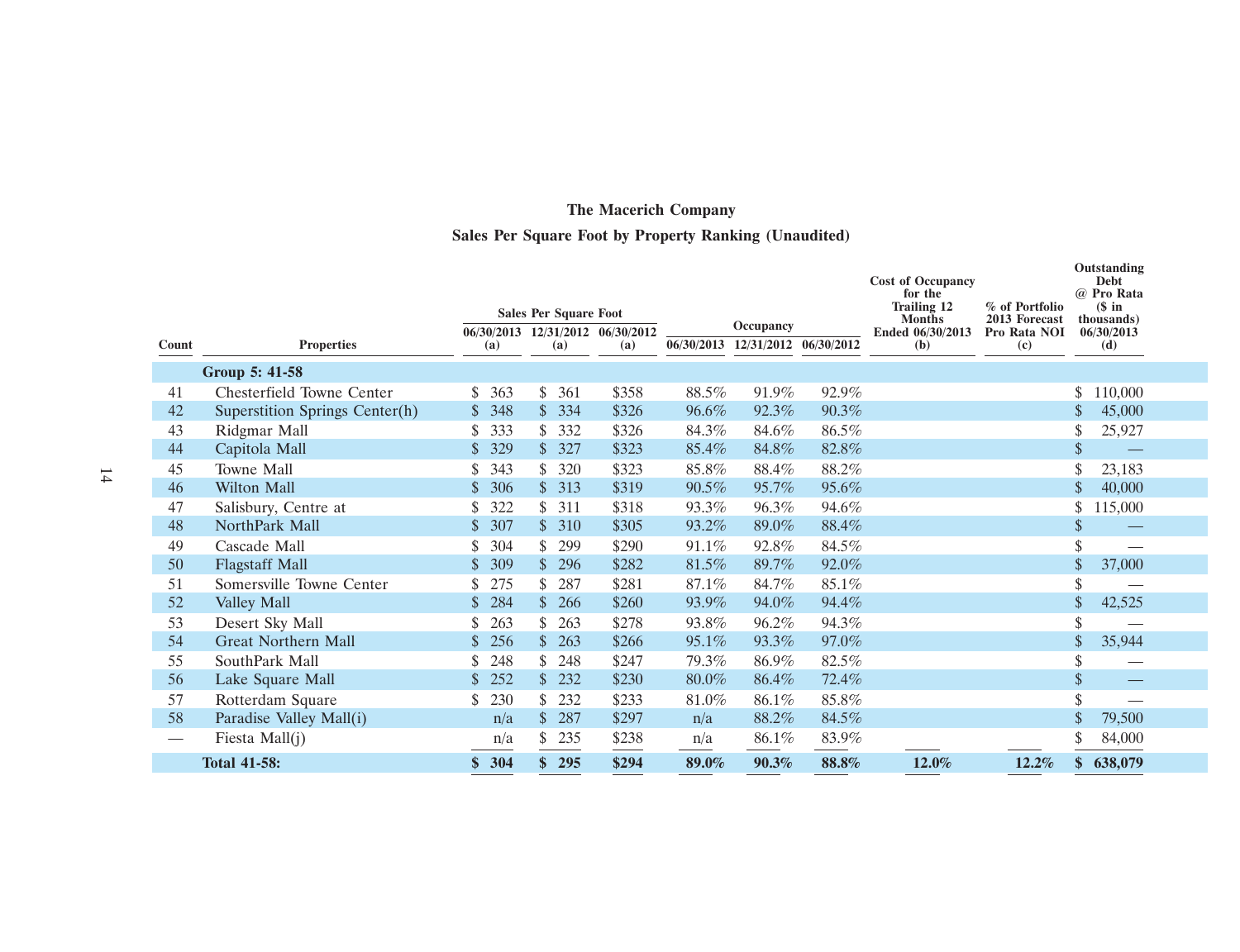# **Sales Per Square Foot by Property Ranking (Unaudited)**

|                |                                         |    |            |               | <b>Sales Per Square Foot</b> |                                         |              | Occupancy             |        | <b>Cost of Occupancy</b><br>for the<br><b>Trailing 12</b><br><b>Months</b> | % of Portfolio<br>2013 Forecast |                    | Outstanding<br><b>Debt</b><br>@ Pro Rata<br>$$$ in<br>(thousands) |  |
|----------------|-----------------------------------------|----|------------|---------------|------------------------------|-----------------------------------------|--------------|-----------------------|--------|----------------------------------------------------------------------------|---------------------------------|--------------------|-------------------------------------------------------------------|--|
| Count          | <b>Properties</b>                       |    | (a)        |               | (a)                          | 06/30/2013 12/31/2012 06/30/2012<br>(a) | 06/30/2013   | 12/31/2012 06/30/2012 |        | Ended 06/30/2013<br>(b)                                                    | Pro Rata NOI<br>(c)             |                    | 06/30/2013<br>(d)                                                 |  |
|                | <b>Community / Power Centers</b>        |    |            |               |                              |                                         |              |                       |        |                                                                            |                                 |                    |                                                                   |  |
|                | Atlas Park, The Shops at (i)            |    | n/a        |               | n/a                          | n/a                                     | n/a          | n/a                   | n/a    |                                                                            |                                 | $\mathbf{\hat{S}}$ |                                                                   |  |
| 2              | <b>Boulevard Shops</b>                  | S. | 430        | \$            | 429                          | \$423                                   | $100.0\%$    | 99.2%                 | 99.2%  |                                                                            |                                 |                    | 10,226                                                            |  |
| 3              | Camelback Colonnade                     |    | 373        | \$            | 351                          | \$351                                   | 97.2%        | 97.7%                 | 97.6%  |                                                                            |                                 |                    | 34,423                                                            |  |
| $\overline{4}$ | Estrella Falls, The Market at           |    | n/a        |               | n/a                          | n/a                                     | 95.5%        | $95.5\%$              | 96.1%  |                                                                            |                                 |                    | 13,310                                                            |  |
| 5              | Panorama Mall                           |    | 375        | S.            | 349                          | \$320                                   | 97.9%        | 92.8%                 | 94.1%  |                                                                            |                                 |                    |                                                                   |  |
| 6              | Promenade at Casa Grande                |    | <b>190</b> | $\mathcal{S}$ | 193                          | \$200                                   | 94.4%        | 95.9%                 | 96.3%  |                                                                            |                                 | \$                 | 33,457                                                            |  |
|                | Redmond Town Center $(k)$               |    | 383        | \$            | 361                          | \$347                                   | 86.4%        | 89.2%                 | 80.3%  |                                                                            |                                 |                    |                                                                   |  |
| 8              | Southridge Center(i)                    |    | n/a        |               | n/a                          | n/a                                     | n/a          | n/a                   | n/a    |                                                                            |                                 | J.                 |                                                                   |  |
| 9              | Superstition Springs Power Center(h)    | S. | 223        |               | n/a                          | n/a                                     | 100.0%       | n/a                   | n/a    |                                                                            |                                 |                    |                                                                   |  |
| 10             | The Marketplace at Flagstaff Mall       |    | n/a        |               | n/a                          | n/a                                     | 100.0%       | $100.0\%$             | 100.0% |                                                                            |                                 |                    |                                                                   |  |
|                | <b>Total Community / Power Centers:</b> |    | \$345      | \$            | 335                          | \$327                                   | <b>94.3%</b> | 94.9%                 | 92.9%  |                                                                            | 3.1%                            |                    | 91,416                                                            |  |
|                | <b>Other Non-mall Assets</b>            |    |            |               |                              |                                         |              |                       |        |                                                                            | 0.4%                            |                    | 1,670                                                             |  |
|                | <b>TOTAL ALL PROPERTIES</b>             |    |            |               |                              |                                         |              |                       |        |                                                                            | 100.0%                          |                    | \$5,922,544                                                       |  |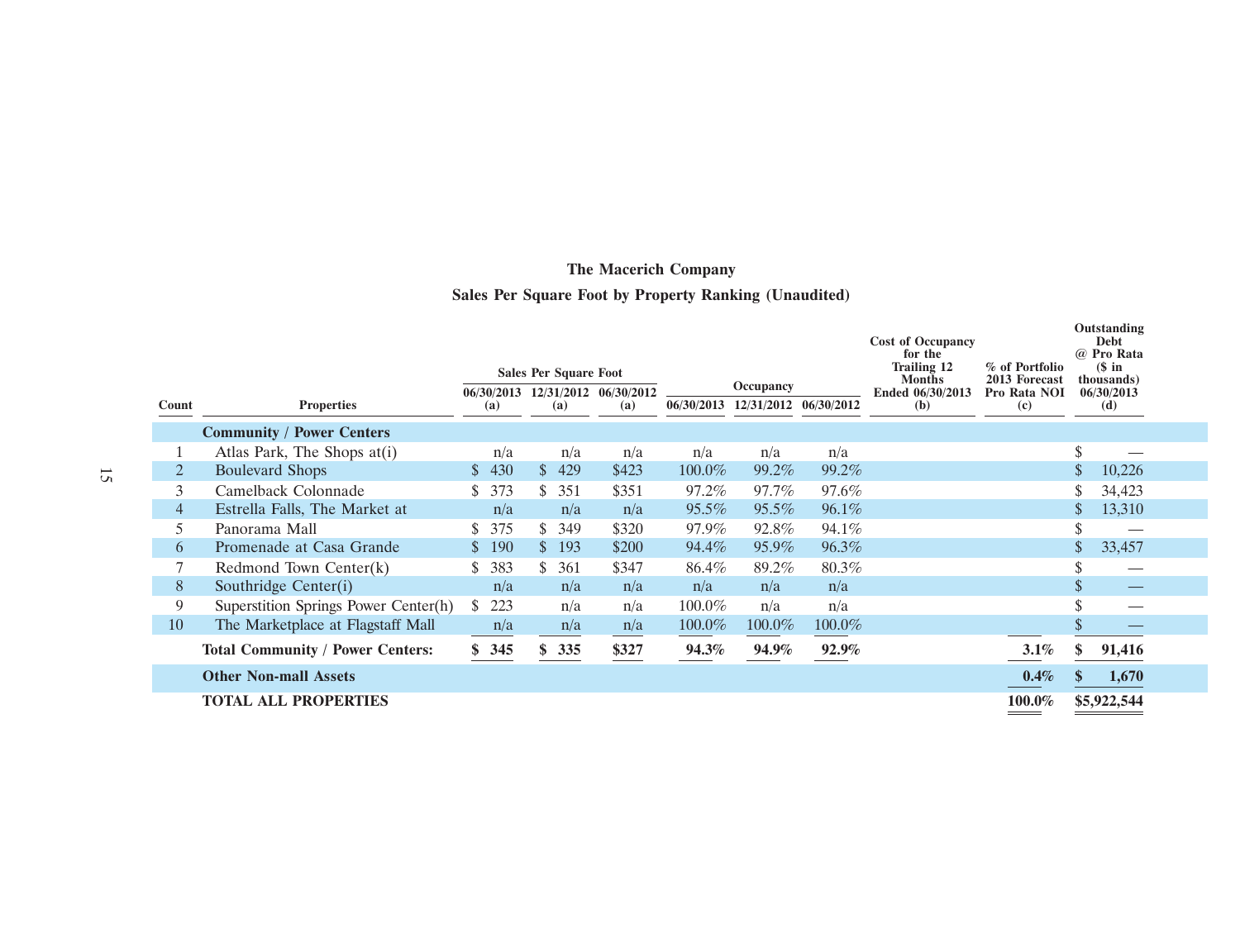## **The Macerich Company Notes to Sales Per Square Foot by Property Ranking (unaudited)**

#### Footnotes

- (a) Sales are based on reports by retailers leasing mall and freestanding stores for the trailing 12 months for tenants which have occupied such stores for a minimum of 12 months. Sales per square foot are based on tenants 10,000 square feet and under.
- (b) Cost of Occupancy represents ''Tenant Occupancy Costs'' divided by ''Tenant Sales''. Tenant Occupancy Costs in this calculation are the amounts paid to the Company, including minimum rents, percentage rents and recoverable expenditures, which consist primarily of property operating expenses, real estate taxes and repair and maintenance expenditures.
- (c) The percent of portfolio 2013 Forecast Pro Rata Net Operating Income (''NOI'') is based on guidance previously published adjusted to exclude the 2013 Disposition Centers and Fiesta Mall, and to annualize the NOI of Fashion Outlets of Chicago. NOI excludes the following items: straight-line rent, above/below market adjustments to minimum rents, termination fee income and bad debt expense. It does not reflect REIT expenses, net Management Company expenses and the effect of any future 2013 acquisitions or dispositions. See the Company's forward-looking statements disclosure on page 1 for factors that may affect the information provided in this column.
- (d) Please see further disclosures for Outstanding Debt at pro rata on pages 28-29.
- (e) The Company acquired Kings Plaza Shopping Center in November 2012.
- (f) Fashion Outlets of Chicago opened August 1, 2013 and is included in ''Group 2: Top 11 20'' above based on our expectations for Sales per square foot at this property. Annualized 2013 Forecast Pro Rata NOI for Fashion Outlets of Chicago is included in Group 2 above. See the Company's forward-looking statements disclosure on page 1 for factors that may affect this information.
- (g) The Company acquired Green Acres Mall in January 2013.
- (h) Superstition Springs Power Center was combined with Superstition Springs Center in prior periods, but is shown separately as a ''Community / Power Center'' at June 30, 2013.
- (i) Tenant spaces have been intentionally held off the market and remain vacant because of redevelopment plans. As a result, the Company believes the Sales per square foot and Occupancy at these redevelopment properties is not meaningful data.
- (j) The Company is negotiating with the loan servicer for Fiesta Mall, which will likely result in a transition of the asset to the loan servicer or receiver.
- (k) The Company's joint venture in Redmond Town Center sold this center on August 1, 2013.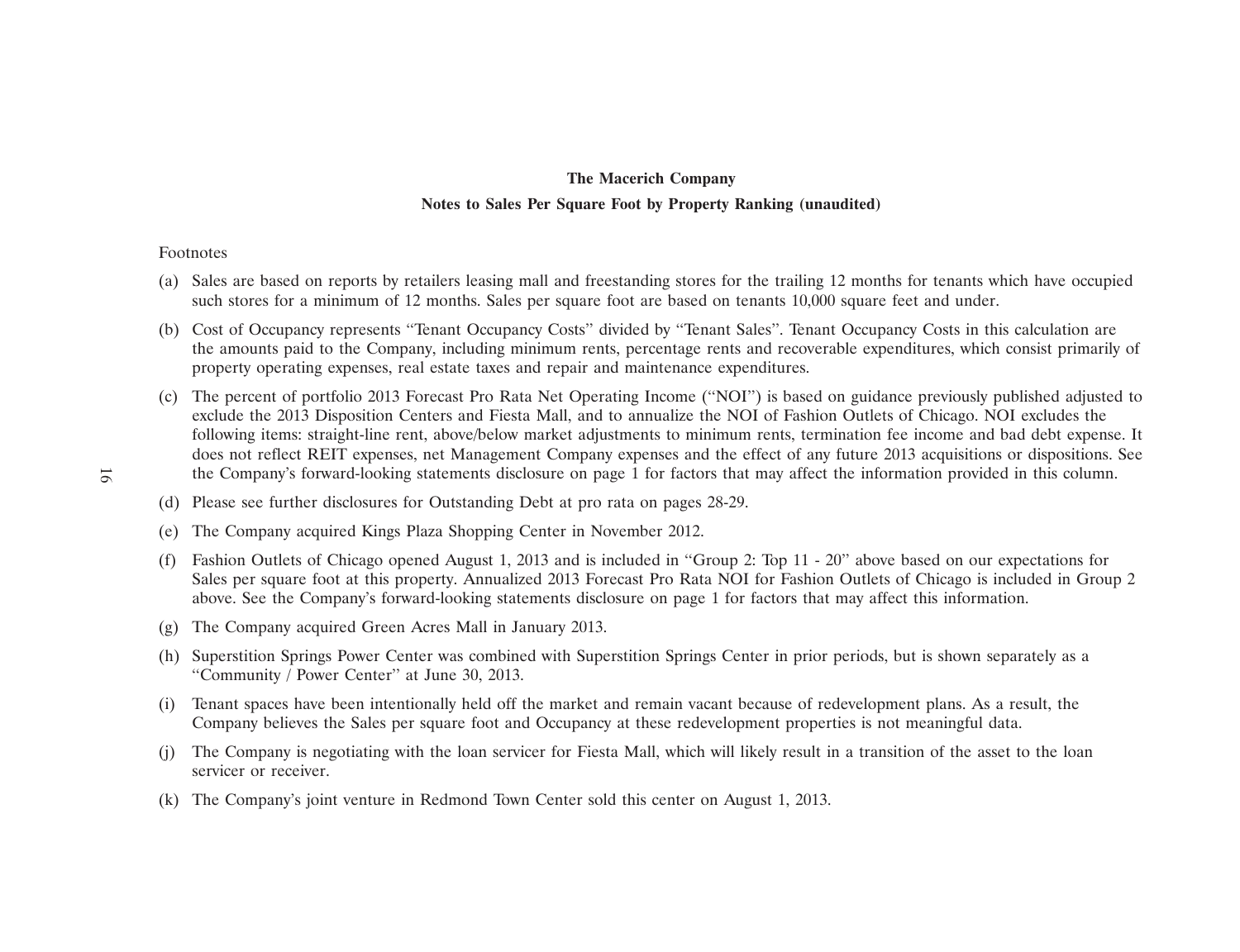## **Supplemental Financial and Operating Information (unaudited)**

## **Occupancy(a)**

| <b>Regional Shopping Centers:</b><br>Period Ended | <b>Consolidated</b><br><b>Centers</b> | <b>Unconsolidated</b><br>Joint Venture<br><b>Centers</b> | <b>Total</b><br><b>Centers</b> |
|---------------------------------------------------|---------------------------------------|----------------------------------------------------------|--------------------------------|
| 06/30/2013                                        | $93.4\%$                              | $94.7\%$                                                 | 93.8%                          |
| $06/30/2012$                                      | $92.7\%$                              | $92.9\%$                                                 | 92.7%                          |
| $12/31/2012$                                      | $93.4\%$                              | $94.5\%$                                                 | 93.8%                          |
|                                                   | $92.8\%$                              | $92.4\%$                                                 | $92.7\%$                       |

(a) Occupancy is the percentage of mall and freestanding GLA leased as of the last day of the reporting period. Occupancy excludes Centers under development and redevelopment.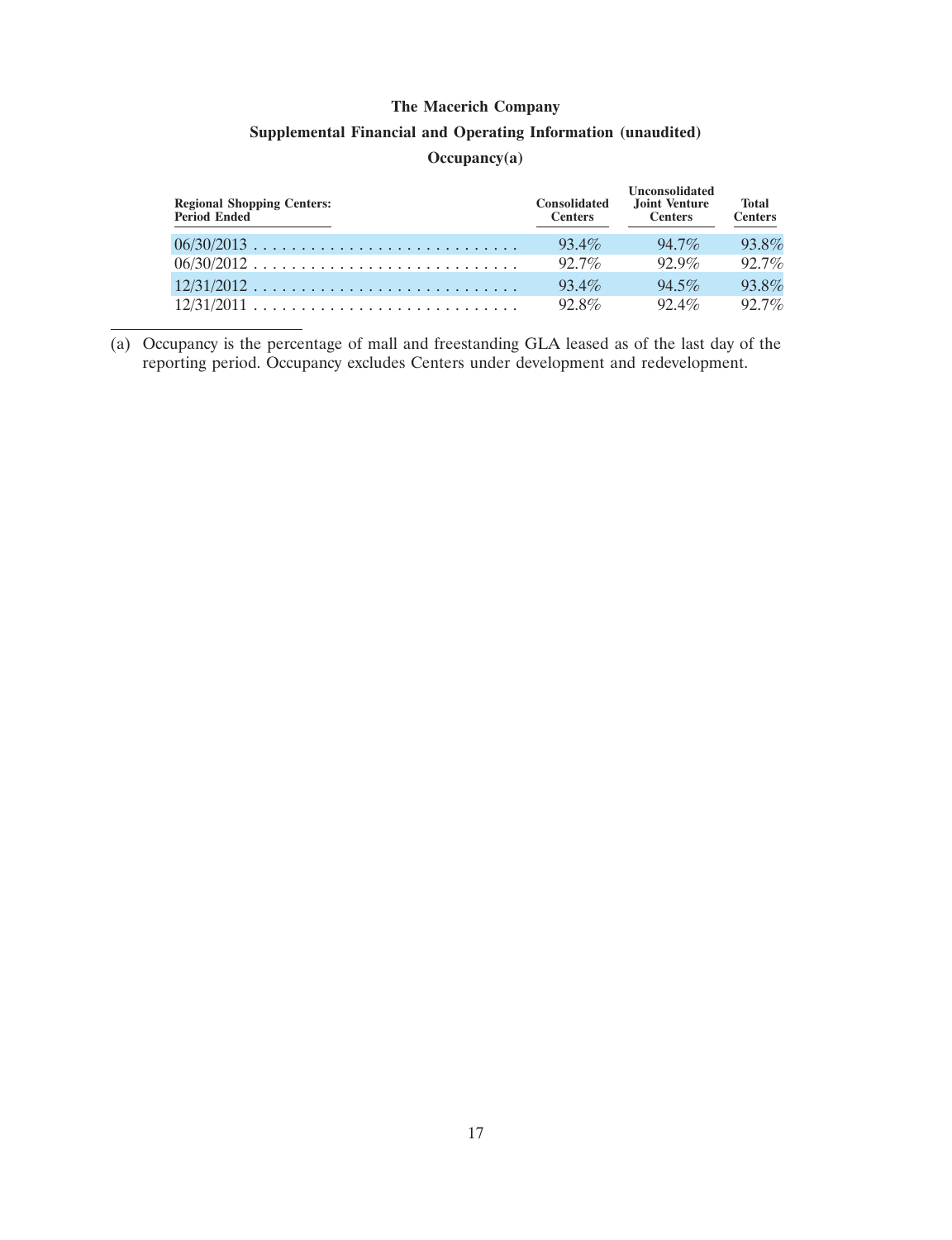#### **Supplemental Financial and Operating Information (unaudited)**

#### **Average Base Rent Per Square Foot(a)**

|                                             | <b>Average Base Rent</b><br>PSF(b) | <b>Average Base Rent</b><br><b>PSF</b> on Leases<br><b>Executed during the</b><br>trailing twelve<br>months ended $(c)$ | <b>Average Base Rent</b><br><b>PSF</b> on Leases<br>Expiring(d) |
|---------------------------------------------|------------------------------------|-------------------------------------------------------------------------------------------------------------------------|-----------------------------------------------------------------|
| <b>Consolidated Centers</b>                 |                                    |                                                                                                                         |                                                                 |
| $06/30/2013$                                | \$43.26                            | \$45.45                                                                                                                 | \$40.16                                                         |
| $06/30/2012$                                | \$39.23                            | \$42.23                                                                                                                 | \$36.38                                                         |
| $12/31/2012$                                | \$40.98                            | \$44.01                                                                                                                 | \$38.00                                                         |
|                                             | \$38.80                            | \$38.35                                                                                                                 | \$35.84                                                         |
| <b>Unconsolidated Joint Venture Centers</b> |                                    |                                                                                                                         |                                                                 |
|                                             | \$57.58                            | \$59.15                                                                                                                 | \$50.84                                                         |
| $06/30/2012$                                | \$55.11                            | \$53.95                                                                                                                 | \$46.12                                                         |
| $12/31/2012$                                | \$55.64                            | \$55.72                                                                                                                 | \$48.74                                                         |
| $12/31/2011$                                | \$53.72                            | \$50.00                                                                                                                 | \$38.98                                                         |

(a) Average base rent per square foot is based on spaces 10,000 square feet and under. Centers under development and redevelopment are excluded.

- (b) Average base rent per square foot gives effect to the terms of each lease in effect, as of the applicable date, including any concessions, abatements and other adjustments or allowances that have been granted to the tenants.
- (c) The average base rent per square foot on leases executed during the period represents the actual rent to be paid during the first twelve months.
- (d) The average base rent per square foot on leases expiring during the period represents the final year minimum rent on a cash basis.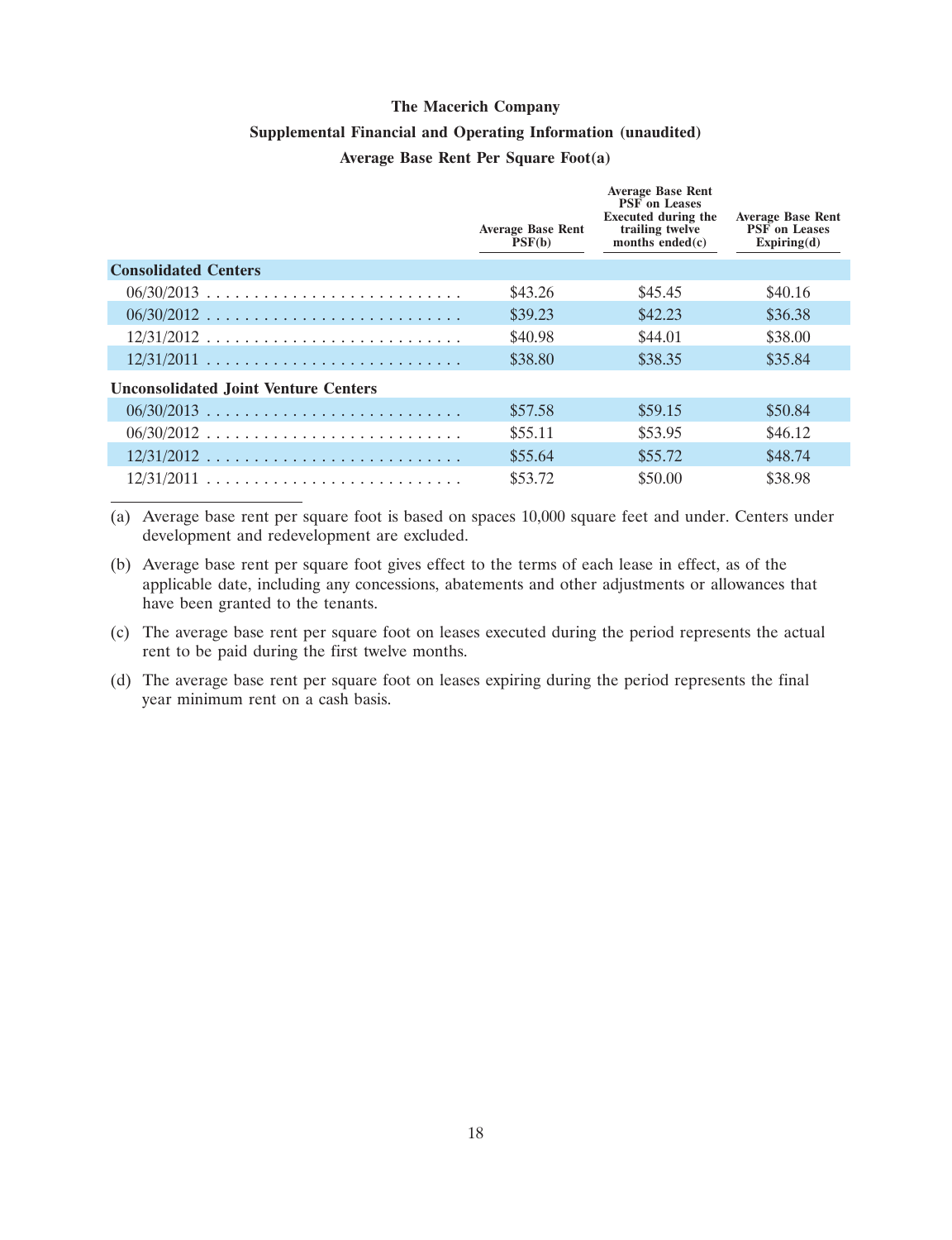#### **Supplemental Financial and Operating Information (unaudited)**

## **Cost of Occupancy**

|                                                                         | For the trailing<br>twelve months ended | <b>For Years Ended</b><br>December 31, |         |
|-------------------------------------------------------------------------|-----------------------------------------|----------------------------------------|---------|
|                                                                         | June 30, 2013                           | 2012                                   | 2011    |
| <b>Consolidated Centers</b>                                             |                                         |                                        |         |
|                                                                         | 8.2%                                    | $8.1\%$                                | $8.2\%$ |
|                                                                         | $0.4\%$                                 | $0.4\%$                                | $0.5\%$ |
| Expense recoveries(a) $\dots \dots \dots \dots \dots \dots \dots \dots$ | $4.4\%$                                 | $4.2\%$                                | $4.1\%$ |
|                                                                         | 13.0%                                   | $12.7\%$                               | 12.8%   |
|                                                                         |                                         |                                        |         |
|                                                                         | For the trailing<br>twelve months ended | <b>For Years Ended</b><br>December 31, |         |
|                                                                         | June 30, 2013                           | 2012                                   | 2011    |
| <b>Unconsolidated Joint Venture Centers</b>                             |                                         |                                        |         |
|                                                                         | 8.8%                                    | $8.9\%$                                | $9.1\%$ |
|                                                                         | $0.4\%$                                 | $0.4\%$                                | $0.4\%$ |

**Total** ................................... 13.1% 13.2% 13.4%

(a) Represents real estate tax and common area maintenance charges.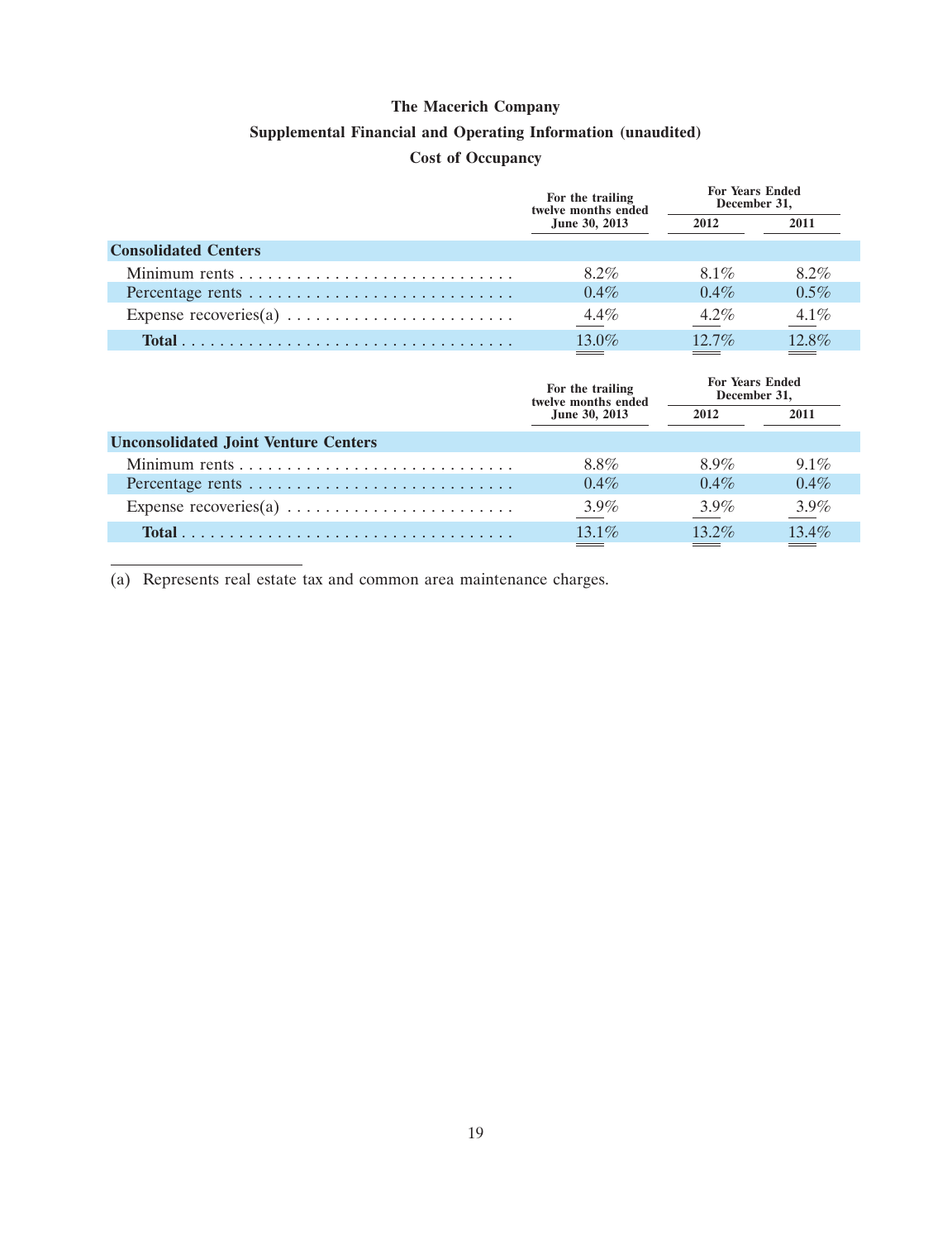| <b>State</b> | % of Portfolio<br>Forecast 2013 Pro<br>Rata $NOI(a)$ |
|--------------|------------------------------------------------------|
|              | $27.3\%$                                             |
|              | $17.7\%$                                             |
|              | $15.3\%$                                             |
|              | $8.9\%$                                              |
|              | $7.5\%$                                              |
|              | $7.0\%$                                              |
|              | $5.1\%$                                              |
|              | $3.6\%$                                              |
|              | $2.6\%$                                              |
|              | $5.0\%$                                              |
|              | $100.0\%$                                            |

**Percentage of Net Operating Income by State**

(a) The percentage of portfolio 2013 Forecast Pro Rata NOI is based on guidance previously published adjusted to exclude the 2013 Disposition Centers and Fiesta Mall, and to annualize the NOI of Fashion Outlets of Chicago. NOI excludes the following items: straight-line rent, above/below market adjustments to minimum rents, termination fee income and bad debt expense. NOI also does not reflect REIT expenses, net Management Company expenses and the effect of any future 2013 acquisitions or dispositions. See the Company's forward-looking statements disclosure on page 1 for factors that may affect the information provided in this column.

(b) ''Other'' includes Florida, Kentucky, Maryland, New Mexico, North Dakota, Utah and Washington.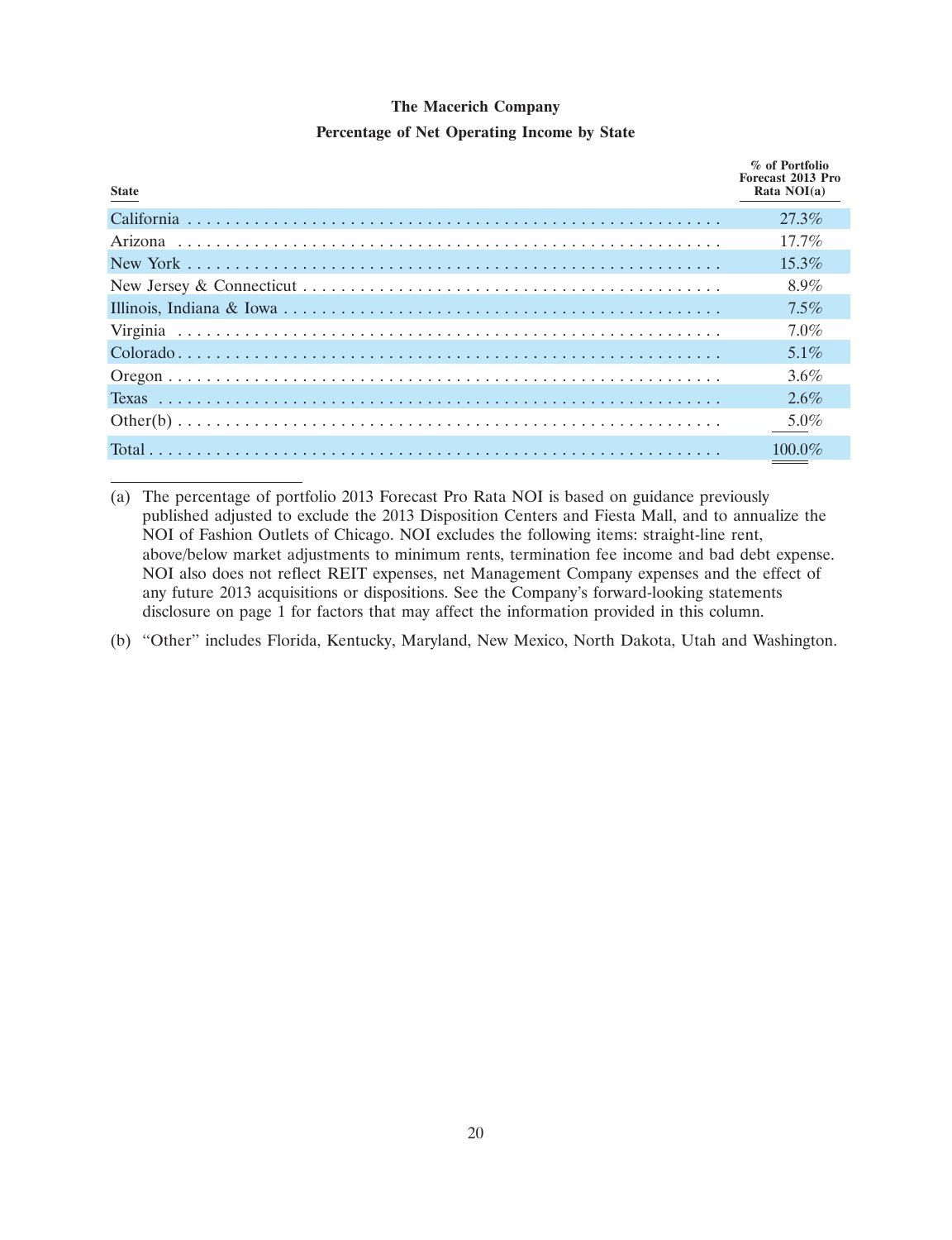The following table sets forth certain information regarding the Centers and other locations that are wholly owned or partly owned by the Company.

| Company's<br>Ownership(a) | Name of<br><b>Center/Location</b>     | Year of<br>Original<br>Construction/<br>Acquisition | <b>Year of Most</b><br>Recent<br>Expansion/<br><b>Renovation</b> | <b>Total</b><br>GLA(b) |
|---------------------------|---------------------------------------|-----------------------------------------------------|------------------------------------------------------------------|------------------------|
|                           | <b>CONSOLIDATED CENTERS:</b>          |                                                     |                                                                  |                        |
| 100%                      | Arrowhead Towne Center                | 1993/2002                                           | 2004                                                             | 1,196,000              |
|                           | Glendale, Arizona                     |                                                     |                                                                  |                        |
| 100%                      | Capitola Mall(c)                      | 1977/1995                                           | 1988                                                             | 586,000                |
|                           | Capitola, California                  |                                                     |                                                                  |                        |
| 50.1%                     | Chandler Fashion Center               | 2001/2002                                           |                                                                  | 1,326,000              |
|                           | Chandler, Arizona                     |                                                     |                                                                  |                        |
| $100\%$                   | Chesterfield Towne Center             | 1975/1994                                           | 2000                                                             | 1,016,000              |
|                           | Richmond, Virginia                    |                                                     |                                                                  |                        |
| 100%                      | Danbury Fair Mall                     | 1986/2005                                           | 2010                                                             | 1,288,000              |
|                           | Danbury, Connecticut                  |                                                     |                                                                  |                        |
| 100%                      | Deptford Mall                         | 1975/2006                                           | 1990                                                             | 1,039,000              |
|                           | Deptford, New Jersey                  |                                                     |                                                                  |                        |
| 100%                      | Desert Sky Mall                       | 1981/2002                                           | 2007                                                             | 890,000                |
| $100\%$                   | Phoenix, Arizona<br>Eastland Mall(c)  | 1978/1998                                           | 1996                                                             | 1,041,000              |
|                           | Evansville, Indiana                   |                                                     |                                                                  |                        |
| 100%                      | Fashion Outlets of Niagara Falls USA  | 1982/2011                                           | 2009                                                             | 530,000                |
|                           | Niagara Falls, New York               |                                                     |                                                                  |                        |
| 100%                      | <b>Flagstaff Mall</b>                 | 1979/2002                                           | 2007                                                             | 347,000                |
|                           | Flagstaff, Arizona                    |                                                     |                                                                  |                        |
| 100%                      | <b>FlatIron Crossing</b>              | 2000/2002                                           | 2009                                                             | 1,425,000              |
|                           | Broomfield, Colorado                  |                                                     |                                                                  |                        |
| 50.1%                     | Freehold Raceway Mall                 | 1990/2005                                           | 2007                                                             | 1,675,000              |
|                           | Freehold, New Jersey                  |                                                     |                                                                  |                        |
| 100%                      | Fresno Fashion Fair                   | 1970/1996                                           | 2006                                                             | 962,000                |
|                           | Fresno, California                    |                                                     |                                                                  |                        |
| 100%                      | Great Northern Mall                   | 1988/2005                                           |                                                                  | 895,000                |
|                           | Clay, New York                        |                                                     |                                                                  |                        |
| 100%                      | Green Acres Mall(c)                   | 1956/2013                                           | 2007                                                             | 1,784,000              |
|                           | Valley Stream, New York               |                                                     |                                                                  |                        |
| $100\%$                   | Kings Plaza Shopping Center(c)        | 1971/2012                                           | 2002                                                             | 1,199,000              |
|                           | Brooklyn, New York                    |                                                     |                                                                  |                        |
| 100%                      | La Cumbre Plaza(c)                    | 1967/2004                                           | 1989                                                             | 494,000                |
| $100\%$                   | Santa Barbara, California             |                                                     | 1995                                                             | 559,000                |
|                           | Lake Square Mall<br>Leesburg, Florida | 1980/1998                                           |                                                                  |                        |
| 100%                      | Northgate Mall                        | 1964/1986                                           | 2010                                                             | 721,000                |
|                           | San Rafael, California                |                                                     |                                                                  |                        |
| $100\%$                   | NorthPark Mall                        | 1973/1998                                           | 2001                                                             | 1,050,000              |
|                           | Davenport, Iowa                       |                                                     |                                                                  |                        |
| $100\%$                   | Oaks, The                             | 1978/2002                                           | 2009                                                             | 1,137,000              |
|                           | Thousand Oaks, California             |                                                     |                                                                  |                        |
| $100\%$                   | Pacific View                          | 1965/1996                                           | 2001                                                             | 1,017,000              |
|                           | Ventura, California                   |                                                     |                                                                  |                        |
| $100\%$                   | Rotterdam Square                      | 1980/2005                                           | 1990                                                             | 585,000                |
|                           | Schenectady, New York                 |                                                     |                                                                  |                        |
|                           |                                       |                                                     |                                                                  |                        |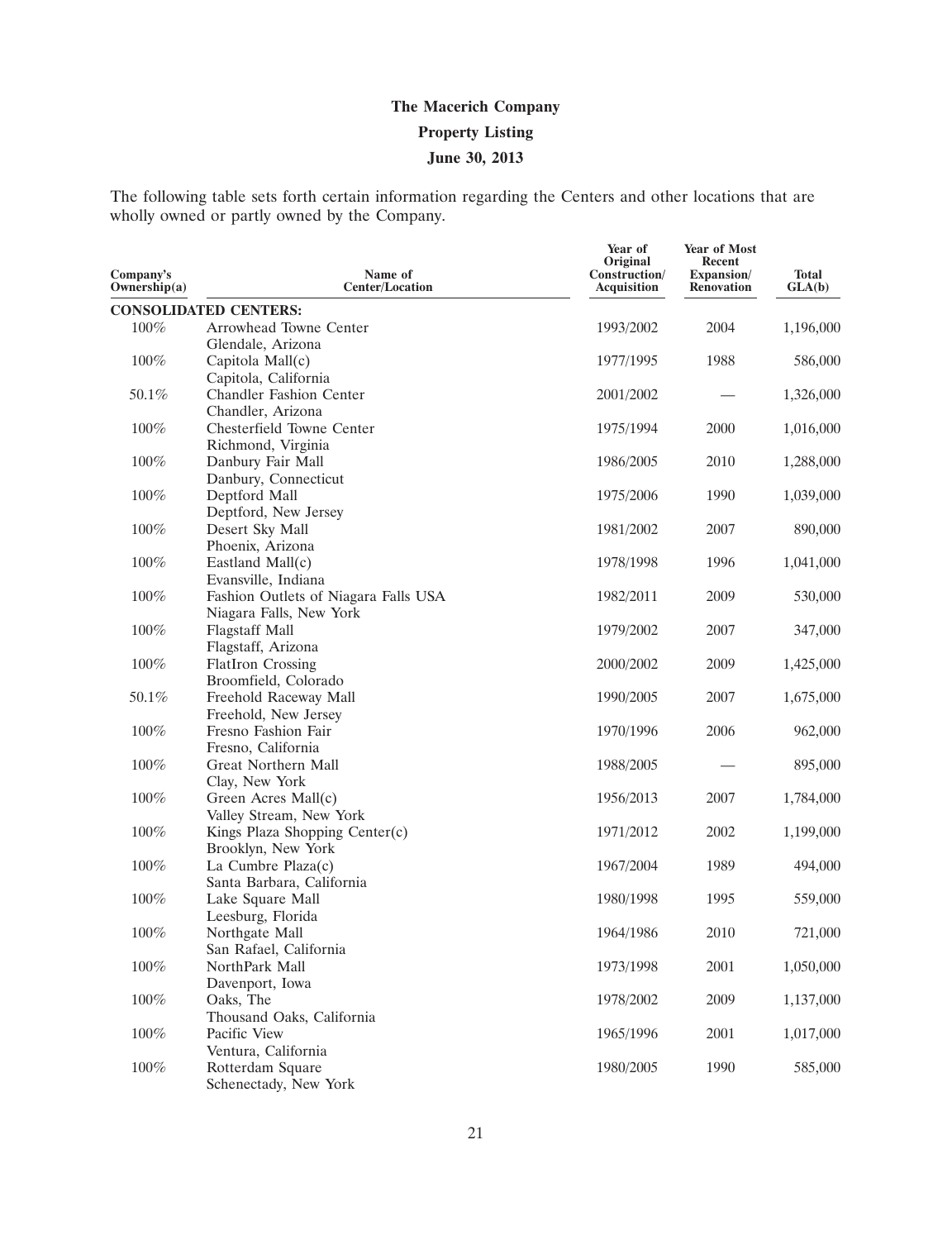| Company's<br>Ownership(a) | Name of<br><b>Center/Location</b>                        | Year of<br>Original<br>Construction/<br><b>Acquisition</b> | Year of Most<br><b>Recent</b><br>Expansion/<br><b>Renovation</b> | Total<br>GLA(b) |
|---------------------------|----------------------------------------------------------|------------------------------------------------------------|------------------------------------------------------------------|-----------------|
| $100\%$                   | Salisbury, Centre at                                     | 1990/1995                                                  | 2005                                                             | 862,000         |
|                           | Salisbury, Maryland                                      |                                                            |                                                                  |                 |
| 100%                      | Santa Monica Place                                       | 1980/1999                                                  | 2010                                                             | 474,000         |
|                           | Santa Monica, California                                 |                                                            |                                                                  |                 |
| 84.9%                     | SanTan Village Regional Center                           | 2007/                                                      | 2009                                                             | 999,000         |
|                           | Gilbert, Arizona                                         |                                                            |                                                                  |                 |
| 100%                      | Somersville Towne Center                                 | 1966/1986                                                  | 2004                                                             | 349,000         |
|                           | Antioch, California                                      |                                                            |                                                                  |                 |
| 100%                      | SouthPark Mall                                           | 1974/1998                                                  | 1990                                                             | 1,010,000       |
|                           | Moline, Illinois                                         |                                                            |                                                                  |                 |
| 100%                      | South Plains Mall                                        | 1972/1998                                                  | 1995                                                             | 1,130,000       |
|                           | Lubbock, Texas                                           |                                                            |                                                                  |                 |
| 100%                      | South Towne Center                                       | 1987/1997                                                  | 1997                                                             | 1,276,000       |
|                           | Sandy, Utah                                              |                                                            |                                                                  |                 |
| 100%                      | <b>Towne Mall</b>                                        | 1985/2005                                                  | 1989                                                             | 350,000         |
|                           | Elizabethtown, Kentucky                                  |                                                            |                                                                  |                 |
| 100%                      | Tucson La Encantada                                      | 2002/2002                                                  | 2005                                                             | 243,000         |
|                           | Tucson, Arizona                                          |                                                            |                                                                  |                 |
| 100%                      | Twenty Ninth Street(c)                                   | 1963/1979                                                  | 2007                                                             | 853,000         |
|                           | Boulder, Colorado                                        |                                                            |                                                                  |                 |
| $100\%$                   | Valley Mall                                              | 1978/1998                                                  | 1992                                                             | 504,000         |
|                           | Harrisonburg, Virginia                                   |                                                            |                                                                  |                 |
| 100%                      | Valley River Center                                      | 1969/2006                                                  | 2007                                                             | 896,000         |
|                           | Eugene, Oregon                                           |                                                            |                                                                  |                 |
| 100%                      | Victor Valley, Mall of                                   | 1986/2004                                                  | 2012                                                             | 576,000         |
|                           | Victorville, California                                  |                                                            |                                                                  |                 |
| 100%                      | Vintage Faire Mall                                       | 1977/1996                                                  | 2008                                                             | 1,126,000       |
|                           | Modesto, California                                      |                                                            |                                                                  |                 |
| 100%                      | <b>Westside Pavilion</b>                                 | 1985/1998                                                  | 2007                                                             | 755,000         |
|                           | Los Angeles, California                                  |                                                            |                                                                  |                 |
| 100%                      | Wilton Mall                                              | 1990/2005                                                  | 1998                                                             | 730,000         |
|                           | Saratoga Springs, New York                               |                                                            |                                                                  |                 |
|                           | <b>Total Consolidated Centers</b>                        |                                                            |                                                                  | 34,895,000      |
|                           |                                                          |                                                            |                                                                  |                 |
|                           | UNCONSOLIDATED JOINT VENTURE CENTERS (VARIOUS PARTNERS): |                                                            |                                                                  |                 |
| 50%                       | <b>Biltmore Fashion Park</b>                             | 1963/2003                                                  | 2006                                                             | 529,000         |
|                           | Phoenix, Arizona                                         |                                                            |                                                                  |                 |
| 50%                       | Broadway Plaza(c)                                        | 1951/1985                                                  | 1994                                                             | 777,000         |
|                           | Walnut Creek, California                                 |                                                            |                                                                  |                 |
| $51\%$                    | Cascade Mall                                             | 1989/1999                                                  | 1998                                                             | 594,000         |
|                           | Burlington, Washington                                   |                                                            |                                                                  |                 |
| 50.1%                     | Corte Madera, Village at                                 | 1985/1998                                                  | 2005                                                             | 440,000         |
|                           | Corte Madera, California                                 |                                                            |                                                                  |                 |
| 50%                       | Inland Center(c)                                         | 1966/2004                                                  | 2004                                                             | 933,000         |
|                           | San Bernardino, California                               |                                                            |                                                                  |                 |
| 50%                       | Kierland Commons                                         | 1999/2005                                                  | 2003                                                             | 434,000         |
|                           | Scottsdale, Arizona                                      |                                                            |                                                                  |                 |
| 51%                       | Lakewood Center                                          | 1953/1975                                                  | 2008                                                             | 2,065,000       |
| 51%                       | Lakewood, California<br>Los Cerritos Center              | 1971/1999                                                  | 2010                                                             |                 |
|                           | Cerritos, California                                     |                                                            |                                                                  | 1,305,000       |
|                           |                                                          |                                                            |                                                                  |                 |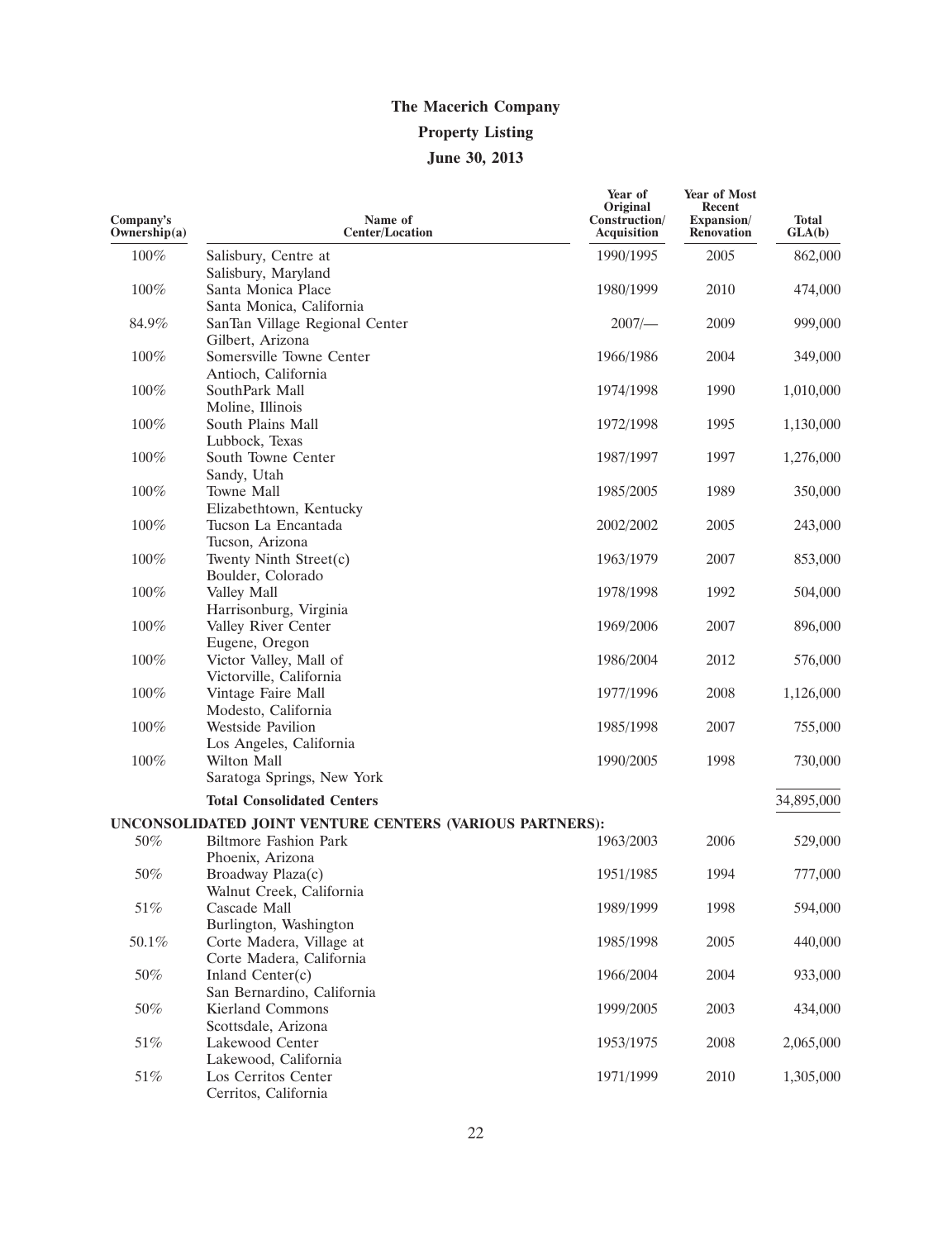| Company's<br>Ownership(a) | Name of<br><b>Center/Location</b>                                              | Year of<br>Original<br>Construction/<br><b>Acquisition</b> | Year of Most<br>Recent<br>Expansion/<br><b>Renovation</b> | <b>Total</b><br>GLA(b) |
|---------------------------|--------------------------------------------------------------------------------|------------------------------------------------------------|-----------------------------------------------------------|------------------------|
| 50%                       | North Bridge, The Shops at(c)<br>Chicago, Illinois                             | 1998/2008                                                  |                                                           | 679,000                |
| 51%                       | Queens Center(c)<br>Queens, New York                                           | 1973/1995                                                  | 2004                                                      | 969,000                |
| 50%                       | Ridgmar Mall<br>Fort Worth, Texas                                              | 1976/2005                                                  | 2000                                                      | 1,273,000              |
| 50%                       | Scottsdale Fashion Square<br>Scottsdale, Arizona                               | 1961/2002                                                  | 2009                                                      | 1,724,000              |
| 51%                       | Stonewood Center(c)<br>Downey, California                                      | 1953/1997                                                  | 1991                                                      | 928,000                |
| 66.7%                     | Superstition Springs Center(c)<br>Mesa, Arizona                                | 1990/2002                                                  | 2002                                                      | 1,000,000              |
| 50%                       | Tysons Corner Center(c)<br>McLean, Virginia                                    | 1968/2005                                                  | 2005                                                      | 1,961,000              |
| 51%                       | <b>Washington Square</b><br>Portland, Oregon                                   | 1974/1999                                                  | 2005                                                      | 1,451,000              |
| 19%                       | West Acres<br>Fargo, North Dakota                                              | 1972/1986                                                  | 2001                                                      | 965,000                |
|                           | <b>Total Unconsolidated Joint</b><br><b>Venture Centers (Various Partners)</b> |                                                            |                                                           | 18,027,000             |
|                           | <b>Total Regional Shopping Centers</b>                                         |                                                            |                                                           | 52,922,000             |
|                           | <b>COMMUNITY / POWER CENTERS:</b>                                              |                                                            |                                                           |                        |
| 50%                       | Boulevard Shops(d)<br>Chandler, Arizona                                        | 2001/2002                                                  | 2004                                                      | 185,000                |
| 73.2%                     | Camelback Colonnade(d)<br>Phoenix, Arizona                                     | 1961/2002                                                  | 1994                                                      | 619,000                |
| 39.7%                     | Estrella Falls, The Market at(d)<br>Goodyear, Arizona                          | $2009$ /-                                                  | 2009                                                      | 238,000                |
| 100%<br>51.3%             | Panorama Mall(e)<br>Panorama, California<br>Promenade at Casa Grande(e)        | 1955/1979<br>2007/                                         | 2005<br>2009                                              | 312,000<br>908,000     |
| 51%                       | Casa Grande, Arizona<br>Redmond Town Center $(c)(d)(f)$                        | 1997/1999                                                  | 2004                                                      | 695,000                |
| $100\%$                   | Redmond, Washington<br>Superstition Springs Power Center(e)                    | 1990/2002                                                  |                                                           | 206,000                |
| 100%                      | Mesa, Arizona<br>The Marketplace at Flagstaff Mall(c)(e)<br>Flagstaff, Arizona | $2007$ /-                                                  |                                                           | 268,000                |
|                           | <b>Total Community / Power Centers</b>                                         |                                                            |                                                           | 3,431,000              |
|                           | <b>Total before Centers under Redevelopment and Other Assets</b>               |                                                            |                                                           | 56,353,000             |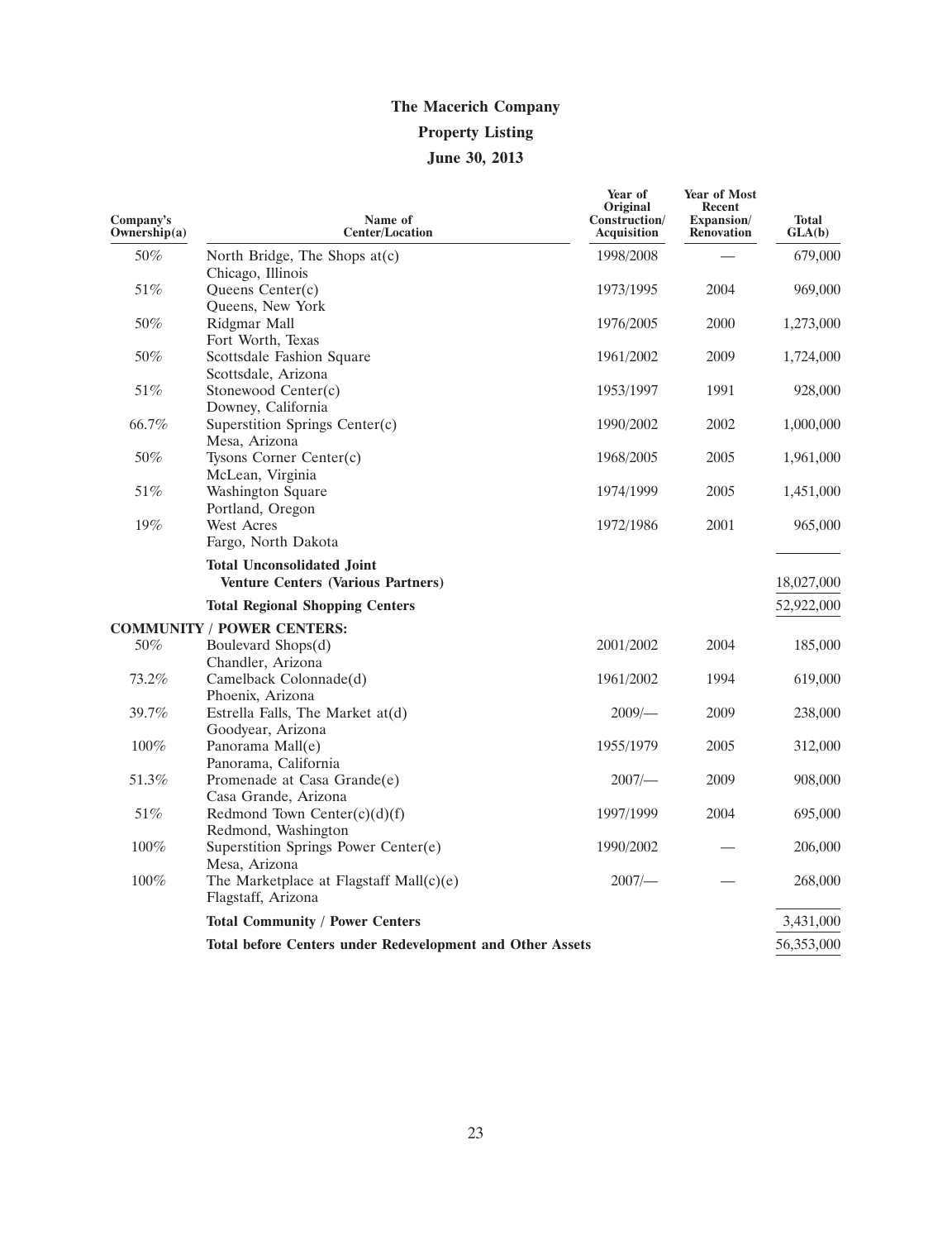# **The Macerich Company Property Listing**

# **June 30, 2013**

| Company's<br>Ownership $(a)$ | Name of<br><b>Center/Location</b>        | Year of<br>Original<br>Construction/<br><b>Acquisition</b> | <b>Year of Most</b><br><b>Recent</b><br>Expansion/<br><b>Renovation</b> | <b>Total</b><br>GLA(b) |
|------------------------------|------------------------------------------|------------------------------------------------------------|-------------------------------------------------------------------------|------------------------|
|                              | <b>CENTERS UNDER REDEVELOPMENT:</b>      |                                                            |                                                                         |                        |
| 50%                          | Atlas Park, The Shops $at(d)$            | 2006/2011                                                  |                                                                         | 379,000                |
|                              | Queens, New York                         |                                                            |                                                                         |                        |
| 60%                          | Fashion Outlets of Chicago $(c)(e)$      | 2013/                                                      |                                                                         | 526,000                |
|                              | Rosemont, Illinois                       |                                                            |                                                                         |                        |
| 100%                         | Paradise Valley Mall(e)                  | 1979/2002                                                  | 2009                                                                    | 1,146,000              |
|                              | Phoenix, Arizona                         |                                                            |                                                                         |                        |
| 100%                         | Southridge Center(e)                     | 1975/1998                                                  | 1998                                                                    | 753,000                |
|                              | Des Moines, Iowa                         |                                                            |                                                                         |                        |
|                              | <b>Total Centers under Redevelopment</b> |                                                            |                                                                         | 2,804,000              |
| <b>OTHER ASSETS:</b>         |                                          |                                                            |                                                                         |                        |
| 100%                         | $\text{Various}(e)(g)$                   |                                                            |                                                                         | 1,192,000              |
| 100%                         | 500 North Michigan Avenue(e)             |                                                            |                                                                         | 327,000                |
|                              | Chicago, Illinois                        |                                                            |                                                                         |                        |
| 100%                         | Paradise Village Ground Leases(e)        |                                                            |                                                                         | 58,000                 |
|                              | Phoenix, Arizona                         |                                                            |                                                                         |                        |
| 100%                         | Paradise Village Office Park II(e)       |                                                            |                                                                         | 46,000                 |
|                              | Phoenix, Arizona                         |                                                            |                                                                         |                        |
| 50%                          | Scottsdale Fashion Square-Office(d)      |                                                            |                                                                         | 123,000                |
|                              | Scottsdale, Arizona                      |                                                            |                                                                         |                        |
| 50%                          | Tysons Corner Center-Office $(c)(d)$     |                                                            |                                                                         | 172,000                |
|                              | McLean, Virginia                         |                                                            |                                                                         |                        |
| $30\%$                       | Wilshire Boulevard(d)                    |                                                            |                                                                         | 40,000                 |
|                              | Santa Monica, California                 |                                                            |                                                                         |                        |
|                              | <b>Total Other Assets</b>                |                                                            |                                                                         | 1,958,000              |
|                              | Grand Total at June 30, 2013             |                                                            |                                                                         | 61,115,000             |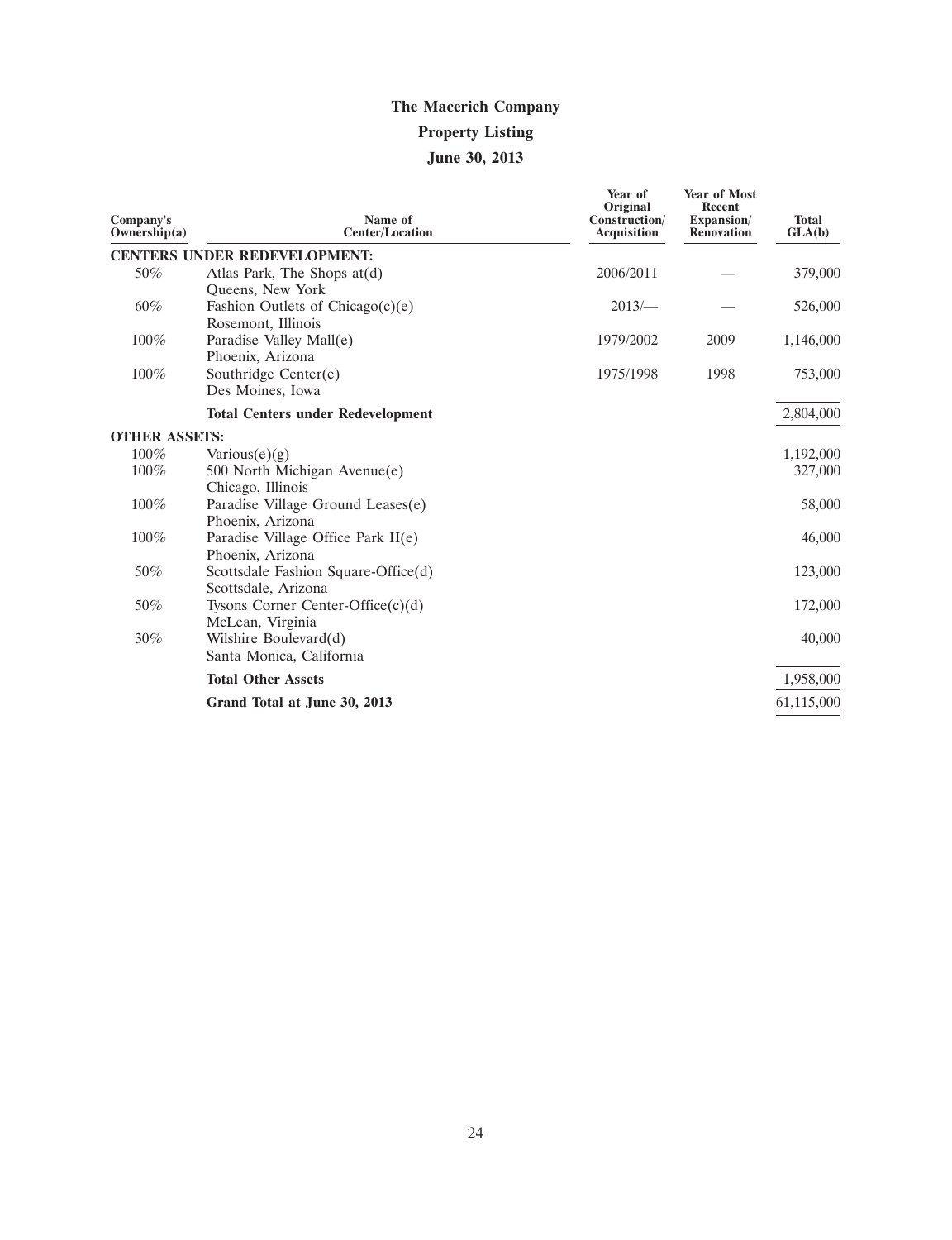- (a) The Company's ownership interest in this table reflects its legal ownership interest. See footnotes (1) and (2) on pages 26-27 regarding the legal versus economic ownership of joint venture entities.
- (b) Includes GLA attributable to anchors (whether owned or non-owned) and mall and freestanding stores as of June 30, 2013.
- (c) Portions of the land on which the Center is situated are subject to one or more long-term ground leases. With respect to 52 Centers, the underlying land controlled by the Company is owned in fee entirely by the Company, or, in the case of jointly-owned Centers, by the joint venture property partnership or limited liability company.
- (d) Included in Unconsolidated Joint Venture Centers.
- (e) Included in Consolidated Centers.
- (f) The Company's joint venture in Redmond Town Center sold this center on August 1, 2013.
- (g) The Company owns a portfolio of 17 stores located at shopping centers not owned by the Company. Of these 17 stores, four have been leased to Forever 21, one has been leased to Kohl's, one has been leased to Burlington Coat Factory, one has been leased to Cabela's, seven have been leased for non-Anchor usage and the remaining three locations are vacant. The Company is currently seeking replacement tenants for these vacant sites. With respect to twelve of the 17 stores, the underlying land is owned in fee entirely by the Company. With respect to the remaining five stores, the underlying land is owned by third parties and leased to the Company pursuant to long-term building or ground leases.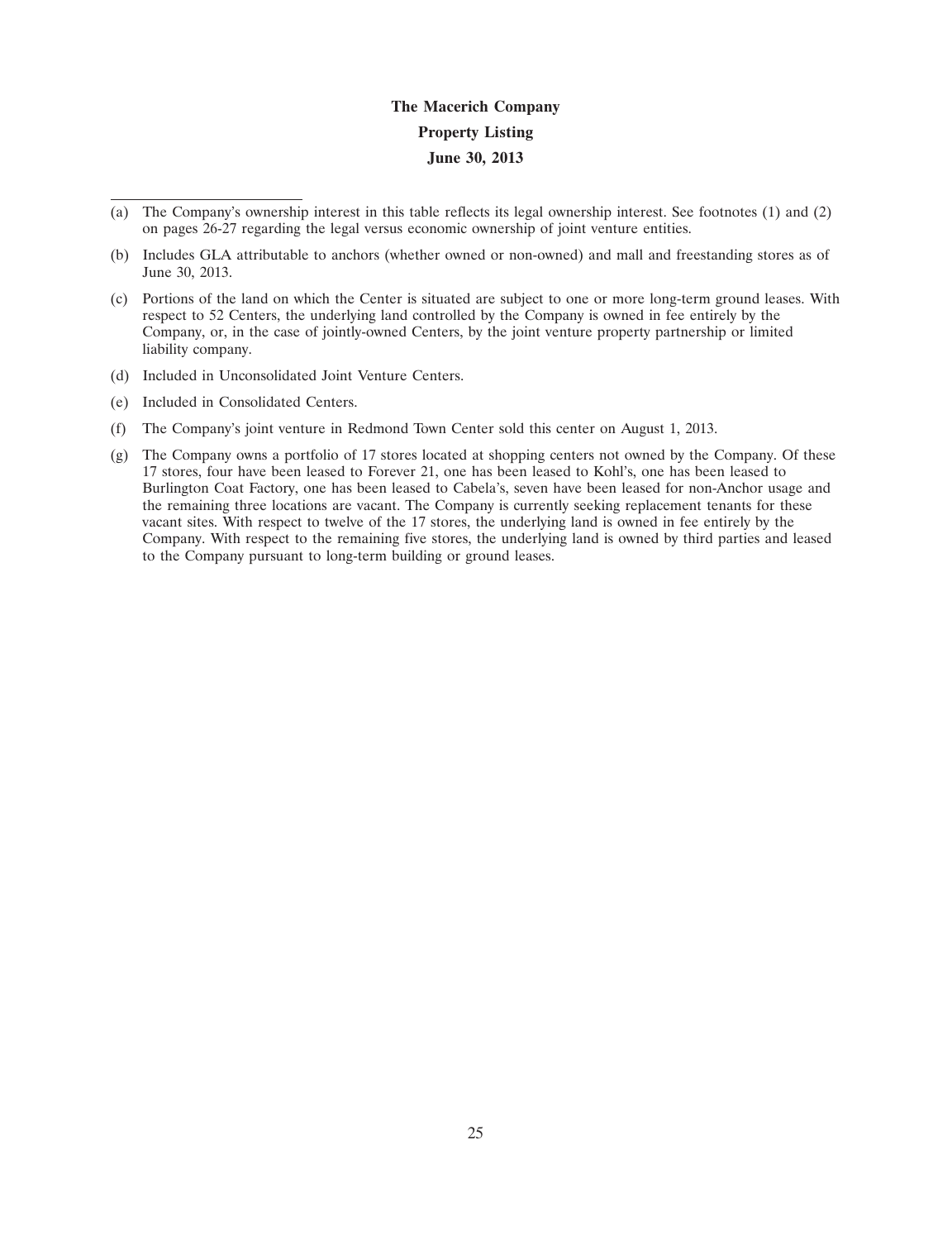#### **Joint Venture List**

The following table sets forth certain information regarding the Centers and other operating properties that are not wholly-owned by the Company. Fashion Outlets of Chicago has been included in the table since it began operations in 2013. This list of properties includes unconsolidated joint ventures, consolidated joint ventures, and co-venture arrangements. The percentages shown are the effective legal ownership and economic ownership interests of the Company as of June 30, 2013.

| <b>Properties</b>                  | 06/30/2013<br>Legal<br>Ownership $(1)$ | 06/30/2013<br>Economic<br>Ownership $(2)$ | <b>Joint Venture</b>                  | 06/30/2013<br>Total GLA(3) |
|------------------------------------|----------------------------------------|-------------------------------------------|---------------------------------------|----------------------------|
| Atlas Park, The Shops at           | 50%                                    | 50%                                       | WMAP, L.L.C.                          | 379,000                    |
| <b>Biltmore Fashion Park</b>       | 50%                                    | 50%                                       | Biltmore Shopping Center Partners LLC | 529,000                    |
| <b>Boulevard Shops</b>             | 50%                                    | 50%                                       | Propcor II Associates, LLC            | 185,000                    |
| Broadway Plaza                     | 50%                                    | 50%                                       | Macerich Northwestern Associates      | 777,000                    |
| Camelback Colonnade                | 73.2%                                  | 73.2%                                     | Camelback Colonnade Associates LP     | 619,000                    |
| Cascade Mall                       | 51%                                    | 51%                                       | Pacific Premier Retail LP             | 594,000                    |
| Chandler Fashion Center(4)         | 50.1%                                  | 50.1%                                     | Freehold Chandler Holdings LP         | 1,326,000                  |
| Corte Madera, Village at           | 50.1%                                  | 50.1%                                     | Corte Madera Village, LLC             | 440,000                    |
| Estrella Falls, The Market at(5)   | 39.7%                                  | 39.7%                                     | The Market at Estrella Falls LLC      | 238,000                    |
| Fashion Outlets of Chicago(6)      | 60%                                    | $60\%$                                    | Fashion Outlets of Chicago LLC        | 526,000                    |
| Freehold Raceway Mall(4)           | 50.1%                                  | 50.1%                                     | Freehold Chandler Holdings LP         | 1,675,000                  |
| <b>Inland Center</b>               | 50%                                    | 50%                                       | WM Inland LP                          | 933,000                    |
| Kierland Commons                   | 50%                                    | 50%                                       | Kierland Commons Investment LLC       | 434,000                    |
| Lakewood Center                    | 51%                                    | 51%                                       | Pacific Premier Retail LP             | 2,065,000                  |
| Los Cerritos Center                | 51%                                    | 51\%                                      | Pacific Premier Retail LP             | 1,305,000                  |
| North Bridge, The Shops at         | 50%                                    | 50%                                       | North Bridge Chicago LLC              | 679,000                    |
| Promenade at Casa Grande(5)        | 51.3%                                  | 51.3%                                     | WP Casa Grande Retail LLC             | 908,000                    |
| <b>Oueens</b> Center               | 51%                                    | 51%                                       | Oueens JV LP                          | 969,000                    |
| Redmond Town Center(7)             | 51%                                    | 51%                                       | Pacific Premier Retail LP             | 695,000                    |
| Ridgmar Mall                       | 50%                                    | 50%                                       | WM Ridgmar, L.P.                      | 1,273,000                  |
| Santan Village Regional Center     | 84.9%                                  | 84.9%                                     | Westcor SanTan Village LLC            | 999,000                    |
| Scottsdale Fashion Square          | 50%                                    | 50%                                       | Scottsdale Fashion Square Partnership | 1,724,000                  |
| Scottsdale Fashion Square-Office   | 50%                                    | 50%                                       | Scottsdale Fashion Square Partnership | 123,000                    |
| Stonewood Center                   | 51%                                    | 51%                                       | Pacific Premier Retail LP             | 928,000                    |
| <b>Superstition Springs Center</b> | 66.7%                                  | 66.7%                                     | East Mesa Mall, L.L.C.                | 1,000,000                  |
| <b>Tysons Corner Center</b>        | 50%                                    | 50%                                       | Tysons Corner LLC                     | 1,961,000                  |
| <b>Tysons Corner Center-Office</b> | 50%                                    | $50\%$                                    | <b>Tysons Corner Property LLC</b>     | 172,000                    |
| Washington Square                  | 51%                                    | 51%                                       | Pacific Premier Retail LP             | 1,451,000                  |
| <b>West Acres</b>                  | 19%                                    | $19\%$                                    | West Acres Development, LLP           | 965,000                    |
| Wilshire Boulevard                 | 30%                                    | 30%                                       | Wilshire Building-Tenants in Common   | 40,000                     |

(1) This column reflects the Company's legal ownership in the listed properties as of June 30, 2013. Legal ownership may, at times, not equal the Company's economic interest in the listed properties because of various provisions in certain joint venture agreements regarding distributions of cash flow based on capital account balances, allocations of profits and losses and payments of preferred returns. As a result, the Company's actual economic interest (as distinct from its legal ownership interest) in certain of the properties could fluctuate from time to time and may not wholly align with its legal ownership interests. Substantially all of the Company's joint venture agreements contain rights of first refusal, buy-sell provisions, exit rights, default dilution remedies and/or other break up provisions or remedies which are customary in real estate joint venture agreements and which may, positively or negatively, affect the ultimate realization of cash flow and/or capital or liquidation proceeds.

(2) Economic ownership represents the allocation of cash flow to the Company as of June 30, 2013, except as noted below. In cases where the Company receives a current cash distribution greater than its legal ownership percentage due to a capital account greater than its legal ownership percentage, only the legal ownership percentage is shown in this column. The Company's economic ownership of these properties may fluctuate based on a number of factors, including mortgage refinancings, partnership capital contributions and distributions, and proceeds and gains or losses from asset sales, and the matters set forth in the preceding paragraph.

(3) Includes GLA attributable to anchors (whether owned or non-owned) and mall and freestanding stores as of June 30, 2013.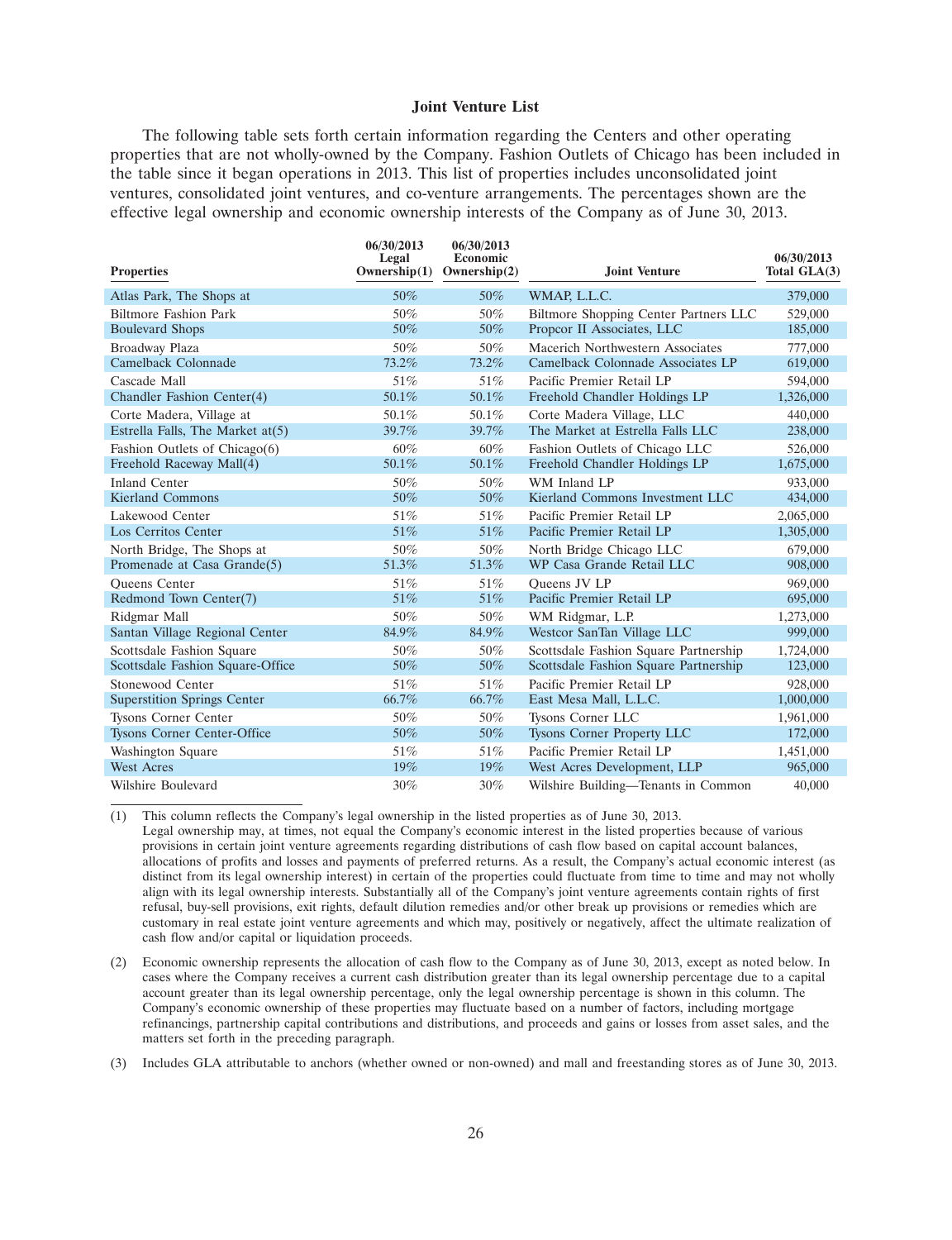- (4) The joint venture entity was formed in September 2009. Upon liquidation of the partnership, distributions are made in the following order: to the third-party partner until it receives a 13% internal rate of return on its aggregate unreturned capital contributions; to the Company until it receives a 13% internal rate of return on its aggregate unreturned capital contributions; and, thereafter, 35% to the third-party partner and 65% to the Company.
- (5) Columns 1 and 2 reflect the Company's indirect ownership interest in the property owner. The Company and a third-party partner are each members of a joint venture (the ''MW Joint Venture'') which, in turn, is a member in the joint venture that owns the property. Cash flow distributions for the MW Joint Venture are made in accordance with the members' relative capital accounts until the members have received distributions equal to their capital accounts, and thereafter in accordance with the members' relative legal ownership percentages. In addition, the Company has executed a joint and several guaranty of the mortgage for the property with its third-party partner. The Company may incur liabilities under such guaranty greater than its legal ownership percentage.
- (6) Fashion Outlets of Chicago opened on August 1, 2013. After the third anniversary of substantial completion of the development, the Company in its sole discretion may elect to purchase the interest of the other member based on a net operating income formula using a 6.5% capitalization rate, less any unpaid debt on the property. In addition, the Company has executed a guaranty of the mortgage for the property. The Company may incur liabilities under such guaranty greater than its legal ownership percentage.
- (7) The Company's joint venture in Redmond Town Center sold this center on August 1, 2013.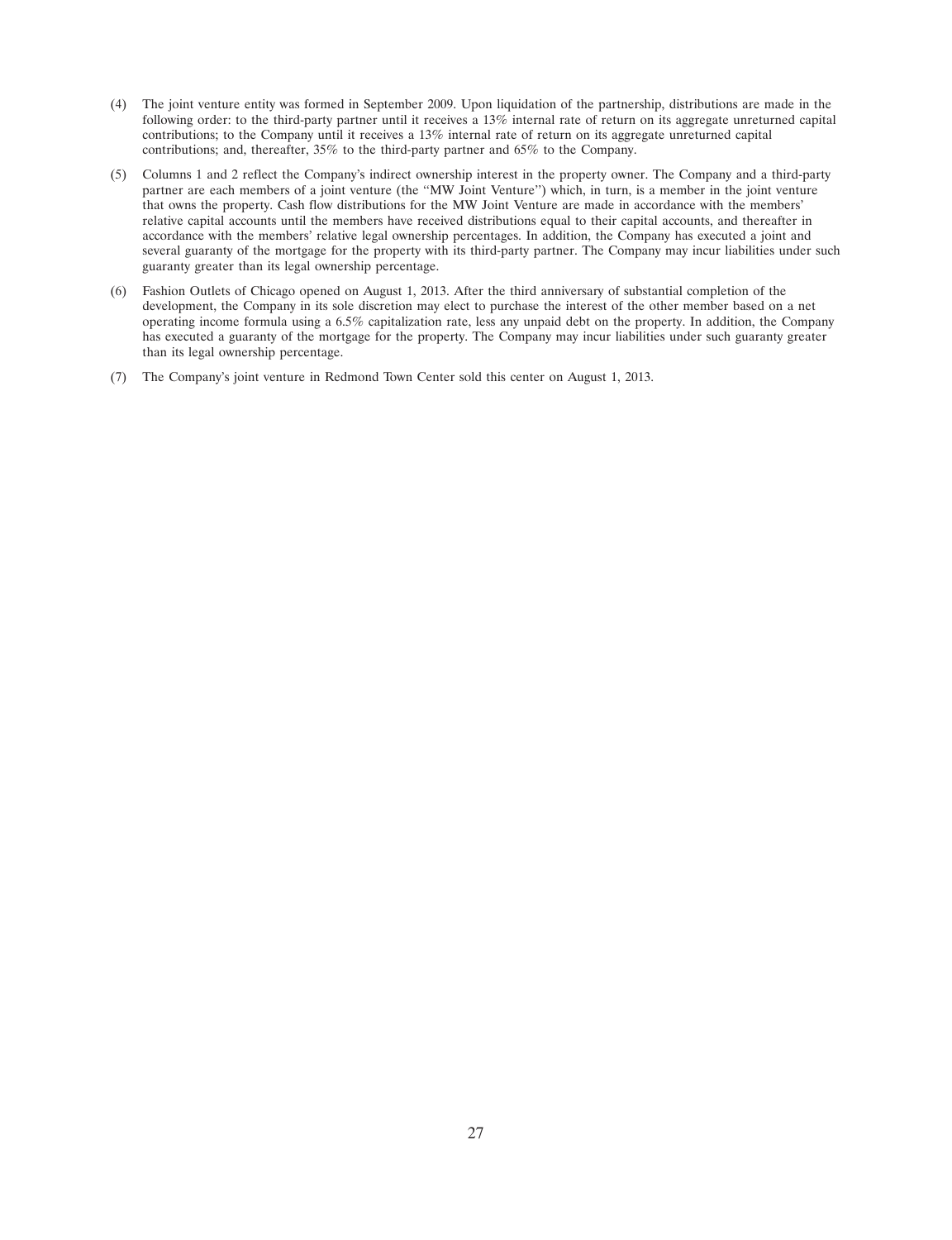### **Supplemental Financial and Operating Information (unaudited)**

## **Debt Summary (at Company's pro rata share)**

| As of June 30, 2013  |                      |              |  |
|----------------------|----------------------|--------------|--|
| <b>Fixed Rate</b>    | <b>Floating Rate</b> | <b>Total</b> |  |
| dollars in thousands |                      |              |  |
|                      |                      | \$4,893,746  |  |
| 1,402,059            | 186,963              | 1,589,022    |  |
|                      |                      | \$6,482,768  |  |
| $4.51\%$             | $3.15\%$             | $4.27\%$     |  |
|                      |                      | 5.7          |  |

<sup>(</sup>a) Average loan life assumes (i) the repayment of Wilton Mall with cash on hand, (ii) the repayment of the Greeley debt, which has been defeased with treasury securities, (iii) the transition of Fiesta Mall and the mortgage to the lender and (iv) the extension of The Macerich Partnership, L.P. line of credit to August 2018.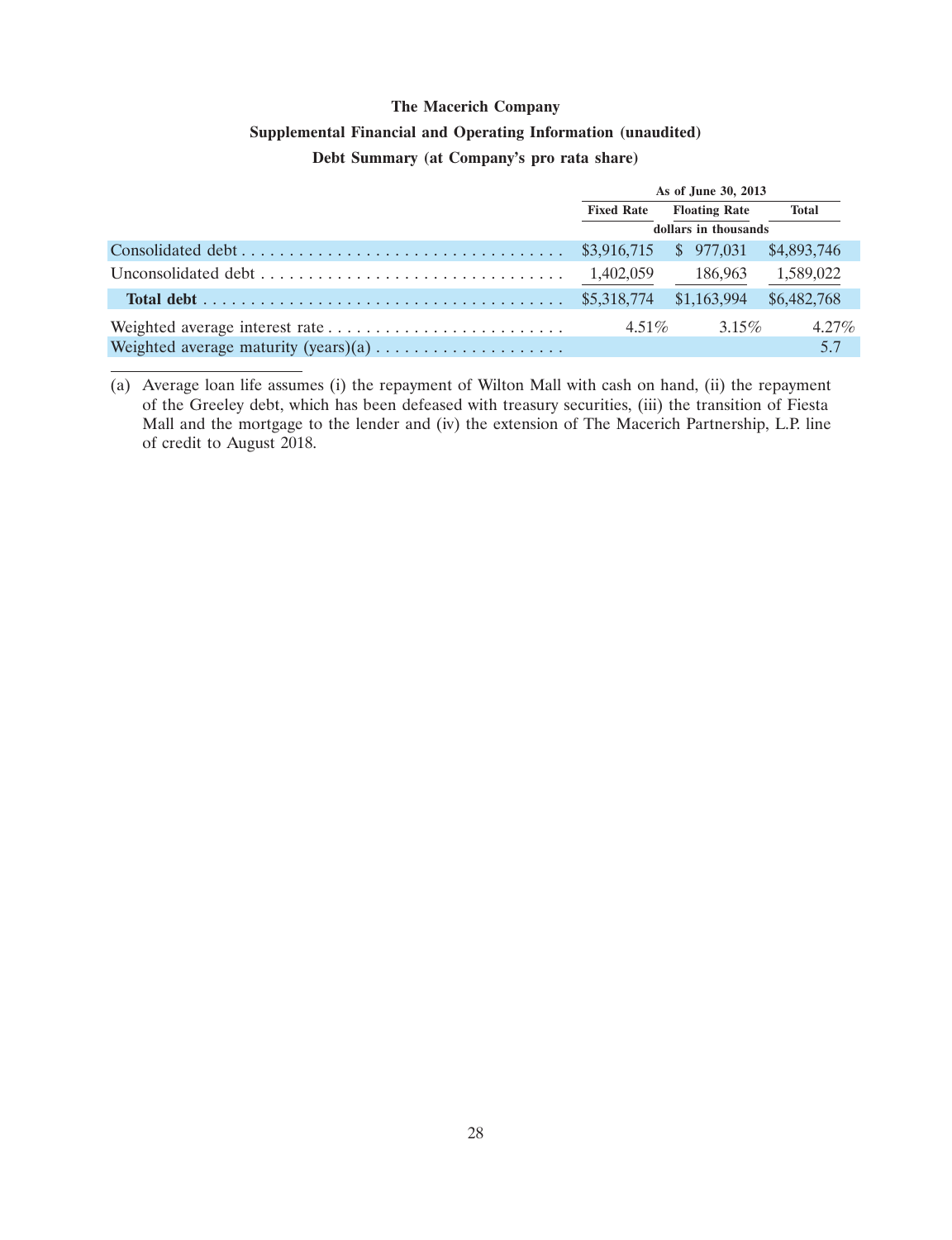# **Supplemental Financial and Operating Information (Unaudited) Outstanding Debt by Maturity Date**

|                                                                                 | As of June 30, 2013  |                                                |                                |                               |                                 |
|---------------------------------------------------------------------------------|----------------------|------------------------------------------------|--------------------------------|-------------------------------|---------------------------------|
| Center/Entity (dollars in thousands)                                            | <b>Maturity Date</b> | <b>Effective</b><br><b>Interest</b><br>Rate(a) | <b>Fixed</b>                   | <b>Floating</b>               | <b>Total Debt</b><br>Balance(a) |
| <b>I. Consolidated Assets:</b>                                                  |                      |                                                |                                |                               |                                 |
|                                                                                 | 09/01/13             | $6.34\%$                                       | S.<br>23.593                   | \$<br>$\qquad \qquad$         | \$<br>23.593                    |
|                                                                                 | 12/01/13             | 5.19%                                          | 35,944                         |                               | 35,944                          |
| Fiesta Mall(b) $\ldots \ldots \ldots \ldots \ldots \ldots \ldots \ldots \ldots$ | 01/01/15             | 4.98%                                          | 84,000                         | $\equiv$                      | 84,000                          |
|                                                                                 | 04/11/15             | $6.58\%$                                       | 100,587                        | $\equiv$                      | 100,587                         |
|                                                                                 | 08/01/15             | $6.76\%$                                       | 160,012                        | $\qquad \qquad$               | 160,012                         |
| Flagstaff Mall                                                                  | 11/01/15             | 5.03%                                          | 37,000                         | $\equiv$                      | 37,000                          |
|                                                                                 | 11/05/15             | 5.81%                                          | 99,774                         | $\qquad \qquad$               | 99,774                          |
|                                                                                 | 02/01/16             | 5.59%                                          | 120,000                        | $=$                           | 120,000                         |
|                                                                                 | 03/29/16             | 5.25%                                          | 6,631                          | $\overbrace{\phantom{12332}}$ | 6,631                           |
|                                                                                 | 05/01/16             | 5.83%                                          | 115,000                        | $\equiv$                      | 115,000                         |
| Eastland Mall                                                                   | 06/01/16             | 5.79%                                          | 168,000                        |                               | 168,000                         |
|                                                                                 | 06/01/16             | 5.85%                                          | 42,525                         | 二                             | 42,525                          |
|                                                                                 | 06/01/16             | $6.46\%$                                       | 14.676                         | $\qquad \qquad$               | 14.676                          |
|                                                                                 | 01/01/18             | 4.20%                                          | 116,683                        | $\equiv$                      | 116,683                         |
|                                                                                 | 01/03/18             | 2.99%                                          | 237,929                        | $\overline{\phantom{0}}$      | 237,929                         |
|                                                                                 | 10/05/18             | 2.76%                                          | 239,624                        | $\equiv$                      | 239,624                         |
| SanTan Village Regional Center(e)                                               | 06/01/19             | 3.14%                                          | 117,148                        |                               | 117,148                         |
|                                                                                 | 07/01/19             | 3.77%                                          | 100,200                        | $\equiv$                      | 100,200                         |
|                                                                                 | 12/03/19             | 3.67%                                          | 495,292                        |                               | 495,292                         |
| Danbury Fair Mall                                                               | 10/01/20             | 5.53%                                          | 236,980                        | $\equiv$                      | 236,980                         |
| Fashion Outlets of Niagara Falls USA                                            | 10/06/20             | 4.89%                                          | 125,309                        |                               | 125,309                         |
|                                                                                 | 02/03/21             | 3.61%                                          | 322,920                        | $\equiv$                      | 322,920                         |
|                                                                                 | 03/01/22             | $4.23\%$                                       | 73,535                         | $\overline{\phantom{0}}$      | 73,535                          |
|                                                                                 | 04/01/22             | 4.08%                                          | 137,114                        | 二                             | 137,114                         |
|                                                                                 | 06/05/22             | 4.14%                                          | 216,199                        | $\qquad \qquad$               | 216,199                         |
| Chesterfield Towne Center                                                       | 10/01/22             | 4.80%                                          | 110,000                        | $\equiv$                      | 110,000                         |
|                                                                                 | 10/01/22             | 4.49%                                          | 153,395                        | $\overline{\phantom{0}}$      | 153,395                         |
|                                                                                 | 11/01/22             | 4.48%                                          | 23,183                         | 二                             | 23,183                          |
|                                                                                 | 04/03/23             | 3.76%                                          | 203,462                        |                               | 203,462                         |
| Total Fixed Rate Debt for Consolidated Assets                                   |                      | 4.42%                                          | \$3,916,715                    | \$                            | \$3,916,715                     |
| Wilton Mall(f) $\dots \dots \dots \dots \dots \dots \dots \dots \dots \dots$    | 08/01/13             | 1.20%                                          | \$<br>$\overline{\phantom{0}}$ | \$<br>40,000                  | $\mathbf{\hat{S}}$<br>40,000    |
|                                                                                 | 12/30/13             | 5.21%                                          |                                | 33,457                        | 33,457                          |
| Paradise Valley Mall(h)                                                         | 08/31/14             | $6.30\%$                                       |                                | 79,500                        | 79,500                          |
|                                                                                 | 11/06/14             | 2.75%                                          | $\equiv$                       | 90,000                        | 90,000                          |
|                                                                                 | 01/18/16             | $3.03\%$                                       | $\overbrace{\phantom{123321}}$ | 107,000                       | 107,000                         |
| The Macerich Partnership, L.P.—Line of Credit(h)(i)                             | 05/02/16             | 2.99%                                          | $\equiv$                       | 405,000                       | 405,000                         |
|                                                                                 | 03/01/17             | $3.07\%$                                       |                                | 64,000                        | 64,000                          |
|                                                                                 | 03/05/17             | $2.99\%$                                       | 二                              | 33,074                        | 33,074                          |
| The Macerich Partnership, L.P.—Term Loan                                        | 12/08/18             | 2.79%                                          | $\qquad \qquad$                | 125,000                       | 125,000                         |
| Total Floating Rate Debt for Consolidated Assets                                |                      | 3.22%                                          | \$                             | $\mathbf{\$}$<br>977,031      | \$977,031                       |
|                                                                                 |                      |                                                |                                |                               |                                 |
| Total Debt for Consolidated Assets                                              |                      | 4.18%                                          | \$3,916,715                    | \$977,031                     | \$4,893,746                     |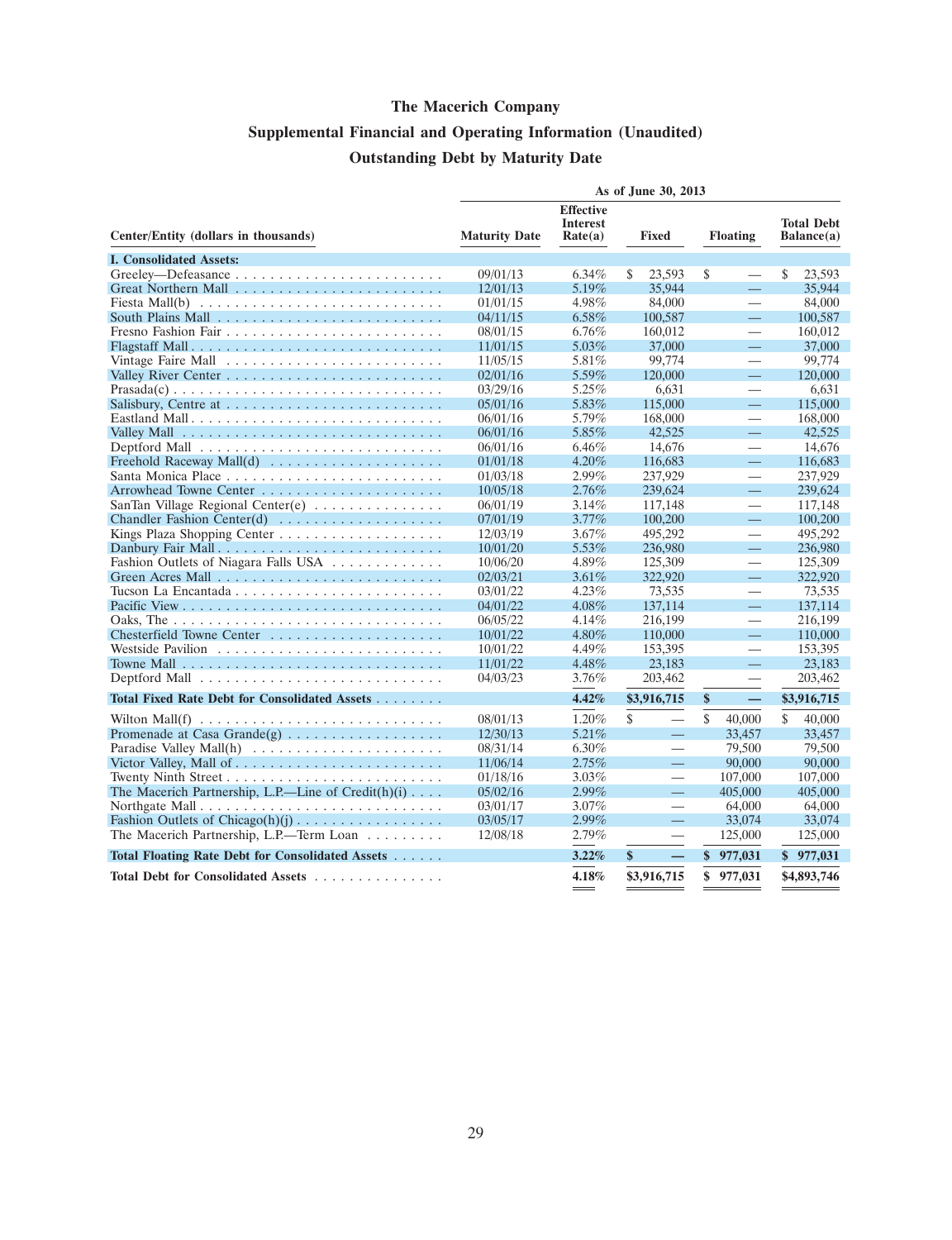## **Supplemental Financial and Operating Information (Unaudited) Outstanding Debt by Maturity Date**

|                                                                  | As of June 30, 2013  |                                                |                                           |                          |                                 |  |
|------------------------------------------------------------------|----------------------|------------------------------------------------|-------------------------------------------|--------------------------|---------------------------------|--|
| Center/Entity (dollars in thousands)                             | <b>Maturity Date</b> | <b>Effective</b><br><b>Interest</b><br>Rate(a) | <b>Fixed</b>                              | <b>Floating</b>          | <b>Total Debt</b><br>Balance(a) |  |
| II. Unconsolidated Assets (At Company's pro rata share):         |                      |                                                |                                           |                          |                                 |  |
| Tysons Corner Center $(50\%)$                                    | 02/17/14             | 4.78%                                          | \$149,767                                 | \$                       | \$149,767                       |  |
|                                                                  | 10/01/14             | 8.25%                                          | 29,120                                    | $\equiv$                 | 29,120                          |  |
|                                                                  | 06/01/15             | 5.43%                                          | 127,500                                   | $\overline{\phantom{0}}$ | 127,500                         |  |
|                                                                  | 08/15/15             | 6.12%                                          | 70,082                                    | $\overline{\phantom{0}}$ | 70.082                          |  |
|                                                                  | 10/12/15             | $4.82\%$                                       | 34,423                                    | $\overline{\phantom{0}}$ | 34,423                          |  |
|                                                                  | 01/01/16             | $6.04\%$                                       | 119,819                                   | $\equiv$                 | 119,819                         |  |
| North Bridge, The Shops at $(50\%)$                              | 06/15/16             | 7.52%                                          | 98,257                                    |                          | 98,257                          |  |
|                                                                  | 10/01/16             | 6.41%                                          | 11,508                                    |                          | 11,508                          |  |
| Corte Madera, The Village at $(50.1\%) \dots \dots \dots \dots$  | 11/01/16             | 7.27%                                          | 38.536                                    | $\overline{\phantom{0}}$ | 38,536                          |  |
| Stonewood Center $(51\%)$                                        | 11/01/17             | $4.67\%$                                       | 54,853                                    | $\qquad \qquad -$        | 54,853                          |  |
| Los Cerritos Center $(51\%)$                                     | 07/01/18             | 4.50%                                          | 98,904                                    | —                        | 98.904                          |  |
| Scottsdale Fashion Square $(50\%)$                               | 04/03/23             | $3.02\%$                                       | 261,620                                   | $\overline{\phantom{0}}$ | 261,620                         |  |
|                                                                  | 01/01/25             | $3.65\%$                                       | 306,000                                   | $\overline{\phantom{m}}$ | 306,000                         |  |
|                                                                  | 01/01/33             | $6.35\%$                                       | 1.670                                     | $\equiv$                 | 1.670                           |  |
| Total Fixed Rate Debt for Unconsolidated Assets                  |                      | 4.76%                                          | \$1,402,059                               | \$                       | \$1,402,059                     |  |
|                                                                  | 12/16/13             | 3.25%                                          | $\mathcal{S}$<br>$\overline{\phantom{0}}$ | $\mathbf{\$}$<br>10,226  | \$.<br>10,226                   |  |
| Estrella Falls, The Market at $(39.7\%) \dots \dots \dots \dots$ | 06/01/15             | 3.16%                                          | —                                         | 13.310                   | 13.310                          |  |
| Inland Center $(50\%)$                                           | 04/01/16             | $3.44\%$                                       | $\equiv$                                  | 25,000                   | 25,000                          |  |
| Superstition Springs Center $(66.7\%) \dots \dots \dots \dots$   | 10/28/16             | $2.80\%$                                       | $\overline{\phantom{0}}$                  | 45,000                   | 45,000                          |  |
|                                                                  | 04/11/17             | 2.95%                                          | $\frac{1}{2}$                             | 25,927                   | 25,927                          |  |
|                                                                  | 01/02/18             | 2.29%                                          | $\overline{\phantom{0}}$                  | 67,500                   | 67,500                          |  |
| Total Floating Rate Debt for Unconsolidated Assets               |                      | 2.77%                                          | $\mathbf{s}$<br>$\equiv$                  | \$186,963                | \$186,963                       |  |
| Total Debt for Unconsolidated Assets                             |                      | 4.53%                                          | \$1,402,059                               | \$186,963                | \$1,589,022                     |  |
|                                                                  |                      | 4.27%                                          | \$5,318,774                               | \$1,163,994              | \$6,482,768                     |  |
|                                                                  |                      | $\hspace{0.05cm} =$                            | 82.04%                                    | 17.96%                   | 100.00%                         |  |

*(a) The debt balances include the unamortized debt premiums/discounts. Debt premiums/discounts represent the excess of the fair value of debt over the principal value of debt assumed in various acquisitions and are amortized into interest expense over the remaining term of the related debt in a manner that approximates the effective interest method. The annual interest rate in the above table represents the effective interest rate, including the debt premiums/discounts and loan financing costs.*

- *(b) The Company is negotiating with the loan servicer for Fiesta Mall, which will likely result in a transition of the asset to the loan servicer or receiver.*
- *(c) This property is owned by a consolidated joint venture. The above debt balance represents the Company's pro rata share of 50.0%.*
- *(d) This property is owned by a consolidated joint venture. The above debt balance represents the Company's pro rata share of 50.1%.*
- *(e) This property is owned by a consolidated joint venture. The above debt balance represents the Company's pro rata share of 84.9%.*
- *(f) This loan was repaid in full by the Company on August 1, 2013.*
- *(g) This property is owned by a consolidated joint venture. The above debt balance represents the Company's pro rata share of 51.3%.*
- *(h) The maturity date assumes that all such extension options are fully exercised and that the Company and/or its affiliates do not opt to refinance the debt prior to these dates.*
- *(i) Effective August 6, 2013, the Company's unsecured revolving line of credit facility is modified and extended. The amended \$1.5 billion facility has the ability to expand up to \$2.0 billion and will mature on August 6, 2018. The facility provides for interest rate spreads over LIBOR ranging from 1.375% to 2.0%, based on the Company's overall leverage. The interest rate at closing is 1.50% over LIBOR.*

*(j) This property is owned by a consolidated joint venture. The above debt balance represents the Company's pro rata share of 60.0%.*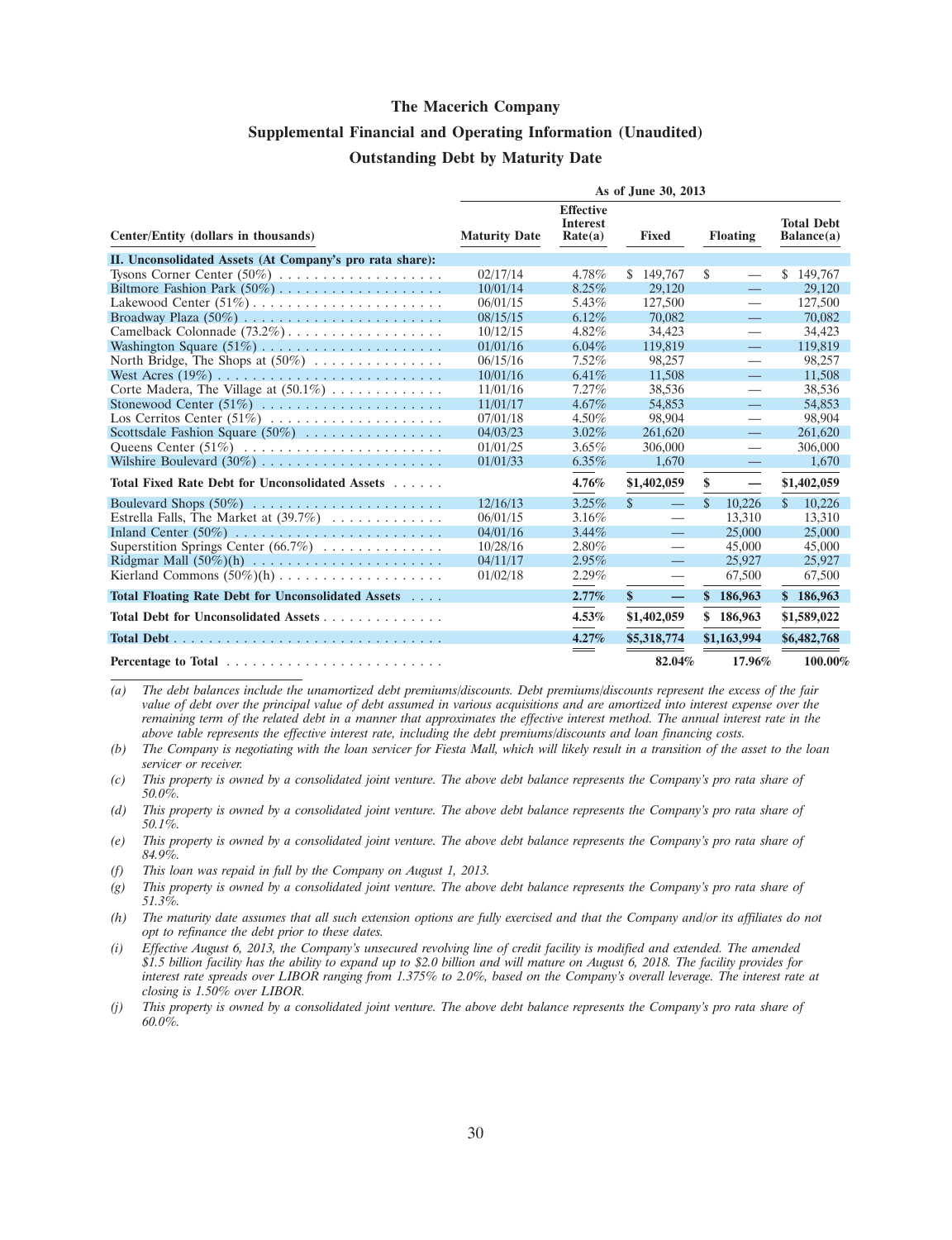**Supplemental Financial and Operating Information (Unaudited)**

#### **Development Pipeline Forecast**

## **(Dollars in millions)**

#### **as of June 30, 2013**

#### **In-Process Developments and Redevelopments:**

| <b>Property</b>                                                                | <b>Project Type</b>                                                 | Project            | Size $(SF)(a)$ Return $(a)(b)$ | Total<br><b>Project Cost</b><br>at 100%<br>(a)(c) | Ownership<br>$\%$ | Total<br><b>Project Cost</b><br>Pro-Rata<br>(a)(c) | Pro Rata<br>Capitalized<br>Costs at<br>6/30/2013(a)(c) | <b>Estimated</b><br>Completion<br>Date(a) |
|--------------------------------------------------------------------------------|---------------------------------------------------------------------|--------------------|--------------------------------|---------------------------------------------------|-------------------|----------------------------------------------------|--------------------------------------------------------|-------------------------------------------|
| <b>Fashion Outlets</b><br>of Chicago<br>Rosemont, IL<br>and a series of        | Ground Up-Outlet                                                    |                    |                                | \$211.0                                           | $60\%$            | \$126.6                                            | \$80.0                                                 |                                           |
| Fashion Outlets of Niagara<br><b>Falls USA</b><br>Niagara Falls, $NY \ldots$ . | Center Development<br>Expansion of existing<br><b>Outlet Center</b> | 526,000<br>175,000 | $11\%$<br>$9\%$                | \$ 79.4                                           | $100\%$           | \$79.4                                             | \$11.5                                                 | August 2013<br>$2014 - 2015$              |
| <b>Tysons Corner Center</b><br>McLean, $VA$                                    | Redevelopment—<br>Office, Residential &<br>Hotel                    | 1.386,000          | $8\%$                          | \$512.4                                           | 50%               | \$256.2                                            | \$81.9                                                 | 2014                                      |
| Total<br>.                                                                     |                                                                     |                    |                                | \$802.8                                           |                   | \$462.2                                            | \$173.4                                                |                                           |

#### **Shadow Pipeline of Developments and Redevelopments(d):**

| <b>Property</b>                                                                                                  | <b>Project Type</b>                 | Project    | Size $(SF)(a)$ Return $(a)(b)$ | <b>Total</b><br><b>Project Cost</b><br>at 100%<br>(a)(c) | Ownership<br>$\%$ | <b>Total</b><br><b>Project Cost</b><br>Pro-Rata<br>(a)(c) | Pro Rata<br>Capitalized<br>Costs at<br>6/30/2013(a)(c) | <b>Estimated</b><br>Completion<br>Date(a) |
|------------------------------------------------------------------------------------------------------------------|-------------------------------------|------------|--------------------------------|----------------------------------------------------------|-------------------|-----------------------------------------------------------|--------------------------------------------------------|-------------------------------------------|
| Broadway Plaza<br>Walnut Creek, CA. Expansion—New                                                                | Retail Space                        | 300,000    | <b>TBD</b>                     | $$240 - $260$                                            |                   | $50.0\%$ \$120 - \$130                                    | \$4.4                                                  | $2015 - 2017$                             |
| Estrella Falls Mall<br>Goodyear, AZ Ground Up—Regional                                                           | Shopping Center<br>Development      | 850,000    | <b>TBD</b>                     | $$225 - $250$                                            |                   | $86.6\%$ \$195 - \$217                                    | \$31.5                                                 | $2016 - 2017$                             |
| Green Acres Mall<br>Valley Stream, NY Big Box addition and                                                       | anchor expansion /<br>repositioning | <b>TBD</b> | <b>TBD</b>                     | $$100 - $150$                                            |                   | $100\%$ \$100 - \$150                                     | \$22.8                                                 | $2015 - 2016$                             |
| Kings Plaza Shopping<br>Center<br>Brooklyn, $NY$ Major                                                           | Remerchandising and<br>redemising   | <b>TBD</b> | <b>TBD</b>                     | $$100 - $120$                                            |                   | $100\%$ \$100 - \$120                                     | \$0.6                                                  | $2014 - 2016$                             |
| Los Cerritos Center<br>Cerritos, CA Redevelopment                                                                |                                     | 200,000    | <b>TBD</b>                     | $$30 - $40$                                              | 51\%              | $$15 - $20$                                               | \$ 0.1                                                 | $2015 - 2016$                             |
| 500 North Michigan<br>Avenue (contiguous to<br>The Shops at North<br>Bridge)<br>Chicago, IL Redevelopment/Street | Retail                              | <b>TBD</b> | <b>TBD</b>                     | $$30 - $45$                                              | $100\%$           | $$30 - $45$                                               | \$ 0.1                                                 | $2015 - 2016$                             |
| Paradise Valley Mall<br>Phoenix, $AZ \dots$ . Redevelopment—                                                     | including a Theater                 | <b>TBD</b> | <b>TBD</b>                     | $$55 - $70$                                              | $100\%$           | $$55 - $70$                                               | \$ 0.2                                                 | $2015 - 2017$                             |
| Total $\ldots$                                                                                                   |                                     |            | $8\% - 10\%$                   | $$780 - $935$                                            |                   | $$615 - $752$                                             | \$59.7                                                 |                                           |

*(a) Much of this information is estimated and may change from time to time. See the Company's forward-looking statements disclosure on page 1 for factors that may affect the information provided in this table.*

*(b) Estimated Return is calculated based on stabilized income after development divided by project direct costs excluding GAAP allocations of non-cash and indirect costs.*

*(c) This excludes GAAP allocations of non-cash and indirect costs.*

*(d) This section includes potential developments or redevelopments that the Company is considering. The scope of these projects may change. Average returns are expected to be 8% to 10%. There is no certainty that the Company will develop any or all of these potential projects.*